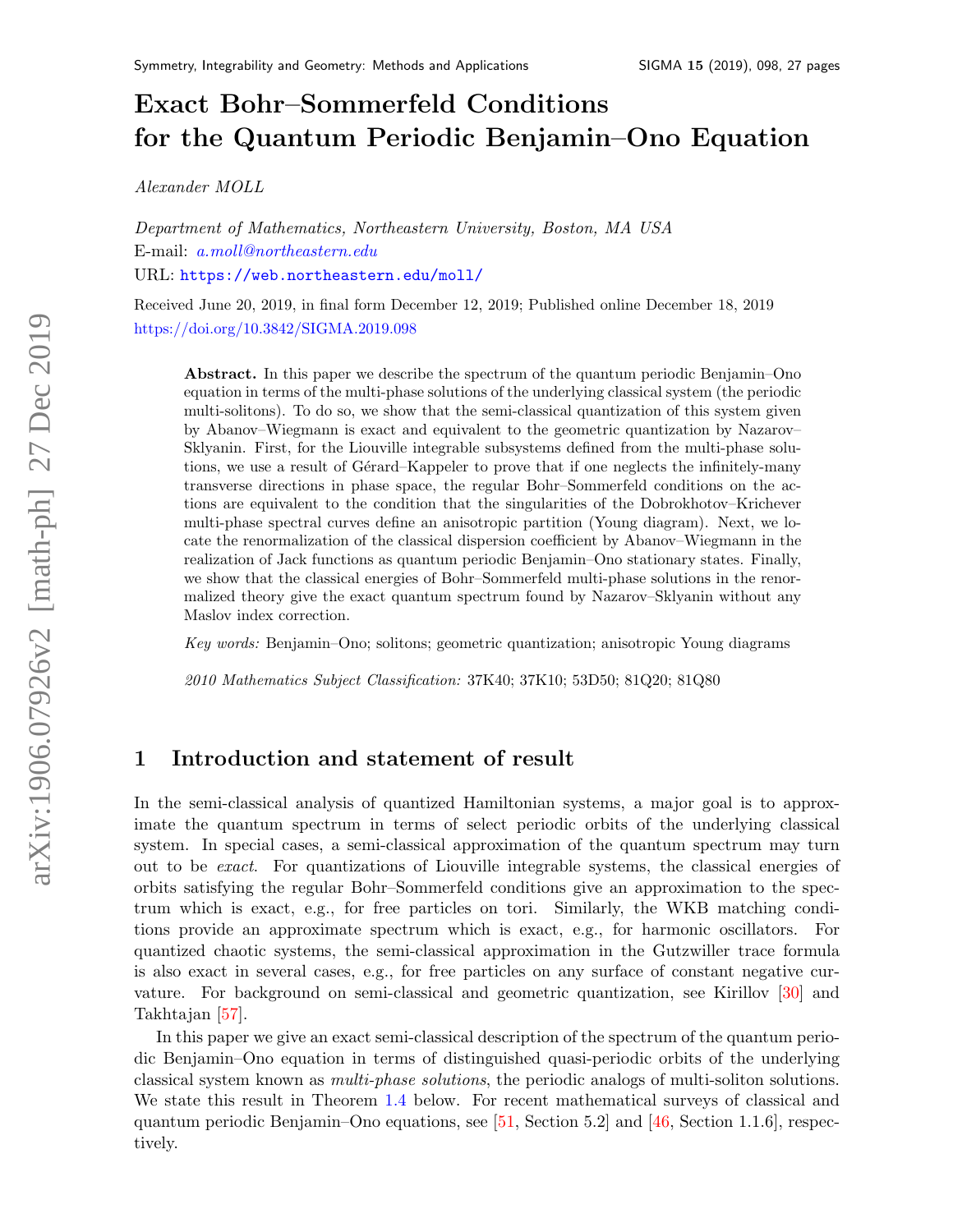#### 1.1 1-phase solutions of classical Benjamin–Ono

Let J be the spatial Hilbert transform defined by

$$
(J\varphi)(x) = \text{P.V.} \frac{1}{\pi} \int_{-\infty}^{+\infty} \frac{\varphi(y) \, \mathrm{d}y}{x - y}
$$

with  $Je^{ikx} = -i \text{sgn}(k)e^{ikx}$ . The Benjamin–Ono equation [\[4,](#page-24-0) [14,](#page-25-1) [47\]](#page-26-3)

<span id="page-1-0"></span>
$$
\partial_t v + v \partial_x v = \frac{1}{2} \overline{\varepsilon} J \left[ \partial_x^2 v \right] \tag{1.1}
$$

for real  $v(x, t)$ ,  $x, t \in \mathbb{R}$ , of spatial period  $2\pi$  is Hamiltonian for the Gardner–Faddeev–Zakharov bracket as we review in Section [3.](#page-6-0) In  $(1.1)$ ,  $\bar{\varepsilon} > 0$  is a coefficient of dispersion whose notation we explain in Section [2.3.](#page-6-1) For  $\mathbb{T} = \mathbb{R}/2\pi\mathbb{Z}$ , Molinet [\[36\]](#page-26-4) proved [\(1.1\)](#page-1-0) is globally well-posed in  $L^2(\mathbb{T})$ . We write  $v(x,t;\overline{\varepsilon})$  for solutions of [\(1.1\)](#page-1-0). In their original derivation and analysis of the equation  $(1.1)$ , both Benjamin [\[4\]](#page-24-0) and Ono [\[47\]](#page-26-3) found a 3-parameter family of periodic traveling waves that define periodic orbits of  $(1.1)$  known as 1-phase solutions:

**Definition 1.1.** For any 3 real parameters  $\vec{s} \in \mathbb{R}^3$  ordered as

<span id="page-1-1"></span>
$$
s_1^\uparrow < s_1^\downarrow < s_0^\uparrow \tag{1.2}
$$

and 1 phase  $\chi_1 \in \mathbb{R}$ , the 1-phase solutions of  $(1.1)$  are the periodic traveling waves

<span id="page-1-4"></span>
$$
v^{\vec{s},\chi_1}(x,t;\bar{\varepsilon}) = \eta^{\vec{s}}(x-\chi_1 - c_1(\vec{s})t;\bar{\varepsilon})\tag{1.3}
$$

with wavespeed

<span id="page-1-2"></span>
$$
c_1(\vec{s}) = \frac{1}{2}(s_1^{\downarrow} + s_0^{\uparrow}) \tag{1.4}
$$

and permanent form

<span id="page-1-3"></span>
$$
\eta^{\vec{s}}(x;\bar{\varepsilon}) = \frac{(s_0^{\uparrow} - s_1^{\downarrow})^2}{(s_1^{\downarrow} - s_1^{\uparrow}) + (s_0^{\uparrow} - s_1^{\uparrow}) - 2\sqrt{\frac{s_0^{\uparrow} - s_1^{\uparrow}}{s_1^{\downarrow} - s_1^{\uparrow}}}\cos\left(\left(\frac{s_0^{\uparrow} - s_1^{\downarrow}}{\bar{\varepsilon}}\right)x\right)}.
$$
\n(1.5)

The parameters [\(1.2\)](#page-1-1) define two closed intervals  $(-\infty, s_1^{\uparrow})$  $_{1}^{\uparrow}$ ],  $[s_{1}^{\downarrow}% ,\tilde{a}_{1}^{\downarrow}]$  $_1^\downarrow,s_0^\uparrow$  $\begin{bmatrix} 0 \ 0 \end{bmatrix}$  we call *bands* and one open interval  $(s_1^{\uparrow})$  $_{1}^{\uparrow},s_{1}^{\downarrow}$  $\downarrow$  we call a *gap*. The wavespeed [\(1.4\)](#page-1-2) is the midpoint of the band  $\left[ s_1^{\downarrow} \right]$  $_1^\downarrow,s_0^\uparrow$  $\begin{bmatrix} 1 \\ 0 \end{bmatrix}$ . The wavelength of [\(1.5\)](#page-1-3) is inversely proportional to the length of the band  $\left[s_1^{\downarrow}\right]$  $_1^\downarrow,s_0^\uparrow$  $\begin{bmatrix} 0 \\ 0 \end{bmatrix}$  and proportional to  $\bar{\varepsilon}$ . As the band  $\lceil s_1^{\downarrow} \rceil$  $_1^\downarrow,s_0^\uparrow$  $\int_0^{\uparrow}$  shrinks or merges with the band  $(-\infty, s_1^{\uparrow})$  $\begin{bmatrix} 1 \end{bmatrix}$ , the permanent form  $(1.5)$ 

$$
\eta^{\vec{s}}(x;\overline{\varepsilon})\sim \begin{cases} s_1^{\uparrow}+\frac{\overline{\varepsilon}^2}{2\left(s_0^{\uparrow}-s_1^{\uparrow}\right)^2}+x^2, & s_1^{\uparrow}
$$

of the 1-phase solution  $(1.3)$  converges to that of a 1-soliton or constant solution of  $(1.1)$ .

#### 1.2 Multi-phase solutions of classical Benjamin–Ono

After the discovery of the family of 1-phase periodic orbits  $(1.3)$ , Satsuma–Ishimori  $\overline{50}$  found a larger family of quasi-periodic orbits of  $(1.1)$  known as *multi-phase solutions*. We now recall a formula for these multi-phase solutions due to Dobrokhotov–Krichever [\[16\]](#page-25-2). Throughout we write  $\delta$  for Kronecker delta.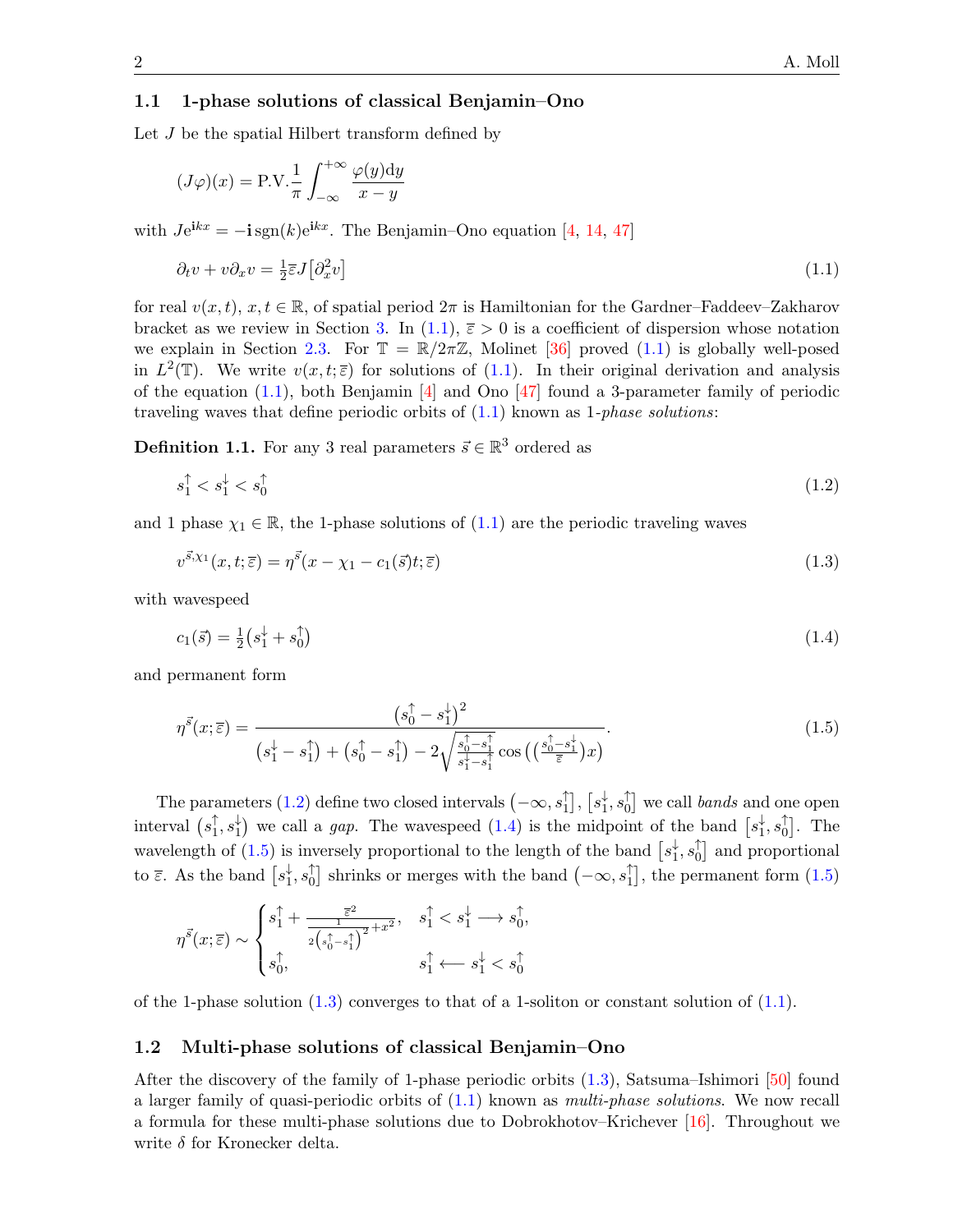**Definition 1.2.** For  $n = 0, 1, 2, ...$  with  $2n + 1$  real parameters  $\vec{s} \in \mathbb{R}^{2n+1}$  ordered as

<span id="page-2-1"></span>
$$
s_n^{\uparrow} < s_n^{\downarrow} < \dots < s_1^{\uparrow} < s_1^{\downarrow} < s_0^{\uparrow} \tag{1.6}
$$

and *n* phases  $\chi_n, \ldots, \chi_1 \in \mathbb{R}$  denoted  $\vec{\chi} \in \mathbb{R}^n$ , the multi-phase (*n*-phase) solutions of [\(1.1\)](#page-1-0) are

<span id="page-2-0"></span>
$$
v^{\vec{s},\vec{\chi}}(x,t;\bar{\varepsilon}) = s_n^{\uparrow} - \sum_{i=1}^n \left( s_{i-1}^{\uparrow} - s_i^{\downarrow} \right) - 2\bar{\varepsilon} \operatorname{Im} \partial_x \log \det M^{\vec{s},\vec{\chi}}(x,t;\bar{\varepsilon}), \tag{1.7}
$$

where  $M^{\vec{s},\vec{\chi}}(x,t;\overline{\epsilon})$  is the  $n \times n$  matrix with entries  $M^{\vec{s},\vec{\chi}}_{ij}(x,t;\overline{\epsilon})$  for  $1 \leq i,j \leq n$  defined by

<span id="page-2-2"></span>
$$
M_{ij}^{\vec{s},\vec{\chi}}(x,t;\bar{\varepsilon}) = \frac{1}{s_{i-1}^{\uparrow} - s_j^{\downarrow}} \left( -1 + \delta(i-j) Z_i(\vec{s}) e^{i \left( \frac{s_{i-1}^{\uparrow} - s_i^{\downarrow}}{\bar{\varepsilon}} \right) \left( x - \chi_i - \frac{1}{2} \left( s_i^{\downarrow} + s_{i-1}^{\uparrow} \right) t \right)} \right),\tag{1.8}
$$

$$
Z_i(\vec{s}) = \sqrt{\frac{s_{i-1}^{\uparrow} - s_n^{\uparrow}}{s_i^{\downarrow} - s_n^{\uparrow}}} \prod_{j \neq i} \sqrt{\frac{\left(s_i^{\downarrow} - s_j^{\downarrow}\right)\left(s_{i-1}^{\uparrow} - s_{j-1}^{\uparrow}\right)}{\left(s_{i-1}^{\uparrow} - s_j^{\downarrow}\right)\left(s_i^{\downarrow} - s_{j-1}^{\uparrow}\right)}}.
$$
\n(1.9)

For  $n = 1$ , [\(1.7\)](#page-2-0) is the 1-phase periodic traveling wave [\(1.3\)](#page-1-4). In Dobrokhotov–Krichever [\[16\]](#page-25-2), the parameters  $(1.6)$  are singularities of their rational spectral curves. As in the 1-phase case, [\(1.6\)](#page-2-1) defines  $n+1$  closed intervals  $(-\infty, s_n)$ ,  $[s_n^{\downarrow}, s_n^{\uparrow}]$  $_{n-1}^{\uparrow}], \ldots, [s_1^{\downarrow}]$  $_1^\downarrow,s_0^\uparrow$  $\begin{bmatrix} 0 \\ 0 \end{bmatrix}$  we call *bands* and *n* open intervals  $(s_n^{\uparrow}, s_n^{\downarrow}), \ldots, (s_1^{\uparrow})$  $_{1}^{\uparrow},s_{1}^{\downarrow}$  $\downarrow$  we call gaps. As all band lengths shrink  $|s_i^{\downarrow} - s_i^{\uparrow}|$  $|_{i-1}^{T}|$  → 0, the multi-phase solution  $(1.7)$  converges to one of the multi-soliton solutions of  $(1.1)$  found by Matsuno [\[33\]](#page-25-3).

#### 1.3 Bands and spatial periodicity conditions

The form of exponential terms in  $(1.8)$  implies:

<span id="page-2-3"></span>**Proposition 1.3.** The n-phase solution  $v^{\vec{s}}\cdot\vec{x}(x, t; \overline{\epsilon})$  in [\(1.7\)](#page-2-0) is  $2\pi$ -periodic in x if and only if

<span id="page-2-5"></span>
$$
\left|s_i^{\downarrow} - s_{i-1}^{\uparrow}\right| = \overline{\varepsilon} N_i \tag{1.10}
$$

the length of the ith band  $[s_i^{\downarrow}]$  $_{i}^{\downarrow},s_{i}^{\uparrow}$  $\bigcap_{i=1}^{\uparrow}$  is a positive integer  $N_i \in \mathbb{Z}_+$  multiple of  $\overline{\varepsilon}$  for all  $i = 1, \ldots, n$ , i.e., the ith 1-phase periodic traveling wave in the n-phase wave has  $N_i$  bumps on  $\mathbb{T} \cong \mathbb{R}/2\pi\mathbb{Z}$ .

The  $n = 1$  case of Proposition [1.3](#page-2-3) follows also by direct inspection of the cosine term in [\(1.5\)](#page-1-3). We now show that additional conditions on lengths  $|s_i^{\uparrow} - s_i^{\downarrow}|$  $s_i^{\downarrow}$  of gaps  $(s_i^{\uparrow})$  $_{i}^{\uparrow},s_{i}^{\downarrow}$  $\binom{1}{i}$  arise in quantization.

#### 1.4 Statement of result: gaps and exact Bohr–Sommerfeld conditions

In Theorem [1.4](#page-3-0) below, we give exact Bohr–Sommerfeld quantization conditions on the tori in phase space defined by the classical multi-phase solutions [\(1.7\)](#page-2-0). As a consequence, we give a semi-classical interpretation of the results of Nazarov–Sklyanin [\[40\]](#page-26-6) for the quantum periodic Benjamin–Ono equation and also show that the semi-classical soliton quantization of [\(1.1\)](#page-1-0) by Abanov–Wiegmann [\[1\]](#page-24-1) is exact. Recall for  $\hbar > 0$  and any periodic orbit  $\gamma$  of a classical Hamiltonian  $O: M \to \mathbb{R}$  in a phase space  $(M, d\alpha)$  with Liouville 1-form  $\alpha$ , the  $\hbar$ -Bohr–Sommerfeld condition on  $\gamma$  is that the action  $\oint_{\gamma} \alpha$  is a  $N' \in \mathbb{Z}_+$  multiple of  $2\pi\hbar$ :

<span id="page-2-4"></span>
$$
\oint_{\gamma} \alpha = 2\pi \hbar N'.\tag{1.11}
$$

Recall also that for a self-adjoint operator  $\widehat{O}(\hbar)$  in a Hilbert space  $(\mathcal{H},\langle\cdot,\cdot\rangle)$  chosen to quantize O in  $(M, d\alpha)$ , the  $\hbar$ -Bohr–Sommerfeld approximation to the spectrum of  $\tilde{O}(\hbar)$  is given by the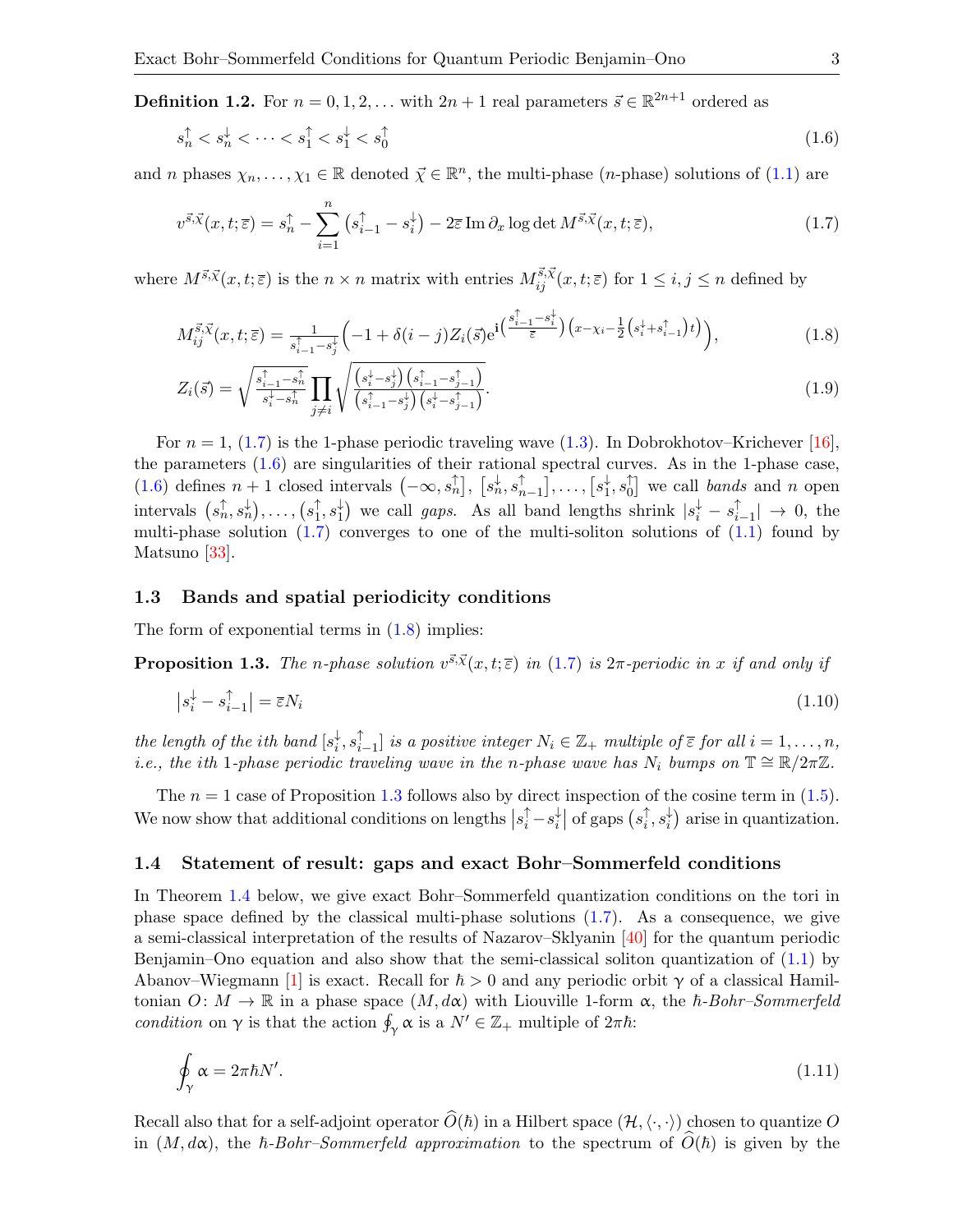classical energies  $O|_{\gamma}$  of the periodic orbits  $\gamma$  satisfying [\(1.11\)](#page-2-4). When O is Liouville integrable, one takes conditions  $(1.11)$  for each Hamiltonian  $O_i$  in an integrable hierarchy containing O whose corresponding periodic orbits  $\gamma_i$  are a basis of cycles on the Liouville tori. Using a recent description of [\(1.1\)](#page-1-0) as a classical Liouville integrable Hamiltonian system in  $L^2(\mathbb{T})$  by Gérard– Kappeler [\[21\]](#page-25-4), in Section [10](#page-20-0) we prove:

<span id="page-3-0"></span>**Theorem 1.4.** Let  $\bar{\epsilon} > 0$  and  $\hbar > 0$  be dimensionless coefficients of dispersion and quantization.

• [Part I: Bohr–Sommerfeld conditions] Let  $\gamma_{i,n}^{\vec{s}}(\bar{z})$  be the cycle in the phase space of [\(1.1\)](#page-1-0) defined by varying only the ith phase  $\chi_i$  in the multi-phase initial data  $v^{\vec{s}}\cdot\vec{x}(x,0;\bar{\varepsilon})$  [\(1.7\)](#page-2-0). The action of the Gardner–Faddeev–Zakharov Liouville 1-form  $\alpha_{\text{GFZ}}$  [\(3.4\)](#page-7-0) along  $\gamma_{i,n}^{\vec{s}}(\bar{\epsilon})$  is

<span id="page-3-1"></span>
$$
\oint_{\gamma_{i,n}^{\vec{s}}(\bar{\varepsilon})} \alpha_{\text{GFZ}} = 2\pi \bar{\varepsilon} \left| s_i^{\uparrow} - s_i^{\downarrow} \right| \tag{1.12}
$$

 $2\pi\overline{\varepsilon}$  times the length of the ith gap  $(s_i^{\uparrow})$  $_{i}^{\uparrow },s_{i}^{\downarrow }$  $\downarrow_i^{\downarrow}$ ). Neglecting the infinitely-many transverse directions in phase space to n-phase tori, the regular Bohr–Sommerfeld conditions  $(1.11)$ on the classical actions [\(1.12\)](#page-3-1) are therefore

$$
\left|s_i^{\uparrow} - s_i^{\downarrow}\right| = \frac{\hbar}{\overline{\varepsilon}} N_i' \tag{1.13}
$$

that the length of the ith gap  $(s_i)$  $_{i}^{\uparrow},s_{i}^{\downarrow}$  $\chi_i^{\downarrow}$ ) is a positive integer  $N_i' \in \mathbb{Z}_+$  multiple of  $\hbar/\overline{\varepsilon} > 0$  for all  $i = 1, \ldots, n$  with  $N'_i$  independent of  $N_i$  in the description of band lengths in [\(1.10\)](#page-2-5).

• [Part II: Exact Bohr–Sommerfeld conditions] The spectrum of the geometric quantization of [\(1.1\)](#page-1-0) on T for fixed  $a = \int_0^{2\pi} v(x) \frac{dx}{2\pi}$  $\frac{\mathrm{d}x}{2\pi}$  found by Nazarov–Sklyanin  $[40]$  is the subset of classical energy levels  $\sum_{n=1}^{\infty}$  $i=0$  $(s_i)$  $\binom{n}{i}^3 - \sum_{i=1}^n$  $i=1$  $(s_i^{\downarrow})$  $\frac{1}{i}$ <sup>3</sup> of the n-phase solutions [\(1.7\)](#page-2-0) for  $n = 0, 1, 2, ...$ given by  $\vec{s} \in \mathbb{R}^{2n+1}$  satisfying inequalities [\(1.6\)](#page-2-1),  $a = \sum_{n=1}^{\infty}$  $i=0$  $s_i^{\uparrow} - \sum_{i=1}^n$  $i=1$  $s_i^{\downarrow}$  $\frac{1}{i}$ , the spatial periodicity conditions [\(1.10\)](#page-2-5), and the Bohr–Sommerfeld conditions [\(1.13\)](#page-3-2) with  $\bar{\varepsilon}$  in each replaced by √

$$
\varepsilon_1(\overline{\varepsilon},\hbar) = \frac{\overline{\varepsilon} + \sqrt{\overline{\varepsilon}^2 + 4\hbar}}{2} \tag{1.14}
$$

the renormalized coefficient of classical dispersion determined by Abanov–Wiegmann [\[1\]](#page-24-1).

<span id="page-3-3"></span><span id="page-3-2"></span>

<span id="page-3-5"></span><span id="page-3-4"></span>Figure 1. Renormalization.

The renormalization [\(1.14\)](#page-3-3) in Part II of Theorem [1.4](#page-3-0) reflects the fluctuations of the quantum system in the infinitely-many transverse directions to the Liouville tori neglected in Part I. The formula [\(1.14\)](#page-3-3) for  $\varepsilon_1$  can be characterized by the rectangles  $R(r_2, r_1)$  of side lengths  $-r_2\sqrt{2}, r_1\sqrt{2}$ for two choices of  $r_2 < 0 < r_1$  in Fig. [1:](#page-3-4) for

$$
\varepsilon_2(\bar{\varepsilon},\hbar) = \frac{\bar{\varepsilon} - \sqrt{\bar{\varepsilon}^2 + 4\hbar}}{2},\tag{1.15}
$$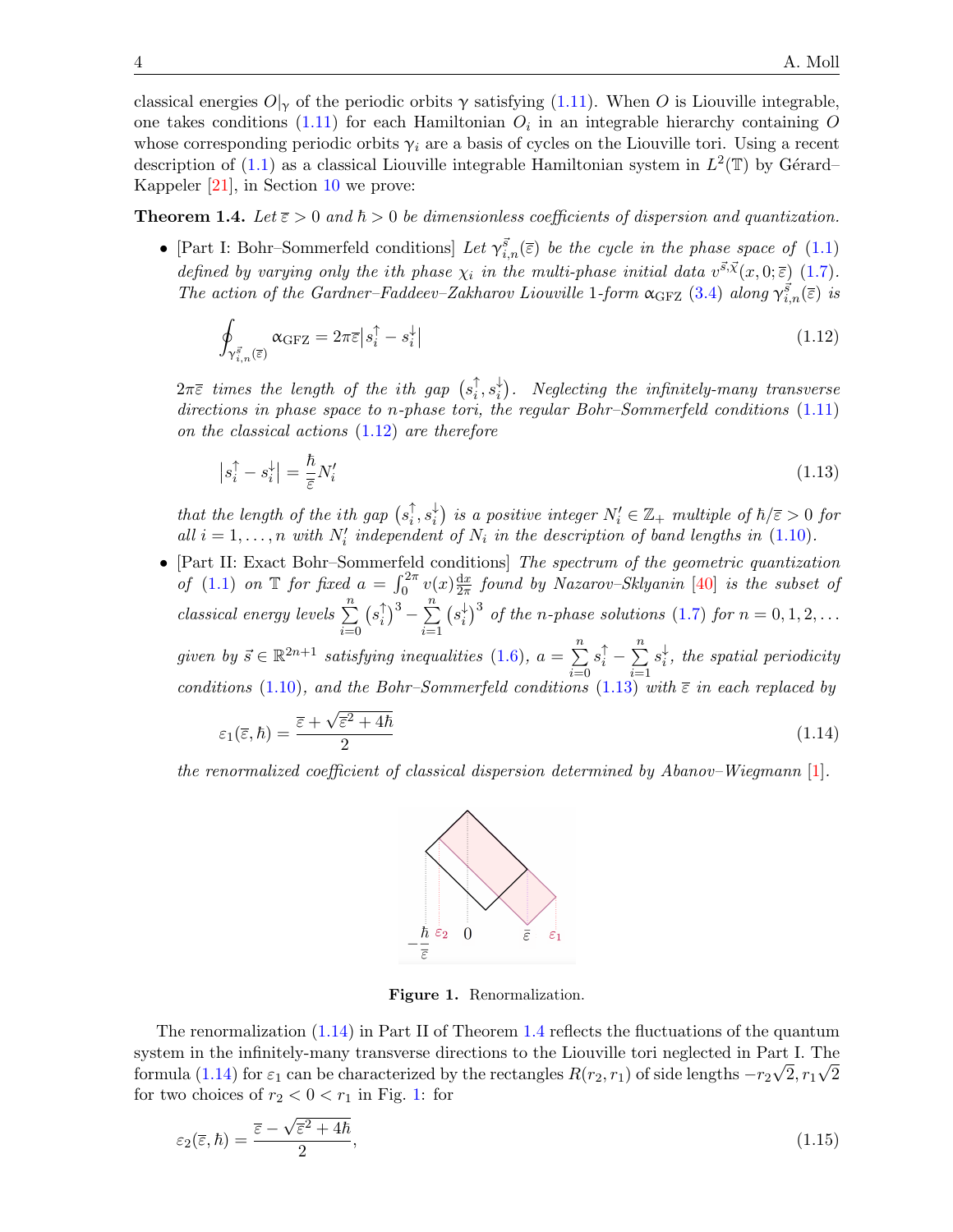(i)  $R(\varepsilon_2, \varepsilon_1)$  encloses the same area  $2\hbar$  as  $R(-\hbar/\overline{\varepsilon}, \overline{\varepsilon})$  and (ii) the intersection of  $R(\varepsilon_2, \varepsilon_1)$  and the exterior of  $R(-\hbar/\bar{\varepsilon}, \bar{\varepsilon})$  is a square.

### 1.5 Interpretation of result: Dobrokhotov–Krichever profiles and anisotropic partitions

We now interpret our Theorem [1.4](#page-3-0) for the quantum multi-phase solutions in terms of partitions (Young diagrams) built from the rectangles in Fig. [1.](#page-3-4) For the classical multi-phase solutions,

<span id="page-4-3"></span>**Definition 1.5.** A Dobrokhotov–Krichever profile  $f(c|\vec{s})$  is a piecewise-linear function of  $c \in \mathbb{R}$ with slopes  $\pm 1$ , local extrema [\(1.6\)](#page-2-1), and  $f(c|\vec{s}) \sim |c - a|$  as  $c \to \pm \infty$  for  $a = \sum_{n=1}^{\infty}$  $i=0$  $s_i^{\uparrow} - \sum_{i=1}^n$  $i=1$  $s_i^{\downarrow}$  $\frac{1}{i}$ .

A subset of Dobrokhotov–Krichever profiles are the anisotropic partition profiles of Kerov [\[29\]](#page-25-5):

<span id="page-4-0"></span>**Definition 1.6.** For  $r_2 < 0 < r_1$  and  $a \in \mathbb{R}$ , a piecewise-linear real function  $f(c)$  of  $c \in \mathbb{R}$  is an anisotropic partition profile of anisotropy  $(r_2, r_1)$  centered at a if the region

$$
\{(c, y) \in \mathbb{R}^2 : |c - a| < y < f(c)\}\tag{1.16}
$$

is a disjoint union of finitely-many translates of a  $-r_2$ √  $2 \times r_1$ √ 2 rectangle  $R(r_2, r_1)$ .

<span id="page-4-1"></span>

<span id="page-4-2"></span>**Figure 2.** Dobrokhotov–Krichever profile  $f(c|\vec{s})$  of quantum Benjamin–Ono 2-phase solution with gap and band lengths determined by  $(N'_2, N_2, N'_1, N_1) = (1, 3, 3, 4)$ .

**Proposition 1.7.** Theorem [1.4](#page-3-0) can be restated for Dobrokhotov–Krichever profiles  $f(c|\vec{s})$ :

- [Part I] The original (approximate) regular Bohr–Sommerfeld conditions on the multi-phase  $v^{\vec{s},\vec{x}}(x,t;\overline{\epsilon})$  are that  $f(c|\vec{s})$  is an anisotropic partition profile of anisotropy  $(-\hbar/\overline{\epsilon},\overline{\epsilon})$ .
- [Part II] The renormalized (exact) regular Bohr–Sommerfeld conditions on the multi-phase  $v^{\vec{s},\vec{x}}(x,t;\overline{\epsilon})$  are that  $f(c|\vec{s})$  is an anisotropic partition profile of anisotropy  $(\epsilon_2,\epsilon_1)$ .

**Proof.**  $f(c|\vec{s})$  is an anisotropic partition profile of anisotropy  $(r_2, r_1)$  if and only if the band lengths  $|s_i^{\downarrow} - s_i^{\uparrow}|$  $\left|\sum_{i=1}^{n} \right| = r_1 N_i$  and gap lengths  $\left| s_i^{\uparrow} - s_i^{\downarrow} \right|$  $\mathbb{E}_{i}^{\downarrow}$  =  $-r_{2}N'_{i}$  for  $N_{i}, N'_{i} \in \mathbb{Z}_{+}$  for  $i = 1, ..., n$ .

#### 1.6 Motivation

Our Theorem [1.4](#page-3-0) establishes the presence of classical multi-phase solutions in the work of Nazarov–Sklyanin [\[40\]](#page-26-6) and hence realizes Jack functions as quantum multi-phase states. Conversely, our Theorem [1.4](#page-3-0) relates the results in Nazarov–Sklyanin [\[40\]](#page-26-6) to the semi-classical studies of quantum Benjamin–Ono dynamics out of equilibrium by Abanov–Wiegmann [\[1\]](#page-24-1), Bettelheim– Abanov–Wiegmann [\[5\]](#page-24-2), and Wiegmann  $[60]$ . As will appear in [\[39\]](#page-26-8), Theorem [1.4](#page-3-0) implies that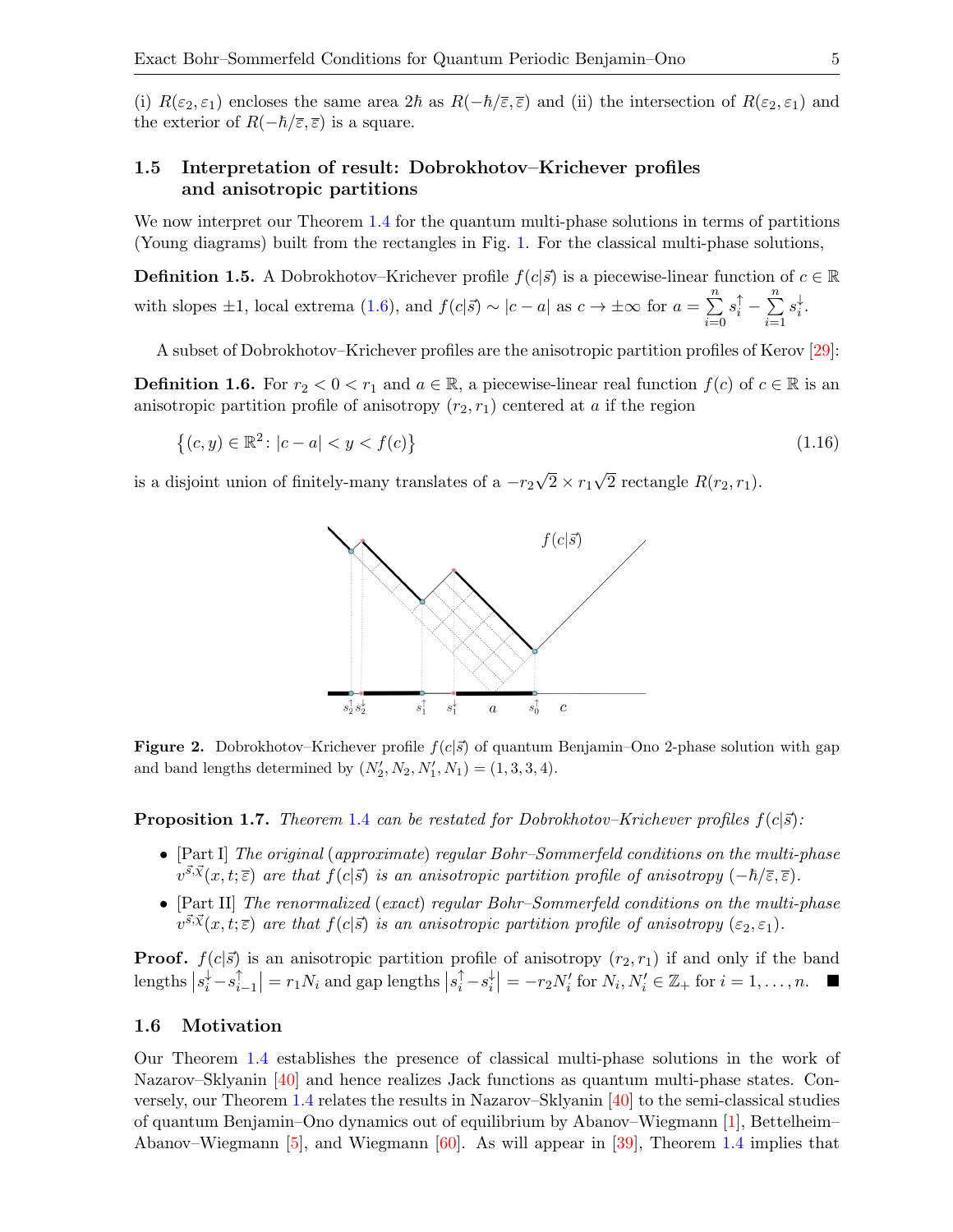the semi-classical and small dispersion asymptotics in the author's thesis [\[37\]](#page-26-9) on Jack measures, a generalization of Okounkov's Schur measures [\[45\]](#page-26-10), reflect the structure of quantum dispersive shock waves and quantum soliton trains emitted by coherent states as studied in Bettelheim– Abanov–Wiegmann [\[5\]](#page-24-2). Note that a classical version of these small dispersion asymptotics, relating dispersive action profiles of the classical hierarchy in [\[40\]](#page-26-6) to the formation of classical dispersive shock waves, have already been discussed by the author in [\[38,](#page-26-11) Section 8].

### 1.7 Outline

In Section [2](#page-5-0) we discuss our Theorem [1.4](#page-3-0) and its relation to previous results. In Section [3](#page-6-0) we review the Hamiltonian and Lax operator of  $(1.1)$ . In Section [4](#page-8-0) we recall the classical Nazarov– Sklyanin hierarchy [\[40\]](#page-26-6) and its presentation in terms of dispersive action profiles from [\[38\]](#page-26-11). In Section [5](#page-11-0) we identify the classical global action variables of Gérard–Kappeler  $[21]$  with the gaps in the dispersive action profiles from  $[38]$ . In Section [6](#page-13-0) we define a geometric quantization of  $(1.1)$ by quantizing the Hamiltonian and Lax operator. In Section [7](#page-15-0) we show that the renormalization of the classical coupling  $(1.14)$  in Abanov–Wiegmann  $[1]$  is implicit in the realization of Jack functions as quantum periodic Benjamin–Ono Hamiltonian eigenfunctions. In Section [8](#page-16-0) we present the quantum Nazarov–Sklyanin hierarchy and its exact spectrum from [\[40\]](#page-26-6). In Section [9](#page-19-0) we recall finite gap conditions for multi-phase solutions from [\[38\]](#page-26-11). In Section [10](#page-20-0) we derive formula  $(1.12)$  for the classical actions from results of Gérard–Kappeler [\[21\]](#page-25-4), establish the Bohr– Sommerfeld conditions [\(1.13\)](#page-3-2), and prove Theorem [1.4.](#page-3-0)

### <span id="page-5-0"></span>2 Comments and comparison with previous results

#### 2.1 Comparison with results for the sine-Gordon equation

The WKB matching conditions  $\oint_{\gamma} (\alpha + \frac{\mu_{\gamma}}{4})$  $\frac{4\gamma}{4}$  =  $2\pi\hbar N'$  are often said to "correct" [\(1.11\)](#page-2-4) by the Maslov index  $\oint_{\gamma} \mu_{\gamma}$ . However, in our Theorem [1.4,](#page-3-0) the Bohr–Sommerfeld conditions are exact after renormalization without need of the Maslov index correction. This phenomena also occurs in the quantum sine-Gordon equation as emphasized in surveys by Coleman [\[10\]](#page-25-6), Faddeev [\[20\]](#page-25-7), and Sklyanin–Smirnov–Takhtajan in [\[58\]](#page-26-12). The renormalization [\(1.14\)](#page-3-3) for Benjamin–Ono in Abanov– Wiegmann [\[1\]](#page-24-1) is an analog of that in the semi-classical quantization of the sine-Gordon equation by Dashen–Hasslacher–Neveu [\[11,](#page-25-8) [12,](#page-25-9) [13\]](#page-25-10), Goldstone–Jackiw [\[22\]](#page-25-11), and Faddeev–Korepin [\[31\]](#page-25-12). Our Theorem [1.4](#page-3-0) is an analog of the result in Faddeev–Sklyanin–Takhatajan [\[54\]](#page-26-13) and Coleman [\[9\]](#page-25-13) that this semi-classical quantization is exact.

#### 2.2 Comparison with results for the Calogero–Sutherland equation

In  $[1]$ , Abanov–Wiegmann give two derivations of the renormalization  $(1.14)$ . The first derivation in field theory is at 1-loop by an effective action and choice of counterterms in a semi-classical quantization of  $(1.1)$  following Jevicki [\[25\]](#page-25-14). Part I of our Theorem [1.4](#page-3-0) is a Hamiltonian counterpart to the 0-loop step in this first derivation, neglecting the infinitely-many transverse directions in the phase space of classical fields. The second derivation of  $(1.14)$  in hydrodynamics in [\[1\]](#page-24-1) uses the realization of [\(1.1\)](#page-1-0) in Calogero–Sutherland hydrodynamics and builds upon the work of Andri´c–Bardek [\[2\]](#page-24-3), Polychronakos [\[48\]](#page-26-14), and Awata–Matsuo–Odake–Shiraishi [\[3\]](#page-24-4). For the quantum Calogero–Sutherland many-body problem, the analog of Part II of our Theorem [1.4](#page-3-0) – namely, that after a shift the semi-classical quantization is exact – is well-known: see reviews by Calogero [\[8\]](#page-25-15), Etingof [\[18\]](#page-25-16), Ruijenaars [\[49\]](#page-26-15), and Sutherland [\[56\]](#page-26-16). The works of Nazarov– Sklyanin [\[40,](#page-26-6) [41\]](#page-26-17) and Sergeev–Veselov [\[52,](#page-26-18) [53\]](#page-26-19) are exact extensions of the second hydrodynamic derivation of  $(1.14)$  in [\[1\]](#page-24-1).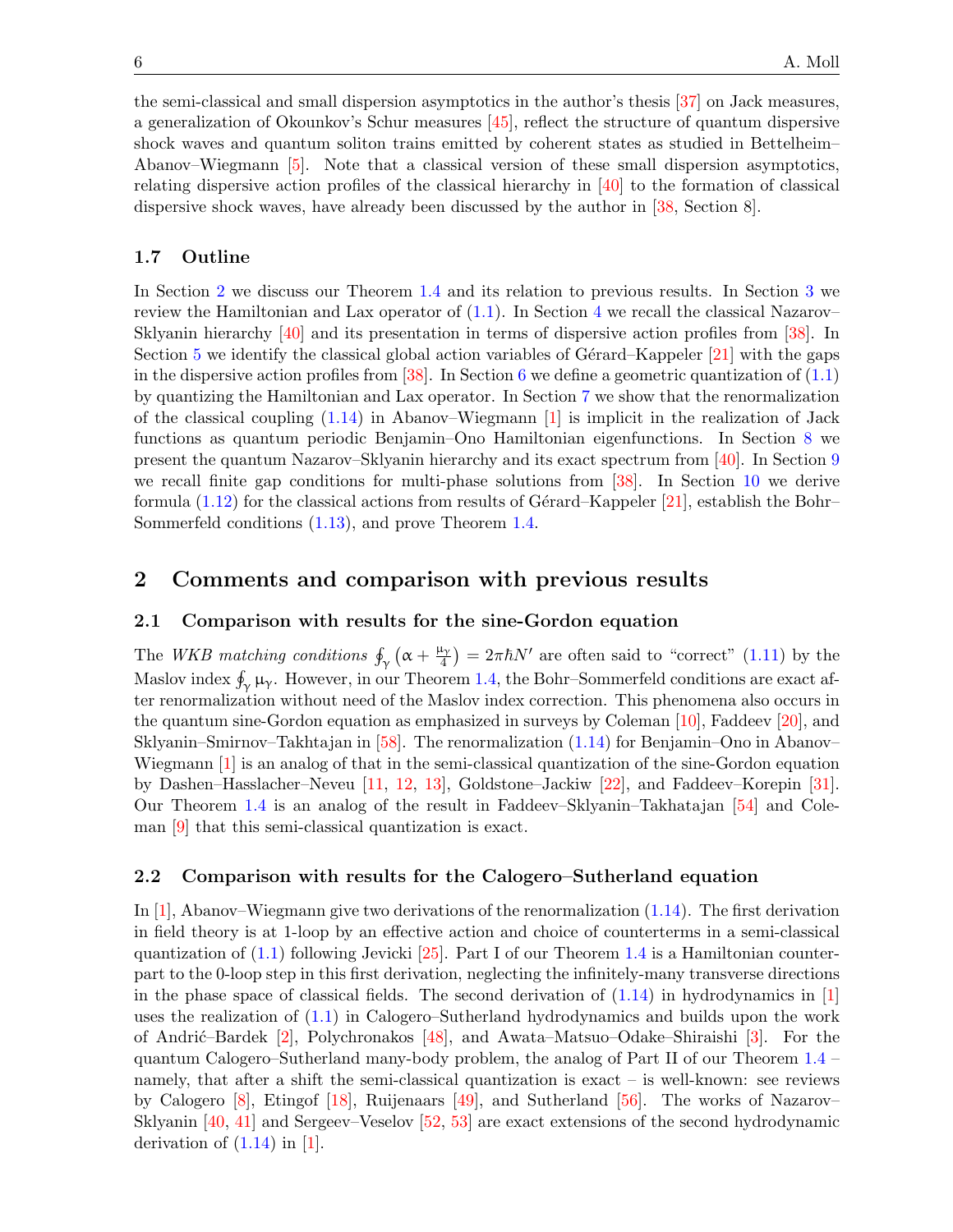#### <span id="page-6-1"></span>2.3 Comments on Hilbert schemes of points on surfaces

Our notation  $\bar{\varepsilon}$  in [\(1.1\)](#page-1-0),  $\varepsilon_1$  in [\(1.14\)](#page-3-3),  $\varepsilon_2$  in [\(1.15\)](#page-3-5), and a in [\(3.2\)](#page-6-2) reflect the appearance of the quantum periodic Benjamin–Ono equation in equivariant cohomology of Hilbert schemes of points in  $\mathbb{C}^2$  reviewed in [\[46,](#page-26-2) Section 1.1.6]. To interpret our Theorem [1.4](#page-3-0) in this context, note that our coefficient of classical dispersion  $\bar{\varepsilon} = \varepsilon_1 + \varepsilon_2$  is the deformation parameter of the Maulik–Okounkov Yangian [\[34\]](#page-25-17) while our coefficient of quantization  $\hbar = -\varepsilon_1 \varepsilon_2$  is the handle-gluing element in [\[34\]](#page-25-17). These  $\bar{\varepsilon}$ ,  $\hbar$  appear in [\[46,](#page-26-2) Section 1.1.2] in trading  $\mathbb{C}^2$  for a surface S. For other exact Bohr–Sommerfeld conditions in the related theory of Nekrasov [\[42\]](#page-26-20), see Mironov– Morozov  $[35]$ . Note that we have related dispersive action profiles of  $(1.1)$  to profiles in Nekrasov– Shatashvili [\[44\]](#page-26-21) and Nekrasov–Pestun–Shatashvili [\[43\]](#page-26-22) in [\[38,](#page-26-11) Section 2.5].

## <span id="page-6-0"></span>3 Classical periodic Benjamin–Ono: Hamiltonian and Lax operator

In this section we recall the formulation of the classical Benjamin–Ono equation  $(1.1)$  for v periodic in x as a classical Hamiltonian system with respect to the Gardner–Faddeev–Zakharov symplectic form  $\omega_{\text{GFZ}}$  and discuss a complex structure J on the classical phase space. We also introduce the classical Lax operator  $L_{\bullet}(v;\bar{\varepsilon})$  of [\(1.1\)](#page-1-0) and express the classical Hamiltonian in terms of  $L_{\bullet}(v;\overline{\varepsilon}).$ 

## 3.1 Classical phase space as Sobolev space from Gardner–Faddeev–Zakharov construction

Define Fourier coefficients of  $v: \mathbb{T} \to \mathbb{R}$  with the sign convention  $V_k = \int_0^{2\pi} e^{ikx} v(x) \frac{dx}{2\pi}$  $\frac{dx}{2\pi}$  so that

<span id="page-6-5"></span>
$$
v(x) = \sum_{k \in \mathbb{Z}} V_k e^{-ikx}.
$$
\n(3.1)

For real-valued v,  $V_{-k} = \overline{V_k}$  for all  $k \in \mathbb{Z}$ . For  $a \in \mathbb{R}$ , we choose as the classical phase space of [\(1.1\)](#page-1-0) the affine subspace  $M(a)$  of the  $s = -1/2$  real  $L^2$ -Sobolev space of T:

<span id="page-6-2"></span>
$$
M(a) = \left\{ v(x) : ||v||_{-1/2}^2 = 2 \sum_{k=1}^{\infty} k^{-1} |V_k|^2 < \infty \text{ and } V_0 = a \right\}.
$$
\n(3.2)

Definition 3.1. The Gardner–Faddeev–Zakharov Poisson bracket

<span id="page-6-3"></span>
$$
\{V_{-k}, V_{k'}\}_{\text{GFZ}} = \mathbf{i}k\delta(k - k')\tag{3.3}
$$

is symplectic on the leaf  $M(a)$  in [\(3.2\)](#page-6-2) and defines a symplectic form  $\omega_{\text{GFZ}}$  on  $M(a)$ .

In geometric quantization of  $(1.1)$ , we will use a compatible complex structure J on  $(M(a),$  $\omega_{\text{GFZ}}$ ).

<span id="page-6-4"></span>**Proposition 3.2.** The symplectic form  $\omega_{GFZ}$  on  $M(a)$  determined by [\(3.3\)](#page-6-3) is compatible with the complex structure on  $M(a)$  defined by the spatial Hilbert transform J with Fourier multiplier  $Je^{\pm ikx} = \mp ie^{\pm ikx}$  which appears in [\(1.1\)](#page-1-0). The compatibility of  $\omega$ <sub>GFZ</sub> and J determines the real Sobolev inner product  $g_{-1/2}$  on  $M(a)$  of regularity  $s = -1/2$  associated to the norm in [\(3.2\)](#page-6-2).

Proposition [3.2](#page-6-4) follows from the corresponding statements for  $V_k \in \mathbb{C}$ , as does the following: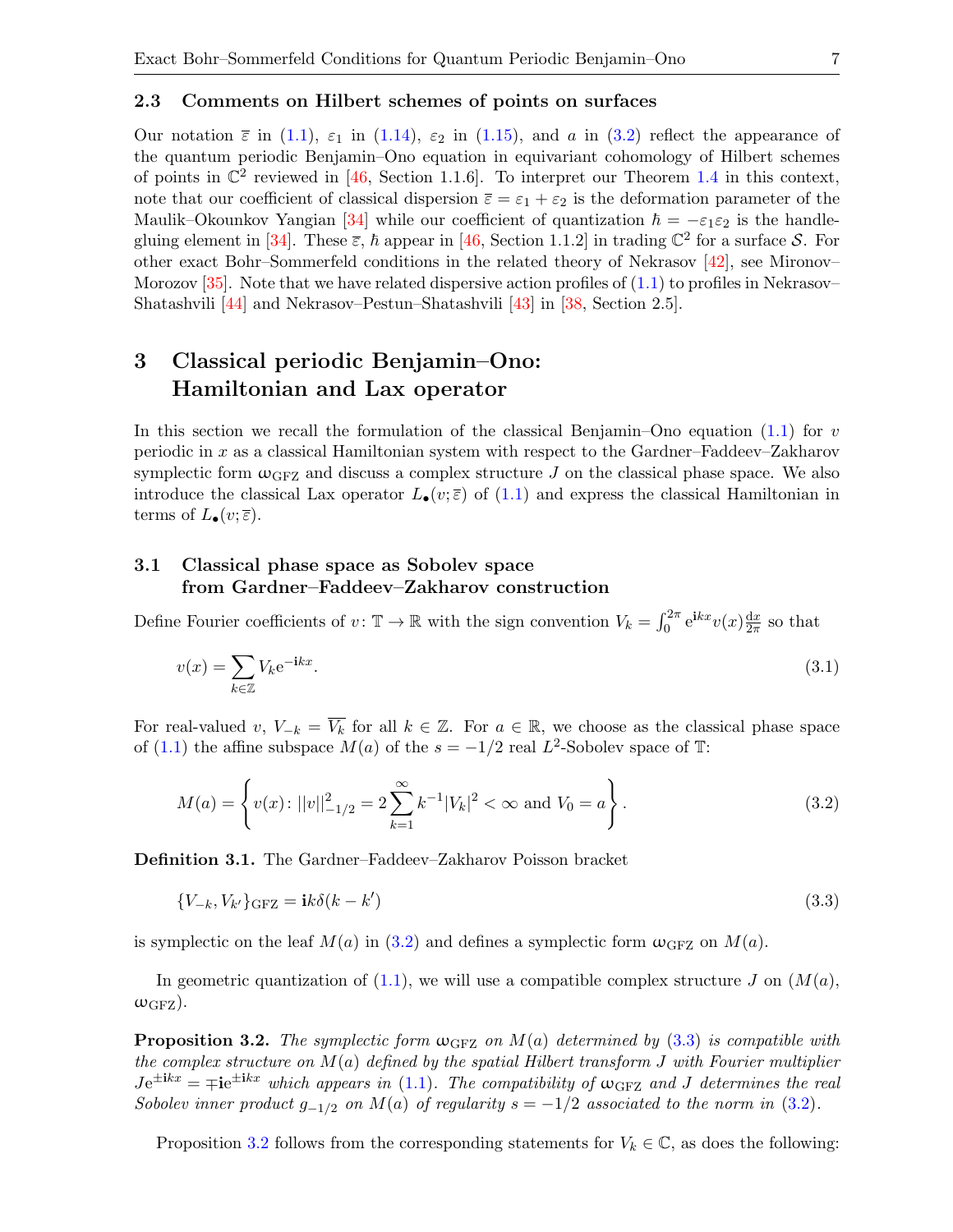<span id="page-7-5"></span>**Proposition 3.3.** The symplectic structure  $\omega$ <sub>GFZ</sub> on  $M(a)$  is exact

 $\omega_{\text{GFZ}} = \text{d}\alpha_{\text{GFZ}}$ 

with canonical Liouville 1-form  $\alpha_{\text{GFZ}}$  given in the global coordinates of Fourier modes  $V_k$  by

<span id="page-7-0"></span>
$$
\alpha_{\rm GFZ} = 2 \sum_{k=1}^{\infty} k^{-1} \operatorname{Re}[V_k] d \operatorname{Im}[V_k]. \tag{3.4}
$$

#### 3.2 Classical Hamiltonian at criticality

The Benjamin–Ono equation [\(1.1\)](#page-1-0) is Hamiltonian:

<span id="page-7-2"></span>**Definition 3.4.** For  $\bar{\varepsilon} > 0$ , the classical periodic Benjamin–Ono Hamiltonian  $O_3(\bar{\varepsilon})$  is

<span id="page-7-1"></span>
$$
O_3(\bar{\varepsilon})|_v = 3 \sum_{h_1, h_2=0}^{\infty} V_{h_1} V_{h_2 - h_1} V_{-h_2} + 3 \sum_{h=0}^{\infty} (\bar{\varepsilon}h - a) V_h V_{-h} + a^3,
$$
\n(3.5)

a partially-defined functional  $v \mapsto O_3(\bar{z})|_v$  on  $(M(a), \omega_{\text{GFZ}})$  with  $a = \int_0^{2\pi} v(x) \frac{dx}{2\pi}$  which generates the equations [\(1.1\)](#page-1-0) for  $v(x, t; \overline{\varepsilon})$  as the Hamilton equations with respect to the bracket [\(3.3\)](#page-6-3).

The a priori redundant constant term  $a^3$  in [\(3.5\)](#page-7-1) emerges naturally in Proposition [4.7](#page-10-0) below.

The classical Hamilton equations for  $(3.5)$  in Definition [3.4](#page-7-2) are formal:  $M(a)$  is larger than the space  $L^2(\mathbb{T})$  in which [\(1.1\)](#page-1-0) is known to be well-posed [\[21,](#page-25-4) [36\]](#page-26-4). From the perspective of dispersive equations, it is a coincidence that the symplectic space  $M(a)$  of [\(1.1\)](#page-1-0) corresponds to its critical regularity  $s_c = -1/2$  as in Proposition [3.2.](#page-6-4) For discussion of criticality in [\(1.1\)](#page-1-0), see Saut [\[51\]](#page-26-1).

### <span id="page-7-4"></span>3.3 Classical Lax operator as generalized Toeplitz operator

We now review the definition of the classical Lax operator for Benjamin–Ono and its restriction to  $L^2$  periodic Hardy space  $H_{\bullet}$ . Throughout the paper, the subscript " $\bullet$ " denotes a construction defined by the Szegő projection  $\pi_{\bullet}$ .

<span id="page-7-6"></span>**Definition 3.5.** Using the realization  $\mathbb{T} = \{w \in \mathbb{C} : |w| = 1\}$ , the L<sup>2</sup>-Hardy space  $H_{\bullet}$  on  $\mathbb{T}$  is the Hilbert space closure of  $\mathbb{C}[w]$  in  $H = L^2(\mathbb{T})$ . Equivalently, in terms of the Szegő projection

$$
(\pi_{\bullet}\Phi)(w_{+})=\oint_{\mathbb{T}}\frac{\Phi(w_{-})}{w_{-}-w_{+}}\frac{\mathrm{d}w_{-}}{2\pi\mathbf{i}},
$$

the periodic  $L^2$ -Hardy space  $H_{\bullet}$  is the image of  $\pi_{\bullet}$  applied to  $H = L^2(\mathbb{T})$ .

**Definition 3.6.** For  $\bar{\varepsilon} > 0$  and bounded v, the classical Lax operator of [\(1.1\)](#page-1-0) is the unbounded self-adjoint operator  $L_{\bullet}(v;\bar{\varepsilon})$  in Hardy space  $H_{\bullet}$  defined to be the unique self-adjoint extension of the essentially self-adjoint operator

<span id="page-7-3"></span>
$$
L_{\bullet}(v;\bar{\varepsilon})|_{\mathbb{C}[w]} = \begin{bmatrix} (-0\bar{\varepsilon} + V_0) & V_{-1} & V_{-2} & V_{-3} & \cdots \\ V_1 & (-1\bar{\varepsilon} + V_0) & V_{-1} & V_{-2} & \cdots \\ V_2 & V_1 & (-2\bar{\varepsilon} + V_0) & V_{-1} & \cdots \\ V_3 & V_2 & V_1 & (-3\bar{\varepsilon} + V_0) & \cdots \\ \vdots & \vdots & \ddots & \ddots & \ddots \end{bmatrix}
$$
(3.6)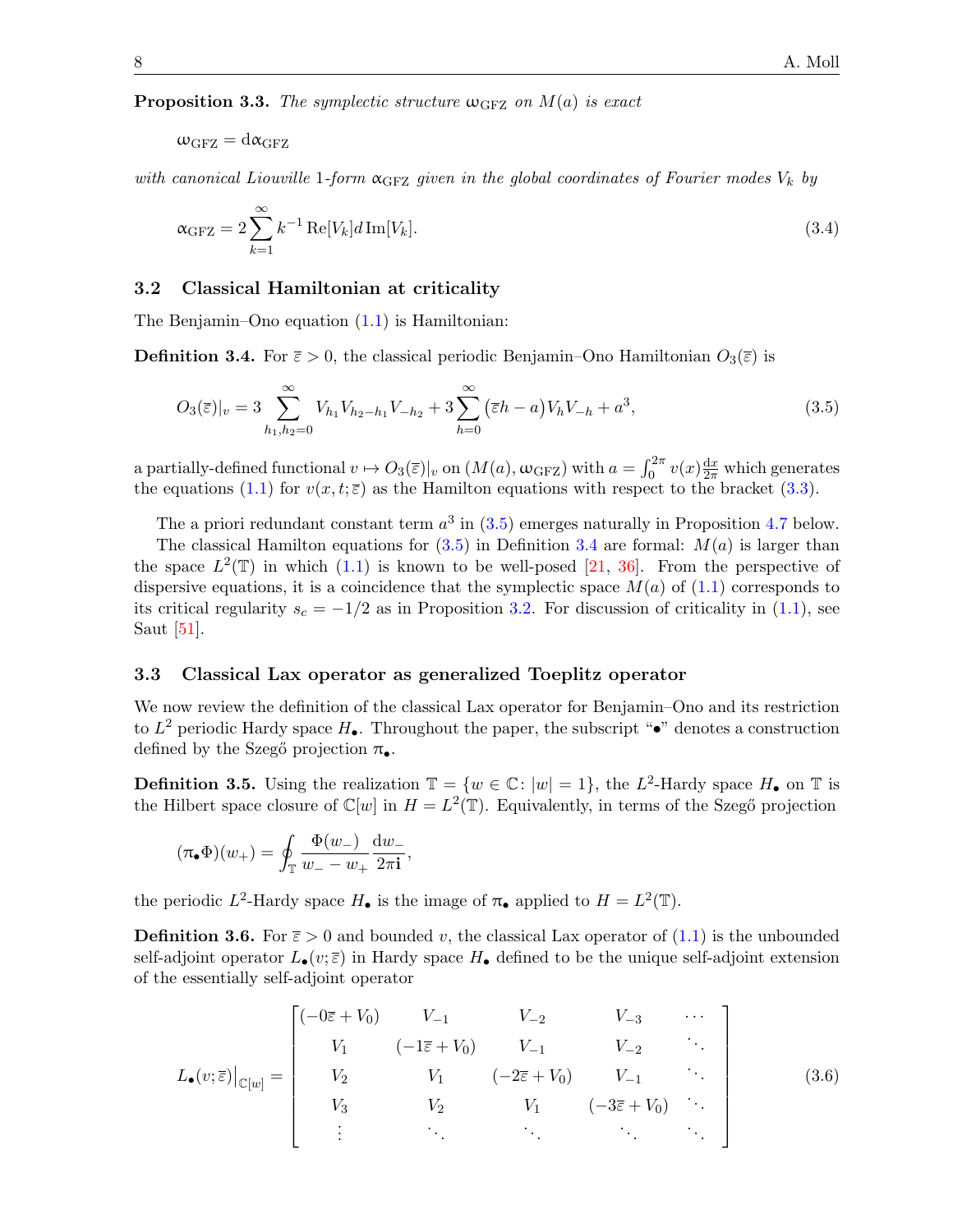presented in the basis  $|h\rangle = w^h$  for  $h = 0, 1, 2, ...$  of  $\mathbb{C}[w]$ . Equivalently, the Lax operator

<span id="page-8-1"></span>
$$
L_{\bullet}(v; \overline{\varepsilon}) = -\overline{\varepsilon}D_{\bullet} + L_{\bullet}(v) \tag{3.7}
$$

is the generalized Toeplitz operator of order 1, where  $L(v)$  is the operator of multiplication by v,  $L_{\bullet}(v) = \pi_{\bullet} L(v) \pi_{\bullet}$  is the Toeplitz operator of symbol v, and  $D_{\bullet}$  acts by  $D_{\bullet} |h\rangle = h|h\rangle$ .

For background on Toeplitz operators, see Deift–Its–Krasovsky [\[15\]](#page-25-19). The classical Lax operator  $L_{\bullet}(v;\bar{\varepsilon})$  is essentially self-adjoint on  $\mathbb{C}[w]$  since it is a bounded perturbation of  $D_{\bullet}$  =  $\pi_{\bullet}(w\partial_{w})\pi_{\bullet}$  by a Toeplitz operator  $L_{\bullet}(v)$  of bounded symbol v. Note for  $\overline{\varepsilon} > 0$  in  $(3.7), -L_{\bullet}(v;\overline{\varepsilon})$ is elliptic.

#### <span id="page-8-8"></span>3.4 Classical Hamiltonian from classical Lax operator

By direct computation, one has:

**Proposition 3.7.** The Hamiltonian [\(3.5\)](#page-7-1) on  $(M(a), \omega_{\text{GFZ}})$  can be recovered as

<span id="page-8-6"></span>
$$
O_3(\overline{\varepsilon}) = 3T_3^{\uparrow}(\overline{\varepsilon}) - 3aT_2^{\uparrow}(\overline{\varepsilon}) + a^3,\tag{3.8}
$$

where  $a = \int_0^{2\pi} v(x) \frac{dx}{2\pi}$  $rac{\mathrm{d}x}{2\pi}$  and

<span id="page-8-2"></span>
$$
T_2^{\uparrow}(\overline{\varepsilon})|_v = \langle 0|L_{\bullet}(v;\overline{\varepsilon})^2|0\rangle, \tag{3.9}
$$

<span id="page-8-3"></span>
$$
T_3^{\uparrow}(\overline{\varepsilon})|_v = \langle 0|L_{\bullet}(v;\overline{\varepsilon})^3|0\rangle \tag{3.10}
$$

are matrix elements of powers of the classical Lax operator [\(3.6\)](#page-7-3) where  $|0\rangle = w^0 = 1 \in H_{\bullet}$ .

We use the same notation " $\uparrow$ " as in multi-phase parameters  $s_i^{\uparrow}$  $i$  in anticipation of results in Section [9.](#page-19-0)

## <span id="page-8-0"></span>4 Classical Nazarov–Sklyanin hierarchy: dispersive action profiles

In this section we recall the classical integrable hierarchy for  $(1.1)$  from Nazarov–Sklyanin [\[40\]](#page-26-6), a collection of Poisson commuting Hamiltonians built from the Lax operator [\(3.6\)](#page-7-3). We also present the dispersive action profiles introduced by the author in [\[38\]](#page-26-11) which encode this classical hierarchy through spectral shift functions.

#### <span id="page-8-7"></span>4.1 Classical Nazarov–Sklyanin hierarchy

The following generalizes  $(3.9)$  and  $(3.10)$ :

Definition 4.1. The classical Nazarov–Sklyanin hierarchy is the family of Hamiltonians

<span id="page-8-4"></span>
$$
T_{\ell}^{\uparrow}(\overline{\varepsilon})|_{v} = \langle 0|L_{\bullet}(v;\overline{\varepsilon})^{\ell}|0\rangle \tag{4.1}
$$

defined as matrix elements of the  $\ell$ th power of the Lax operator  $(3.6)$  for  $|0\rangle = w^0 = 1 \in H_{\bullet}$ .

<span id="page-8-5"></span>**Theorem 4.2** (Nazarov–Sklyanin [\[40\]](#page-26-6)). Restricting to the dense subspace in  $M(a)$  of  $v(x)$ with finite Fourier series in which all Hamiltonians [\(4.1\)](#page-8-4) are well-defined, for any  $\ell_1, \ell_2 =$  $0, 1, 2, 3, \ldots$ 

$$
\big\{T_{\ell_1}^{\uparrow}(\overline{\varepsilon}),T_{\ell_2}^{\uparrow}(\overline{\varepsilon})\big\}_{\rm GFZ}=0
$$

the classical observables [\(4.1\)](#page-8-4) pairwise commute for the Gardner–Faddeev–Zakharov brac- $ket (3.3).$  $ket (3.3).$  $ket (3.3).$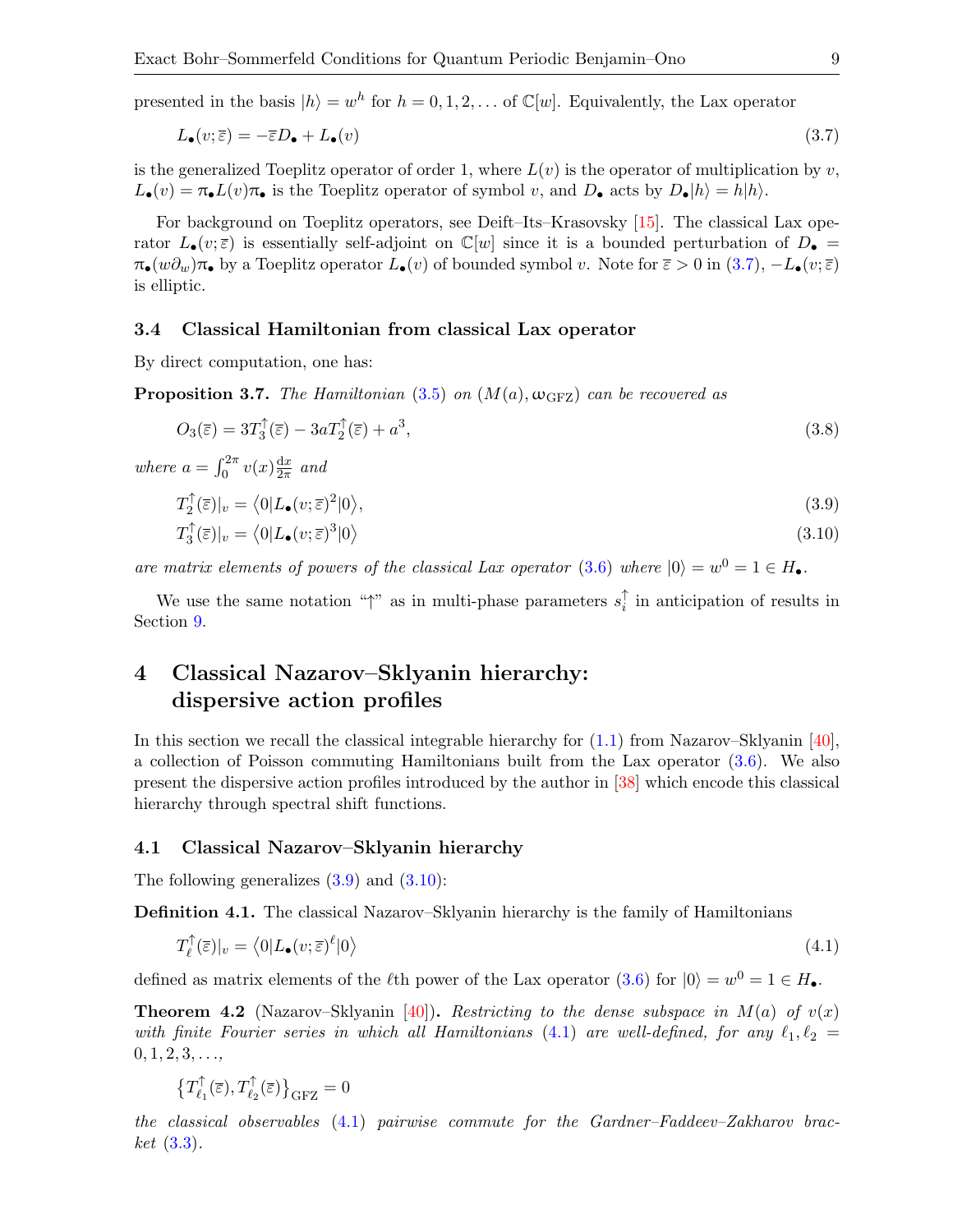Building upon their work [\[41\]](#page-26-17), in [\[40\]](#page-26-6) Nazarov–Sklyanin define a classical Baker–Akhiezer function

<span id="page-9-1"></span>
$$
\Phi^{\text{BA}}(u, w|v; \bar{\varepsilon}) = \frac{1}{u - L_{\bullet}(v; \bar{\varepsilon})} |0\rangle \tag{4.2}
$$

of  $u \in \mathbb{C} \setminus \mathbb{R}$ ,  $w = e^{ix}$ , and prove Theorem [4.2](#page-8-5) by showing Poisson-commutativity of all

<span id="page-9-0"></span>
$$
T^{\uparrow}(u|\overline{\varepsilon})|_{v} = \left\langle 0 | \frac{1}{u - L_{\bullet}(v;\overline{\varepsilon})} | 0 \right\rangle, \tag{4.3}
$$

which suffices since  $T_{\ell}^{\uparrow}$  $\int_{\ell}^{\uparrow}(\bar{\varepsilon})|_{v}$  in [\(4.1\)](#page-8-4) is the coefficient of  $u^{-\ell-1}$  in the expansion of [\(4.3\)](#page-9-0) at  $\infty$ . In  $H_{\bullet}$ ,  $\Phi^{\text{BA}}(u, w|v; \overline{\varepsilon}) = \sum_{n=0}^{\infty}$  $h=0$  $\Phi_h^{\text{BA}}(u|v;\bar{\varepsilon})w^h$  and  $T^{\uparrow}(u|\bar{\varepsilon})|_v = \Phi_0^{\text{BA}}(u|v;\bar{\varepsilon})$ , i.e., [\(4.3\)](#page-9-0) is the average value of  $(4.2)$  on T. Both  $(4.2)$ ,  $(4.3)$  are degenerations of quantum objects in Nazarov– Sklyanin [\[40\]](#page-26-6) as we review in Section [8.2.](#page-17-0)

In recent work, Gérard–Kappeler  $[21]$  independently discovered the generating function  $(4.3)$ and classical Baker–Akhiezer function [\(4.2\)](#page-9-1) from [\[40\]](#page-26-6) and gave a new proof of Theorem [4.2](#page-8-5) by constructing a new Lax pair for the classical Hamiltonian flow generated by [\(4.3\)](#page-9-0) with respect to the Poisson bracket [\(3.3\)](#page-6-3).

#### <span id="page-9-2"></span>4.2 Embedded principal minor of classical Lax operator

The material in this section Section [4.2](#page-9-2) and the next section Section [4.3](#page-9-3) is necessary in order to define in the following section Section [4.4](#page-10-1) the dispersive action profiles for [\(4.3\)](#page-9-0) introduced by the author in  $[38]$ . From now on, we assume v bounded.

**Definition 4.3.** The embedded principal minor  $L_{+}(v;\bar{\varepsilon})$  of the Lax operator  $L_{\bullet}(v;\bar{\varepsilon})$  is the unique self-adjoint extension to Hardy space  $H_{\bullet}$  of the essentially self-adjoint operator in  $\mathbb{C}[w]$ 

<span id="page-9-4"></span>
$$
L_{+}(v;\bar{\varepsilon})|_{\mathbb{C}[w]} = \begin{bmatrix} 0 & 0 & 0 & 0 & \cdots \\ 0 & (-1\bar{\varepsilon} + V_0) & V_{-1} & V_{-2} & \cdots \\ 0 & V_1 & (-2\bar{\varepsilon} + V_0) & V_{-1} & \cdots \\ 0 & V_2 & V_1 & (-3\bar{\varepsilon} + V_0) & \cdots \\ \vdots & \vdots & \ddots & \vdots & \ddots \end{bmatrix} .
$$
 (4.4)

The operator [\(4.4\)](#page-9-4) is block diagonal  $L_+(v;\bar{\varepsilon})=0\oplus L_+^{\perp}(v;\bar{\varepsilon})$  with respect to the orthogonal decomposition  $H_{\bullet} = H_0 \oplus H_+$  of Hardy space where  $H_0$  is the span of  $|0\rangle = w^0 = 1$  and  $L^{\perp}_{+}(v;\overline{\varepsilon})$  is the principal minor of  $L_{\bullet}(v;\overline{\varepsilon})$ . We review the role of [\(4.4\)](#page-9-4) in Nazarov–Sklyanin [\[40\]](#page-26-6) in Section [8.2.](#page-17-0)

#### <span id="page-9-3"></span>4.3 Essential self-adjointness and perturbation determinants

The next results are from [\[38,](#page-26-11) Section 3] and give a generalization of Cauchy's interlacing theorem from finite-rank to essentially self-adjoint operators:

<span id="page-9-5"></span>**Proposition 4.4** ([\[38\]](#page-26-11)). Let  $L_{\bullet}$  be a self-adjoint operator in a Hilbert space  $H_{\bullet}$ ,  $\psi_0 \in H_{\bullet}$  fixed,  $H_0$  the span of  $\psi_0$ ,  $H_+$  the orthogonal complement of  $H_0$  in  $H_{\bullet}$ , and  $L_+$  the embedded principal minor which is by definition block diagonal in  $H_{\bullet} = H_0 \oplus H_+$  of the form  $L_+ = 0 \oplus L_+^{\perp}$  where  $L_+^{\perp}$ is the principal minor of  $L_{\bullet}$  on  $H_{+}$ . If  $L_{\bullet}$  is essentially self-adjoint on the  $L_{\bullet}$  orbit of  $\psi_{0}$ , then

<span id="page-9-6"></span>
$$
\langle \psi_0 | \frac{1}{u - L_{\bullet}} | \psi_0 \rangle = T^{\uparrow}(u) = \frac{1}{u} \cdot \frac{\det_{H_{\bullet}} (u - L_{+})}{\det_{H_{\bullet}} (u - L_{\bullet})}
$$
(4.5)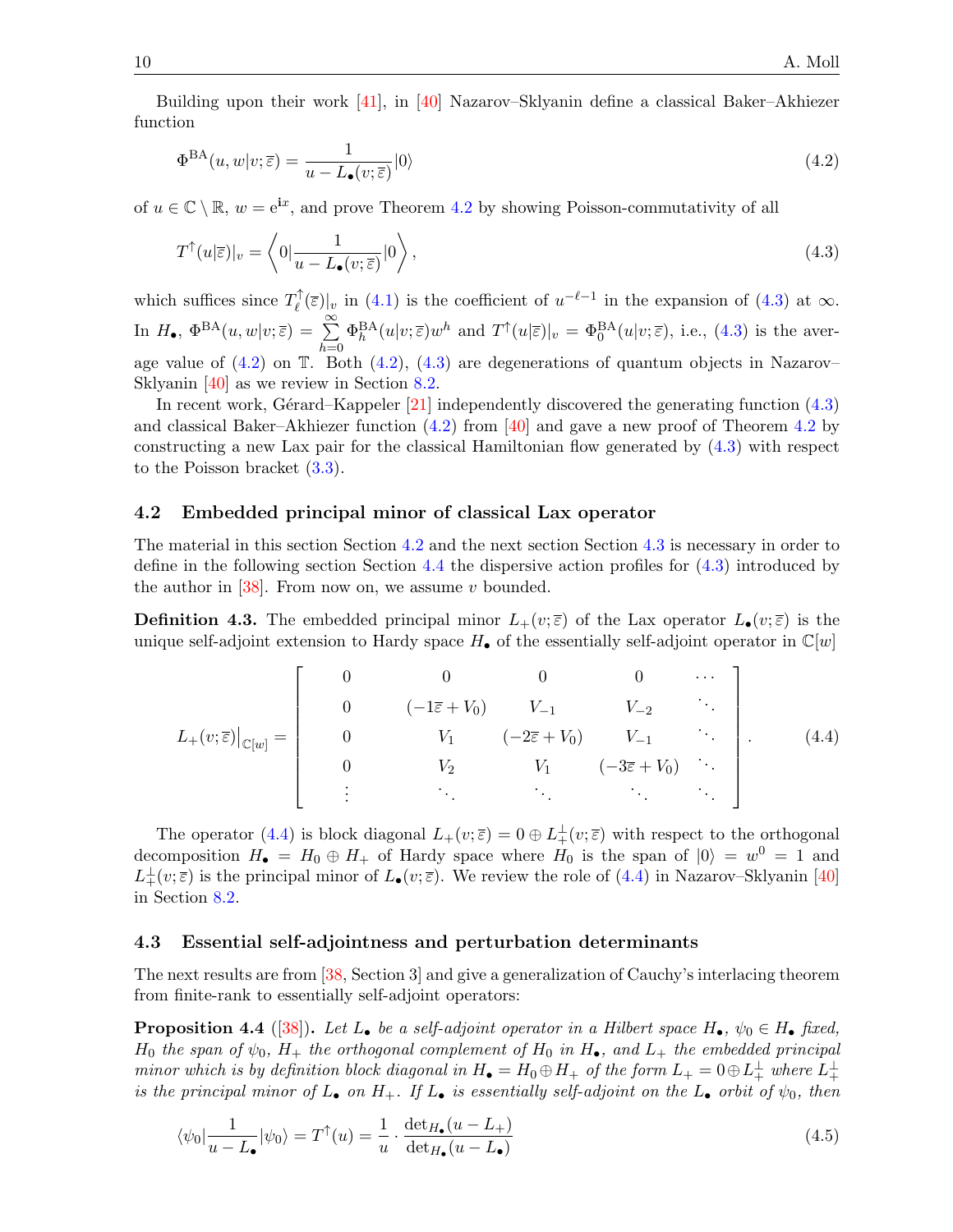for any  $u \in \mathbb{C} \setminus \mathbb{R}$  the resolvent matrix element is a multiple of the perturbation determinant

<span id="page-10-3"></span>
$$
\frac{\det_{H_{\bullet}}(u - L_{+})}{\det_{H_{\bullet}}(u - L_{\bullet})} := \det_{H_{\bullet}} \left( \mathbb{1} + (L_{\bullet} - L_{+})(u - L_{\bullet})^{-1} \right),\tag{4.6}
$$

which is well-defined by the Fredholm determinant since  $L_{\bullet}-L_{+}$  is rank 2 hence trace class.

<span id="page-10-4"></span>**Corollary 4.5** ([\[38\]](#page-26-11)). Proposition [4.4](#page-9-5) implies the relationship

<span id="page-10-2"></span>
$$
\int_{-\infty}^{+\infty} \frac{\mathrm{d}\tau_{\psi_0}^{\uparrow}(c|L_{\bullet})}{u-c} = T^{\uparrow}(u) = \frac{1}{u} \cdot \exp\left(-\int_{-\infty}^{+\infty} \frac{\xi(c|L_{\bullet}, L_{+})\mathrm{d}c}{u-c}\right)
$$
(4.7)

between  $d\tau_{ab}^{\uparrow}$  $\psi_{\psi_0}(c|L_{\bullet}),$  the spectral measure of  $L_{\bullet}$  at  $\psi_0$ , and  $\xi(c|L_{\bullet}, L_{+}),$  the spectral shift function of  $L_{\bullet}$  with respect to  $L_{+}$  defined by equating [\(4.7\)](#page-10-2) with [\(4.5\)](#page-9-6).

For general pairs of self-adjoint operators  $L_{\bullet}$ ,  $L_{+}$  whose difference  $L_{\bullet}-L_{+}$  is trace class, the spectral shift function  $\xi(c|L_{\bullet}, L_{+})$  is defined by identifying the right-hand side of [\(4.7\)](#page-10-2) with the perturbation determinant in  $(4.6)$ . For background on spectral shift functions, see Birman– Pushnitski  $[6]$ . For bounded  $L_{\bullet}$ , both Proposition [4.4](#page-9-5) and Corollary [4.5](#page-10-4) are due to Kerov [\[28\]](#page-25-20) in his theory of profiles and interlacing measures.

#### <span id="page-10-1"></span>4.4 Dispersive action profiles: definition

Recall  $L_{\bullet}(v;\bar{\varepsilon})$  from Section [3.3](#page-7-4) and  $L_{+}(v;\bar{\varepsilon})$  from Section [4.2.](#page-9-2)

<span id="page-10-7"></span>**Definition 4.6** ([\[38\]](#page-26-11)). Let  $\mathbb{1}_{[0,\infty)}(c)$  be the indicator function of  $[0,\infty)$  and  $\xi(c|L_{\bullet}(v;\overline{\varepsilon}), L_{+}(v;\overline{\varepsilon}))$ the spectral shift function of  $L_{\bullet}(v;\bar{\varepsilon})$  with respect to  $L_{+}(v;\bar{\varepsilon})$ . The dispersive action profile  $f(c|v;\overline{\varepsilon})$  is the unique function of  $c \in \mathbb{R}$  so  $f(c|v;\overline{\varepsilon}) \sim |c-a|$  as  $c \to \pm \infty$  for  $a = \int_0^{2\pi} v(x) \frac{dx}{2\pi}$  $\frac{\mathrm{d}x}{2\pi}$  and

<span id="page-10-5"></span>
$$
\xi(c|L_{\bullet}(v;\overline{\varepsilon}),L_{+}(v;\overline{\varepsilon})) = \frac{1}{2}(1+f'(c|v;\overline{\varepsilon})) - \mathbb{1}_{[0,\infty)}(c). \tag{4.8}
$$

The dispersive action profile  $f(c|v;\overline{\varepsilon})$  and the classical Nazarov–Sklyanin hierarchy [\(4.1\)](#page-8-4) mutually determine each other: for bounded v,  $L_{\bullet}(v;\bar{\varepsilon})$  is essentially self-adjoint on the orbit of  $|0\rangle$  in  $H_{\bullet}$ , hence by Proposition [4.4](#page-9-5) and Corollary [4.5](#page-10-4) one can match [\(4.3\)](#page-9-0) and [\(4.8\)](#page-10-5) using [\(4.7\)](#page-10-2). In particular,  $f(c|v;\overline{\varepsilon})$  determines the classical periodic Benjamin–Ono Hamiltonian as follows:

<span id="page-10-0"></span>**Proposition 4.7.** For  $v \in M(a)$ , the dispersive action profile determines the energy [\(3.5\)](#page-7-1) by

$$
O_3(\overline{\varepsilon})|_v = \int_{-\infty}^{+\infty} c^3 \frac{1}{2} f''(c|v; \overline{\varepsilon}) \mathrm{d}c.
$$

**Proof.** Replacing the spectral shift function  $\xi(c|v;\overline{\varepsilon})$  in [\(4.7\)](#page-10-2) with  $f(c|v;\overline{\varepsilon})$  using [\(4.8\)](#page-10-5) gives

<span id="page-10-6"></span>
$$
\sum_{\ell=0}^{\infty} T_{\ell}^{\uparrow}(\overline{\varepsilon})|_{v} u^{-\ell-1} = \exp\left(\int_{-\infty}^{+\infty} \log\left[\frac{1}{u-c}\right] \frac{1}{2} f''(c|v;\overline{\varepsilon}) \mathrm{d}c\right). \tag{4.9}
$$

By [\(3.8\)](#page-8-6), the coefficient of  $u^{-4}$  in the logarithmic derivative of [\(4.9\)](#page-10-6) in u is the desired result. Indeed, the  $a^3$  in [\(3.5\)](#page-7-1) is chosen to match formula (3.3.7) in [\[28\]](#page-25-20).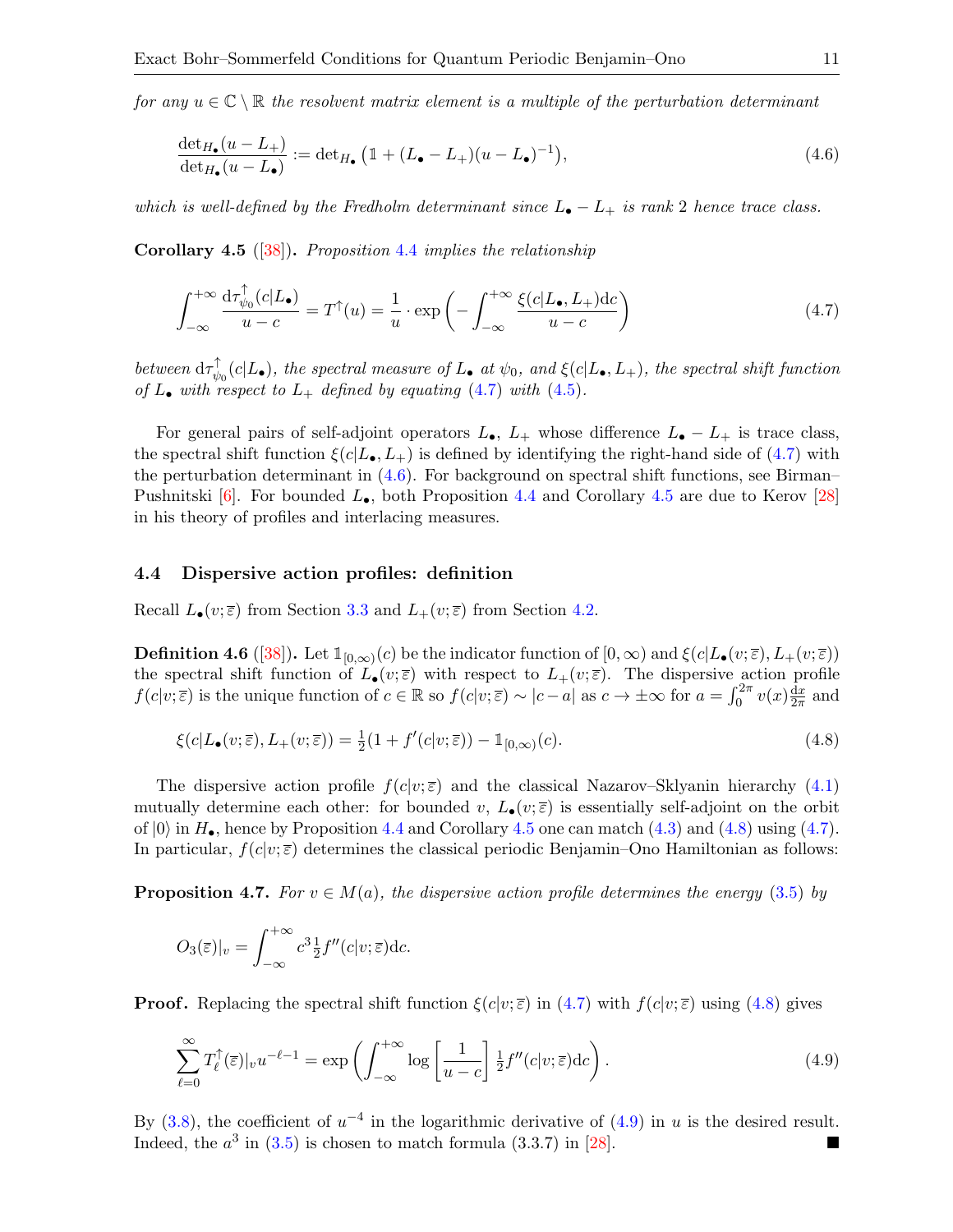#### 4.5 Dispersive action profiles: bands and gaps

We next recall from [\[38\]](#page-26-11) why dispersive action profiles  $f(c|v;\overline{\varepsilon})$  are piecewise-linear with slopes ±1. This motivates the next definition as in Section [1.](#page-0-0)

<span id="page-11-2"></span>**Definition 4.8** ([\[38\]](#page-26-11)). The bands of dispersive action profiles  $f(c|v;\overline{\varepsilon})$  are the closures of the connected intervals of  $c \in \mathbb{R}$  in which  $f(c|v;\overline{\varepsilon})$  has slope -1. The gaps of dispersive action profiles  $f(c|v;\overline{\varepsilon})$  are the interiors of the connected intervals of  $c \in \mathbb{R}$  in which  $f(c|v;\overline{\varepsilon})$  has slope  $+1$ .

<span id="page-11-1"></span>**Proposition 4.9** (Boutet de Monvel–Guillemin [\[7\]](#page-25-21)).  $L_{\bullet}(v;\bar{\varepsilon})$  has discrete spectrum in  $H_{\bullet}$ 

<span id="page-11-6"></span>
$$
\cdots \leq C_2^{\uparrow}(v;\overline{\varepsilon}) \leq C_1^{\uparrow}(v;\overline{\varepsilon}) \leq C_0^{\uparrow}(v;\overline{\varepsilon}) \tag{4.10}
$$

with eigenvalues  $\{C_h^{\uparrow}$  $\int_h^{\uparrow}(v;\overline{\varepsilon})\big\}_{i=0}^{\infty}$  bounded above with  $-\infty$  as the only point of accumulation.

<span id="page-11-5"></span>**Corollary 4.10** ([\[38\]](#page-26-11)). For bounded v, the embedded principal minor  $L_+(v;\bar{\varepsilon})$  defined by [\(4.4\)](#page-9-4) has discrete spectrum with eigenvalues  $\{0\} \cup \{C_{b}^{\downarrow}$  $\psi_h^{\downarrow}(v;\overline{\varepsilon})\big\}_{h=1}^{\infty}$  interlacing those of  $L_{\bullet}(v;\overline{\varepsilon})$ 

<span id="page-11-4"></span>
$$
\cdots \leq C_2^{\uparrow}(v;\overline{\varepsilon}) \leq C_2^{\downarrow}(v;\overline{\varepsilon}) \leq C_1^{\uparrow}(v;\overline{\varepsilon}) \leq C_1^{\downarrow}(v;\overline{\varepsilon}) \leq C_0^{\uparrow}(v;\overline{\varepsilon}) \tag{4.11}
$$

and hence the dispersive action profile  $f(c|v;\overline{\epsilon})$  is piecewise-linear with slopes  $\pm 1$ .

**Proof.** By Proposition [4.9,](#page-11-1) [\(4.8\)](#page-10-5), and [\[6,](#page-24-5) Section 2], it is enough to show

 $|\xi(c|L_{\bullet}(v;\overline{\varepsilon}), L_{+}(v;\overline{\varepsilon}))| \leq 1,$ 

which holds since  $L_{\bullet}(v;\bar{\varepsilon}) - L_{+}(v;\bar{\varepsilon})$  has 1 positive and 1 negative eigenvalue.

## <span id="page-11-0"></span>5 Classical integrability: Gérard–Kappeler global action variables

In this section we identify the global action variables of Gérard–Kappeler [\[21\]](#page-25-4) in  $L^2(\mathbb{T}) \cap M(a)$ with the gaps of dispersive action profiles  $f(c|v;\overline{\varepsilon})$  from Definition [4.8](#page-11-2) introduced in [\[38\]](#page-26-11) in the case of bounded v. We also state the characterization in Gérard–Kappeler  $[21]$  of these global action variables as integrals of the Liouville 1-form  $\alpha_{\text{GFZ}}$  in [\(3.4\)](#page-7-0) along a basis of cycles  $\Gamma_h^b(\bar{z})$  of generically infinite-dimensional tori  $\Lambda^b(\bar{z})$  parametrized by profiles b. This relationship between profiles and classical actions plays a key role in our proof of Theorem [1.4](#page-3-0) in Section [10.](#page-20-0)

#### 5.1 Principal minor and shift relation

Inspection of [\(4.4\)](#page-9-4) immediately gives the shift relation:

<span id="page-11-3"></span>**Lemma 5.1.** Under the shift operator identifying  $H_+ \cong H_+$  the subspace  $H_+$  of periodic  $L^2$ Hardy space H<sub>•</sub> spanned by  $\{w^h\}_{h=1}^{\infty}$  with Hardy space itself, the action of the principal minor

$$
L^{\perp}_{+}(v;\overline{\varepsilon})|_{w\mathbb{C}[w]} \cong \begin{bmatrix} -\overline{\varepsilon} & 0 & 0 & \cdots \\ 0 & -\overline{\varepsilon} & 0 & \cdots \\ 0 & 0 & -\overline{\varepsilon} & \cdots \\ \vdots & \ddots & \ddots & \ddots \end{bmatrix} + \begin{bmatrix} (0\overline{\varepsilon} + V_0) & V_{-1} & V_{-2} & \cdots \\ V_1 & (-1\overline{\varepsilon} + V_0) & V_{-1} & \cdots \\ V_2 & V_1 & (-2\overline{\varepsilon} + V_0) & \cdots \\ \vdots & \ddots & \ddots & \ddots \end{bmatrix}
$$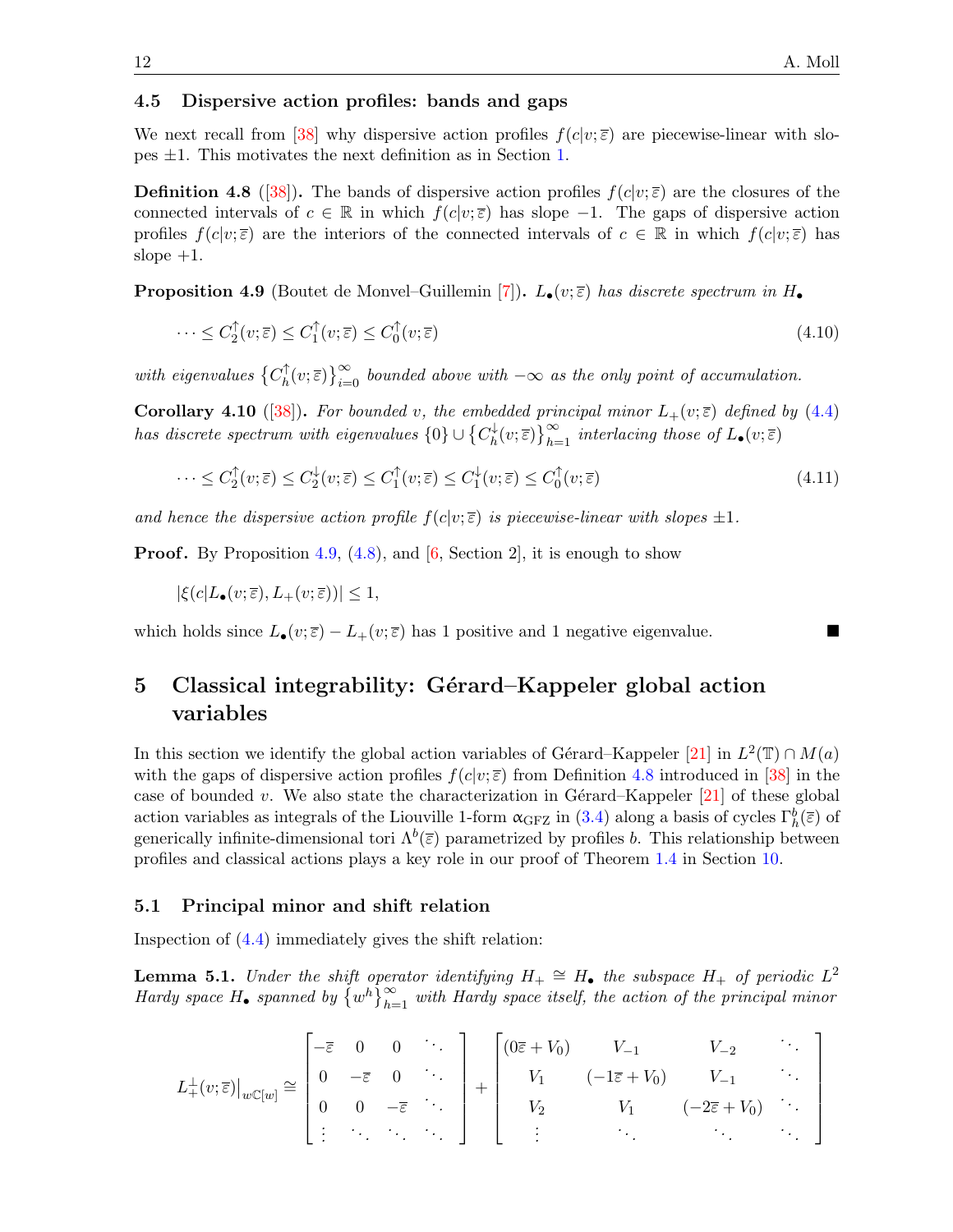in the dense subspace of  $H_+$  is unitarily equivalent to that of a shifted classical Lax operator

$$
\mathrm{Id}_{H_{\bullet}}+L_{\bullet}(v;\overline{\varepsilon}).
$$

As a consequence, the eigenvalues  $C_b^{\downarrow}$  $h^\downarrow_h(v;\overline{\varepsilon})$  of the embedded principal minor  $L_+(v;\overline{\varepsilon})$  of the classical Lax operator  $L_{\bullet}(v;\bar{\varepsilon})$  can be calculated from those of  $L_{\bullet}(v;\bar{\varepsilon})$  by the shift relation

<span id="page-12-0"></span>
$$
C_h^{\downarrow}(v; \overline{\varepsilon}) = -\overline{\varepsilon} + C_{h-1}^{\uparrow}(v; \overline{\varepsilon}).\tag{5.1}
$$

#### 5.2 Interlacing property and simplicity of spectrum

As a first application of the shift relation in Lemma [5.1,](#page-11-3) we give a new short proof of Proposi-tion 2.1 in Gérard–Kappeler [\[21\]](#page-25-4) for bounded v.

Proposition 5.2 ([\[21\]](#page-25-4)).  $C_h^{\uparrow}$  $\mathcal{L}_h^{\uparrow}(v;\overline{\varepsilon}) \leq -\overline{\varepsilon} + C_h^{\uparrow}$  $_{h-1}^{T}(v;\overline{\varepsilon})$  hence  $L_{\bullet}(v;\overline{\varepsilon})$  has simple spectrum in  $H_{\bullet}$ .

**Proof.** Use formula  $(5.1)$  to write the interlacing property  $(4.11)$  of Corollary  $4.10$  as

$$
\cdots \leq C_h^{\uparrow}(v;\overline{\varepsilon}) \leq -\overline{\varepsilon} + C_{h-1}^{\uparrow}(v;\overline{\varepsilon}) \leq C_{h-1}^{\uparrow}(v;\overline{\varepsilon}) \leq \cdots,
$$

which implies the bound and that  $C_h^{\uparrow}$  $\bigcap_{h}^{\uparrow}(v;\overline{\varepsilon}) < C_{h-1}^{\uparrow}(v;\overline{\varepsilon})$  all inequalities in  $(4.10)$  are strict.

#### 5.3 Bands and spatial periodicity conditions II

Next, we derive for generic v a counterpart to Proposition [1.3](#page-2-3) for multi-phase v.

<span id="page-12-1"></span>**Proposition 5.3.** If  $v(x)$  is  $2\pi$ -periodic in x, then the dispersive action profile  $f(c|v;\overline{\epsilon})$  has band lengths that are all positive integer multiples of  $\overline{\varepsilon} > 0$ .

**Proof.** By Definitions [4.6](#page-10-7) and [4.8,](#page-11-2) the bands of the dispersive action profile are unions of consecutive intervals  $\lbrack C_{h}^{\downarrow}$  $h^{\downarrow}_h(v;\overline{\varepsilon}), C^{\uparrow}_{h-1}(v;\overline{\varepsilon})]$  each of length  $\overline{\varepsilon} > 0$  by the shift relation [\(5.1\)](#page-12-0).

#### <span id="page-12-4"></span>5.4 Gaps as Gérard–Kappeler global action variables

We now give a description of gaps:

<span id="page-12-3"></span>**Proposition 5.4.** Gaps of dispersive action profiles  $f(c|v;\overline{\varepsilon})$  have the form  $(C_h^{\uparrow})$  $C_h^{\dagger}(v;\overline{\varepsilon}), C_h^{\downarrow}(v;\overline{\varepsilon})\big).$ 

**Proof.** Follows from the interlacing inequalities in Corollary [4.10](#page-11-5) and Proposition [5.3.](#page-12-1)

After our study of gaps of dispersive action profiles in [\[38\]](#page-26-11), the same gaps were shown to be global action variables in a comprehensive analysis by Gérard–Kappeler  $[21]$  who found global action-angle variables for  $(1.1)$  posed in the space of real  $L^2$  functions on  $\mathbb{T}$ . We now present Gérard–Kappeler's description of the gaps in the following theorem, which is a strict subset of Theorem 1 from [\[21\]](#page-25-4) and stated here using relations between constructions in [\[21,](#page-25-4) [38,](#page-26-11) [40\]](#page-26-6) established in Sections [4.1](#page-8-7) and [4.4.](#page-10-1)

<span id="page-12-2"></span>**Theorem 5.5** (Gérard–Kappeler [\[21\]](#page-25-4)). For any fixed  $v \in M(a) \cap L^2(\mathbb{T})$  and  $\overline{\varepsilon} > 0$ ,

• [Tori] The phase space  $M(a) \cap L^2(\mathbb{T})$  is foliated by Liouville tori

<span id="page-12-5"></span>
$$
\Lambda^b(\overline{\varepsilon}) = \{ v : f(c|v; \overline{\varepsilon}) = b(c) \}
$$
\n(5.2)

consisting of all v whose dispersive action profiles are equal to a fixed profile  $b(c)$ .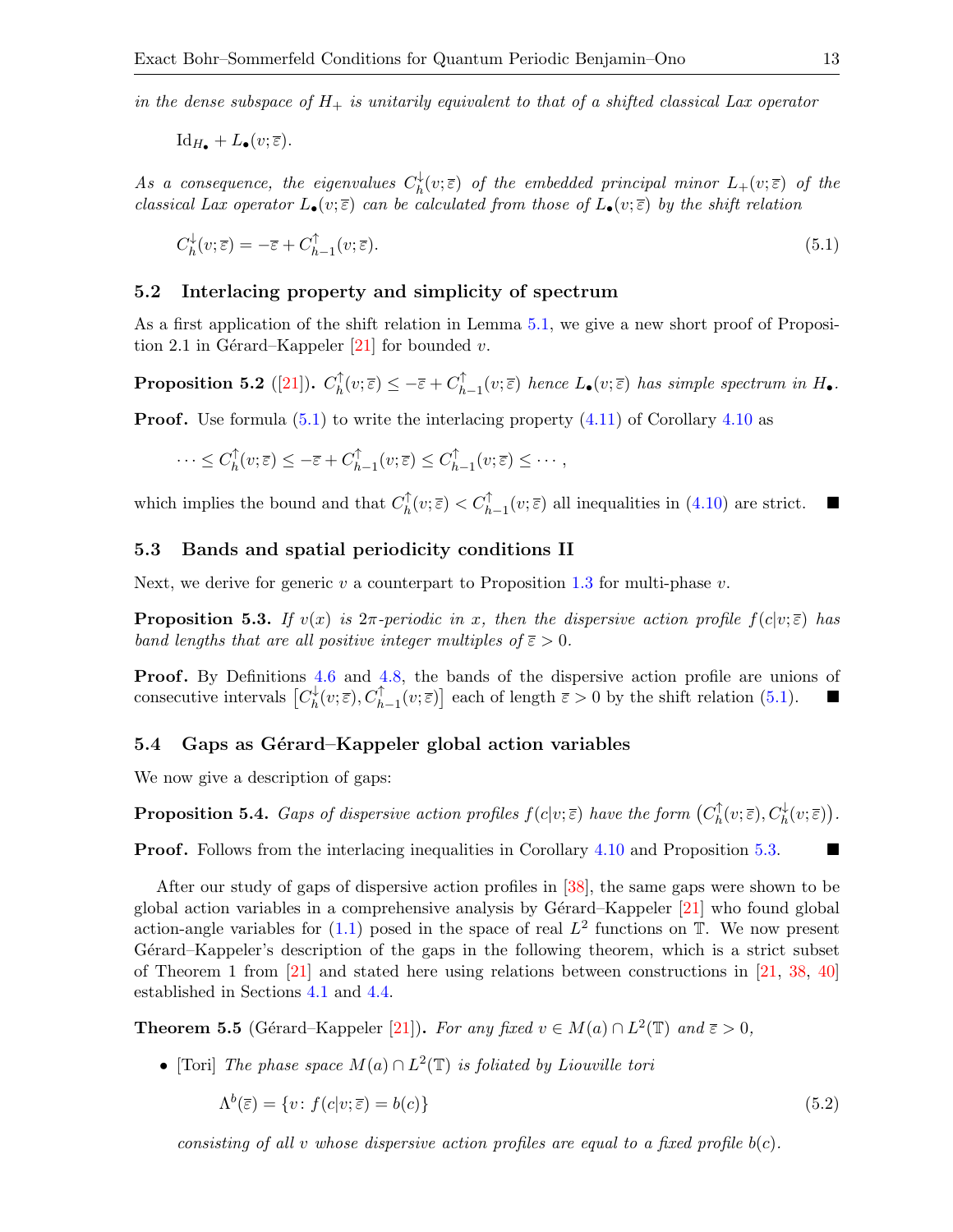• [Cycles] The map  $\varphi$  which takes v to its classical Baker–Akhiezer function [\(4.2\)](#page-9-1)

 $\varphi\colon\ v\longrightarrow \Phi^{\text{BA}}(u,w|v;\overline{\varepsilon})$ 

is injective and has an inverse  $\varphi^{-1}$  defined on the image of  $\varphi$ . A smooth global basis of cycles  $\{\Gamma_h^b(\bar{\varepsilon})\}_{h=1}^{\infty}$  on the Liouville tori  $\Lambda^b(\bar{\varepsilon})$  is given by the pushforward along  $\varphi^{-1}$  of the cycle in the space of meromorphic functions in u which rotates the residue at  $u = C_h^{\uparrow}$  $_h^{\mathbb{T}}(v;\overline{\varepsilon}).$ 

• [Actions] For  $\alpha_{\text{GFZ}}$  the Liouville 1-form from Proposition [3.3](#page-7-5), the classical actions

<span id="page-13-3"></span>
$$
\oint_{\Gamma_h^b(\overline{\varepsilon})} \alpha_{\text{GFZ}} = 2\pi \overline{\varepsilon} \left| C_h^{\uparrow}(v;\overline{\varepsilon}) - C_h^{\downarrow}(v;\overline{\varepsilon}) \right| \tag{5.3}
$$

around the cycles  $\Gamma_h^b(\overline{\varepsilon})$  are  $2\pi\overline{\varepsilon} > 0$  multiples of the length of the gap  $(C_h^{\uparrow})$  $C_h^{\dagger}(v;\overline{\varepsilon}), C_h^{\downarrow}(v;\overline{\varepsilon})\big).$ 

## <span id="page-13-0"></span>6 Quantum periodic Benjamin–Ono: Hamiltonian and Lax operator

In this section we quantize the classical Benjamin–Ono equation  $(1.1)$  for v periodic in x by choosing J-holomorphic quantizations of the classical phase space, Hamiltonian, and Lax operator in Section [3.](#page-6-0)

## <span id="page-13-2"></span>6.1 Quantum state space as Fock–Sobolev space from Segal–Bargmann construction

Recall from Proposition [3.2](#page-6-4) that the spatial Hilbert transform J defines a complex structure on the classical phase space  $M(a)$  compatible with the metric  $g_{-1/2}$  associated to the L<sup>2</sup>-Sobolev norm of regularity  $s = -1/2$ . As a state space for the quantization of [\(1.1\)](#page-1-0) we choose the Fock space of J-holomorphic functionals on  $M(a)$  given by the Segal–Bargmann construction. To emphasize its dependence on the regularity  $s = -1/2$ , we may refer to this Fock space as Fock–Sobolev space.

<span id="page-13-1"></span>**Definition 6.1.** For  $a \in \mathbb{R}$  and  $\hbar > 0$ , the Fock–Sobolev space is the complex Hilbert space

$$
\overline{F}(a) = L_{\text{J-hol}}^2(M(a), \rho_{-1/2,\hbar})
$$

of J-holomorphic functionals on  $M(a)$  square-integrable against the Segal–Bargmann Gaussian weight  $\rho_{-1/2,\hbar}$  given by the standard Gaussian on  $(M(a), \omega_{\text{GFZ}}, J, g_{-1/2})$  of variance  $\hbar > 0$ .

The Segal–Bargmann construction is standard in quantization. For background, see [\[24,](#page-25-22) Remark 4.4] and [\[61,](#page-26-23) Section 9]. As an alternative to Definition [6.1,](#page-13-1) we also recall that one can define the Fock–Sobolev space indirectly as a Hilbert space completion:

**Proposition 6.2.** The Fock–Sobolev space  $\overline{F}(a)$  is the completion of the polynomial ring

$$
F(a) = \mathbb{C}[V_1, V_2, \ldots]
$$

in the infinitely-many Fourier modes  $V_k$  from [\(3.1\)](#page-6-5) with inner product  $\langle \cdot, \cdot \rangle_h$  defined by requiring  $V_{\mu} := V_1^{d_1} V_2^{d_2} \cdots$  with  $d_k \in \{0, 1, 2, \ldots\}$  to be orthogonal with norm  $||V_{\mu}||^2_{\hbar} = \prod_{k=1}^{\infty}$  $_{k=1}$  $(\hbar k)^{d_k} d_k!$ .

The Fourier modes  $V_{\pm k}$  are functionals on  $M(a)$  which satisfy  $\overline{V}_{\pm k} = V_{\mp k}$  and are also canonical coordinates on  $(M(a), \omega_{\text{GFZ}})$  as seen in [\(3.3\)](#page-6-3). The quantum analogs of  $V_{\pm k}$  are also well-known: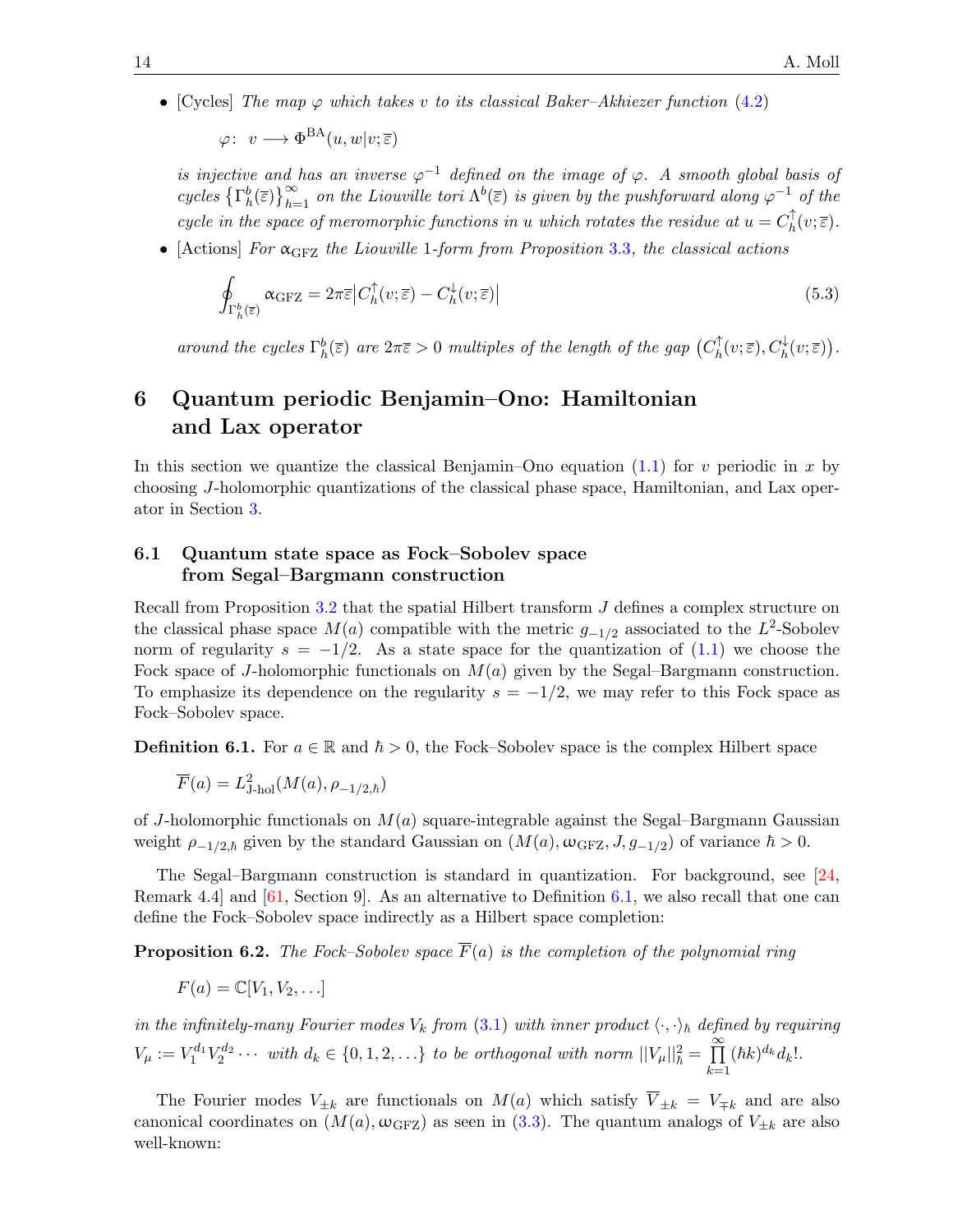<span id="page-14-0"></span>Definition 6.3. The creation and annihilation operators are the mutually-adjoint operators of multiplication  $\hat{V}_k = V_k$  and differentiation  $\hat{V}_k = \hbar k \frac{\partial}{\partial V_k}$  $\frac{\partial}{\partial V_k}$ , respectively, in  $(\overline{F}(a), \langle \cdot, \cdot \rangle_h)$  satisfying

$$
\left[\widehat{V}_{-k}, \widehat{V}_{k}\right] = \hbar k \delta(k - k')
$$

the quantum canonical commutation relations of the same form as the classical relations [\(3.3\)](#page-6-3).

#### 6.2 Quantum Hamiltonian at criticality

We now quantize the classical Benjamin–Ono equation [\(1.1\)](#page-1-0) in  $M(a)$  by replacing  $V_{\pm k}$  in the classical Hamiltonian [\(3.5\)](#page-7-1) by  $\hat{V}_{\pm k}$  from Definition [6.3.](#page-14-0)

**Definition 6.4.** For  $\hbar$  independent of  $\bar{\varepsilon}$  and  $a, \hat{V}_{\pm k}$  in Definition [6.3,](#page-14-0) and  $\hat{V}_0 = a$ , the quantum periodic Benjamin–Ono equation is the quantum Hamiltonian system in Fock–Sobolev space  $(\overline{F}(a), \langle \cdot, \cdot \rangle_{\hbar})$  determined by the quantum Hamiltonian defined without normal ordering by

<span id="page-14-1"></span>
$$
\widehat{O}_3(\overline{\varepsilon}, \hbar) = 3 \sum_{h_1, h_2 = 0}^{\infty} \widehat{V}_{h_1} \widehat{V}_{h_2 - h_1} \widehat{V}_{-h_2} + 3 \sum_{h=0}^{\infty} (\overline{\varepsilon}h - a) \widehat{V}_h \widehat{V}_{-h} + a^3.
$$
\n(6.1)

The procedure of directly replacing classical canonically conjugate modes by their quantum analogs usually results in an ill-defined operator in Hilbert space that must be regularized by normal ordering. An important feature of the formula  $(3.5)$  is that substituting  $V_k \mapsto V_k$  in  $(3.5)$ results in [\(6.1\)](#page-14-1) which is well-defined without normal ordering.

#### <span id="page-14-4"></span>6.3 Quantum Lax operator as generalized Fock-block Toeplitz operator

Let F be a vector space over  $\mathbb C$  and  $H_{\bullet}$  the Hardy space of Definition [3.5.](#page-7-6) Recall that block Toeplitz operators on  $\mathcal{F} \otimes H_{\bullet}$  are Toeplitz operators in  $H_{\bullet}$  whose matrix elements are linear operators on  $\mathcal F$ . For background on block Toeplitz operators, see Section 10 in Deift–Its– Krasovsky  $[15]$ . Using material from Section [3.3,](#page-7-4) we define the quantum Lax operator for  $(1.1)$ as a generalized block Toeplitz operator in  $\overline{F}(a) \otimes H_{\bullet}$ . Since  $\mathcal{F} = \overline{F}(a)$  is Fock space, we call it a generalized "Fock-block" Toeplitz operator.

<span id="page-14-5"></span>**Definition 6.5.** For  $\bar{\varepsilon} > 0$  and  $\hbar > 0$ , the quantum Benjamin–Ono Lax operator is the selfadjoint operator  $L_{\bullet}(\widehat{v}(\cdot, \hbar); \overline{\varepsilon})$  in  $\overline{F}(a) \otimes H_{\bullet}$  realized as the unique extension of

<span id="page-14-2"></span>
$$
L_{\bullet}(\widehat{v}(\cdot,\hbar);\overline{\varepsilon})|_{F(a)\otimes\mathbb{C}[w]} = \begin{bmatrix} (-0\overline{\varepsilon}+\widehat{V}_{0}) & \widehat{V}_{-1} & \widehat{V}_{-2} & \widehat{V}_{-3} & \cdots \\ \widehat{V}_{1} & (-1\overline{\varepsilon}+\widehat{V}_{0}) & \widehat{V}_{-1} & \widehat{V}_{-2} & \cdots \\ \widehat{V}_{2} & \widehat{V}_{1} & (-2\overline{\varepsilon}+\widehat{V}_{0}) & \widehat{V}_{-1} & \cdots \\ \widehat{V}_{3} & \widehat{V}_{2} & \widehat{V}_{1} & (-3\overline{\varepsilon}+\widehat{V}_{0}) & \cdots \\ \vdots & \ddots & \ddots & \ddots & \ddots \end{bmatrix}, (6.2)
$$

where  $\widehat{V}_{\pm k}$  are from Definition [6.3](#page-14-0) and  $\widehat{V}_0$  acts by the scalar a. Equivalently,

$$
L_\bullet(\widehat{v}(\cdot,\hbar); \overline{\varepsilon}) = \mathbbm{1}_{\overline{F}(a)} \otimes (-\overline{\varepsilon} D_\bullet) + L_\bullet(\widehat{v}(\cdot,\hbar))
$$

is the generalized Fock-block Toeplitz operator of order 1 whose symbol is the affine  $\mathfrak{gl}_1$  current

<span id="page-14-3"></span>
$$
\widehat{v}(x;\hbar) = \sum_{k \in \mathbb{Z}} \widehat{V}_k e^{-\mathbf{i}kx} \tag{6.3}
$$

defined by replacing  $V_{\pm k} \mapsto \hat{V}_{\pm k}$  in the Fourier series [\(3.1\)](#page-6-5) for the classical field v.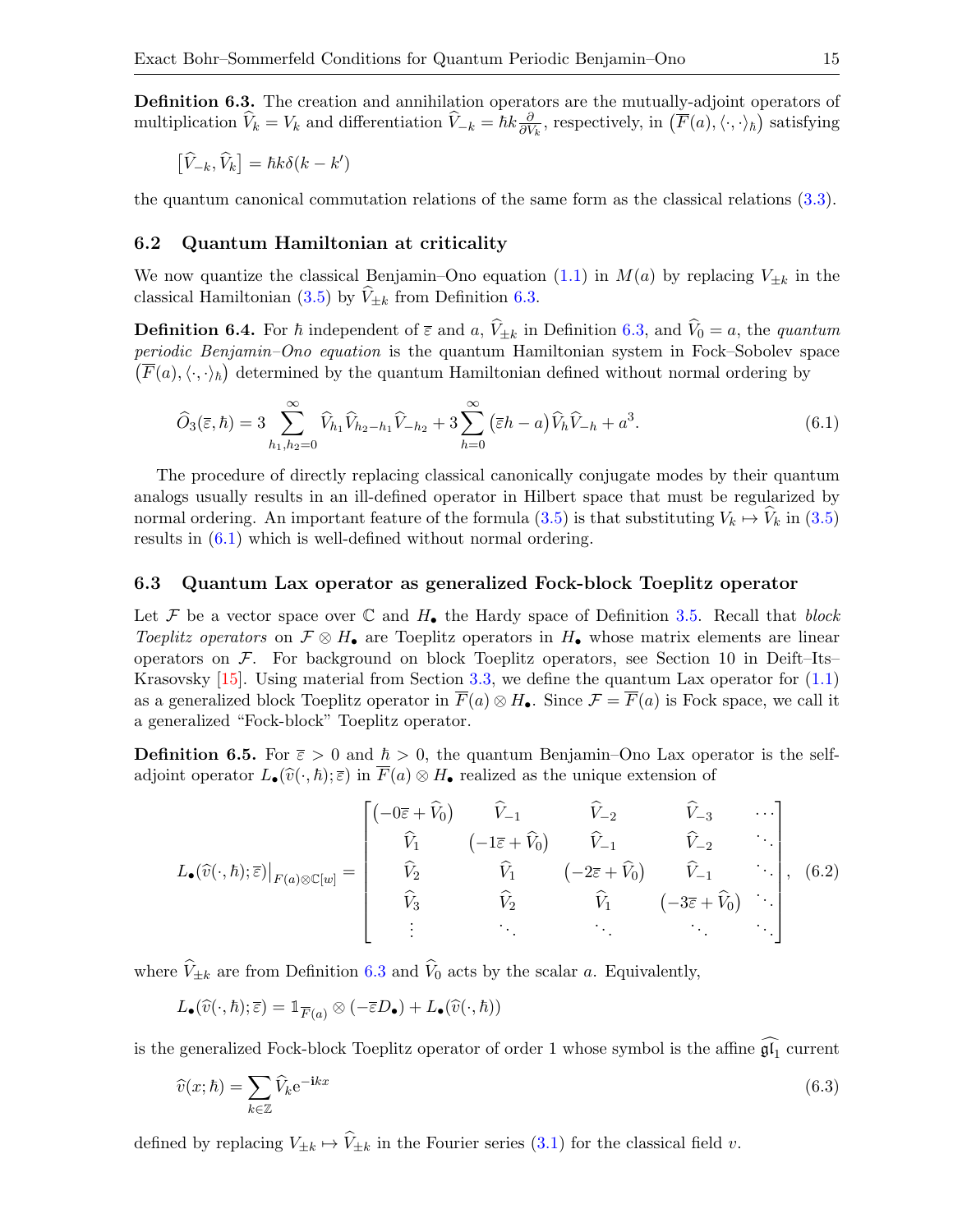The Fock-block matrix [\(6.2\)](#page-14-2) is essentially self-adjoint in  $F(a) \otimes \mathbb{C}[w]$  due to the Szegő projections. Indeed, since  $F(a) = \mathbb{C}[V_1, V_2, \ldots]$ , the matrix  $(6.2)$  preserves the dense subspace in question

$$
L_{\bullet}(\widehat{v}(\cdot,\hbar);\overline{\varepsilon})\colon\ F(a)\otimes\mathbb{C}[w]\to F(a)\otimes\mathbb{C}[w]
$$

and commutes with the operator  $\sum_{n=1}^{\infty}$  $\sum_{k=1}^{\infty} \widehat{V}_k \widehat{V}_{-k} \otimes \mathbb{1} + \mathbb{1} \otimes D_{\bullet}$  with finite-dimensional eigenspaces so essential self-adjointness follows by Nussbaum's criteria. As a corollary, for any  $\Phi^{out}$ ,  $\Phi^{in} \in \mathbb{C}[w]$ ,

$$
\langle \Phi^{\text{out}} | L_{\bullet}(\widehat{v}(\cdot,\hbar); \overline{\varepsilon})^{\ell} | \Phi^{\text{in}} \rangle \colon F(a) \to F(a)
$$

the matrix element of  $\ell$ th powers of the quantum Lax matrix preserves  $F(a)$ . By contrast, without  $\pi_{\bullet}$ ,  $\ell$ th powers of the operator  $L(\hat{v}(\cdot, \hbar))$  which multiplies by the current [\(6.3\)](#page-14-3) with zero mode a and level  $\hbar$  are ill-defined on  $F(a)$ , a well-known issue in the theory of vertex algebras that is discussed in Kac [\[26\]](#page-25-23).

#### 6.4 Quantum Hamiltonian from quantum Lax operator

As in Section [3.4,](#page-8-8) we have:

<span id="page-15-4"></span>Proposition 6.6. The quantum periodic Benjamin–Ono Hamiltonian can be recovered as

$$
\widehat{O}_3(\overline{\varepsilon}, \hbar) = 3\widehat{T}_3^{\uparrow}(\overline{\varepsilon}, \hbar) - 3a\widehat{T}_2^{\uparrow}(\overline{\varepsilon}, \hbar) + a^3
$$

in the Fock–Sobolev space  $(\overline{F}(a),\langle\cdot,\cdot\rangle_{\hbar})$  where

<span id="page-15-3"></span><span id="page-15-1"></span>
$$
\widehat{T}_{2}^{\dagger}(\overline{\varepsilon},\hbar) = \langle 0|L_{\bullet}(\widehat{v}(\cdot,\hbar);\overline{\varepsilon})^{2}|0\rangle, \n\widehat{T}_{3}^{\dagger}(\overline{\varepsilon},\hbar) = \langle 0|L_{\bullet}(\widehat{v}(\cdot,\hbar);\overline{\varepsilon})^{3}|0\rangle
$$
\n(6.5)

are matrix element of powers of the quantum Lax operator [\(6.2\)](#page-14-2) for  $|0\rangle = w^0 = 1 \in H_{\bullet}$ .

## <span id="page-15-0"></span>7 Quantum stationary states: Jack functions and Abanov–Wiegmann renormalization

In this section we show how the renormalization  $\bar{\varepsilon} \to \varepsilon_1$  in [\(1.14\)](#page-3-3) of the classical dispersion coefficient in Abanov–Wiegmann [\[1\]](#page-24-1) is implicit in the known realization of Jack functions as quantum periodic Benjamin–Ono stationary states.

#### 7.1 Quantum periodic Benjamin–Ono stationary states

Recall the definition of partitions.

**Definition 7.1.** A partition  $\lambda$  is a weakly-decreasing sequence  $0 \leq \cdots \leq \lambda_2 \leq \lambda_1$  of non-negative integers  $\lambda_h \in \mathbb{N} = \{0, 1, 2, \ldots\}$  labeled by  $h = 1, 2, 3, \ldots$  so that  $\sum_{k=1}^{\infty}$  $h=1$  $\lambda_h < \infty$ .

Partitions  $\lambda$  index the pure quantum stationary states of our quantization of [\(1.1\)](#page-1-0):

**Proposition 7.2.** The quantum periodic Benjamin–Ono Hamiltonian  $O_3(\bar{\epsilon}, \hbar)$  in Fock–Sobolev space  $\overline{F}(a)$  is self-adjoint with discrete spectrum indexed by partitions  $\lambda$  and eigenfunctions

<span id="page-15-2"></span>
$$
P_{\lambda,a}(V_1, V_2, \dots | \overline{\varepsilon}, \hbar) = \sum_{\mu} \chi_{\lambda}^{\mu} (\overline{\varepsilon}, \hbar) V_{\mu}, \tag{7.1}
$$

which are polynomials in  $V_k$  independent of a, i.e., finite linear combinations of  $V_\mu = V_1^{d_1} V_2^{d_2} \cdots$ indexed by partitions  $\mu$  with  $d_i = \#\{j : \mu_j = i\}$  so that  $\chi_\lambda^\mu$  ${}_{\lambda}^{\mu}(\overline{\varepsilon},\hbar)=0 \text{ if } \sum_{i}\lambda_{i}\neq\sum_{j}\mu_{j}.$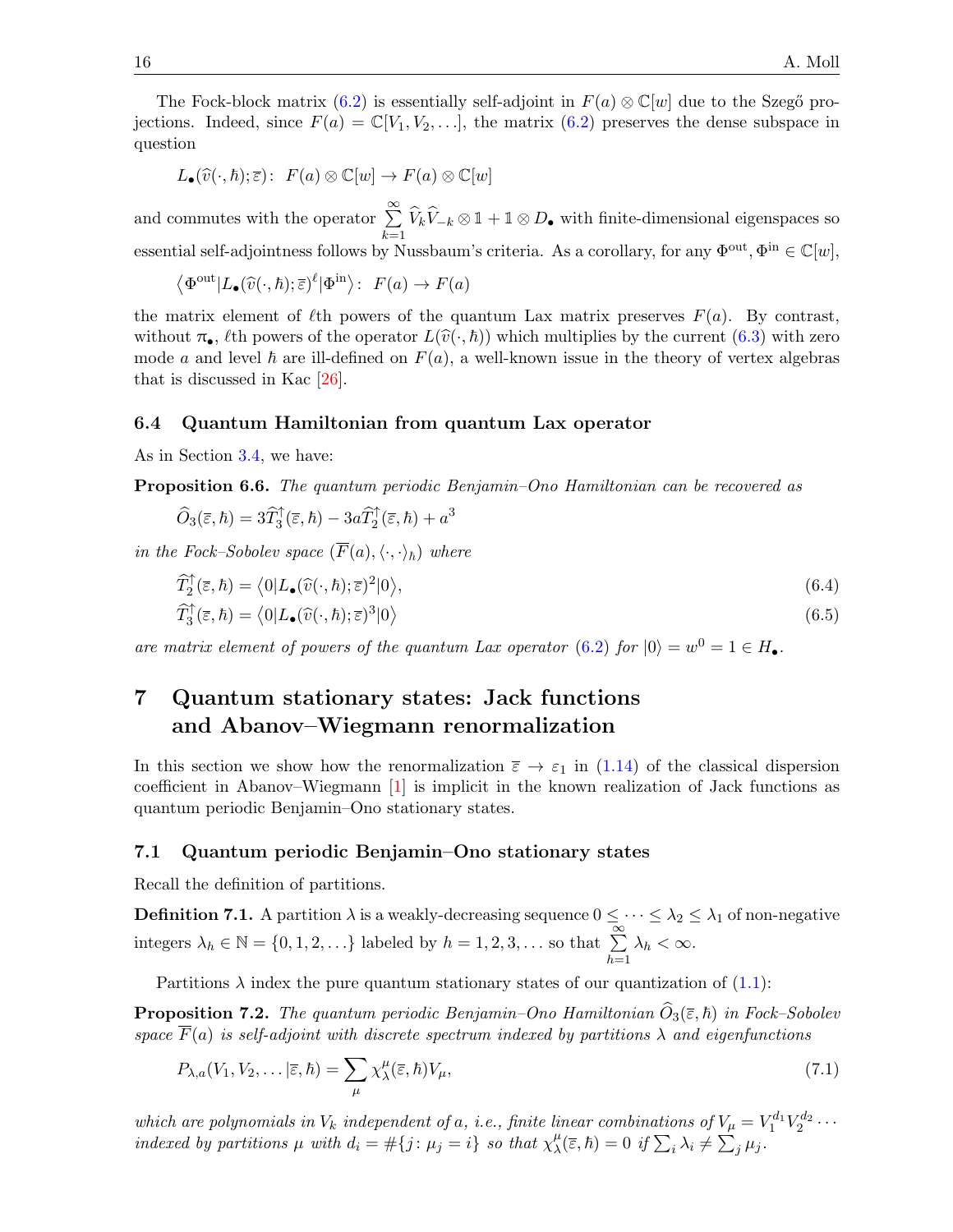**Proof.** By the definition of the quantum Lax operator [\(6.2\)](#page-14-2), [\(6.4\)](#page-15-1) is independent of  $\bar{\varepsilon}$  and is

$$
\widehat{T}_2(\hbar)=\sum_{k=1}^\infty \widehat{V}_k\widehat{V}_{-k}.
$$

 $\widehat{T}_2(\hbar)$  acts diagonally on  $V_\mu$  with eigenvalue  $\hbar \sum_j \mu_j$ . By direct calculation, it commutes

$$
\left[\widehat{O}_3(\overline{\varepsilon},\hbar),\widehat{T}_2(\hbar)\right]=0
$$

with  $\hat{O}_3(\bar{\varepsilon}, \hbar)$  in [\(6.1\)](#page-14-1), hence  $\hat{O}_3(\bar{\varepsilon}, \hbar)$  preserves the finite-dimensional eigenspaces of  $\hat{T}_2(\hbar)$ spanned by  $V_{\mu}$  with fixed  $\sum_j \mu_j$ . Since [\(6.1\)](#page-14-1) is symmetric under the exchange  $\dot{V}_k \leftrightarrow \dot{V}_{-k}$  which are mutual adjoints in Fock space,  $\widehat{O}_3(\overline{\varepsilon}, \hbar)$  is self-adjoint on the finite-dimensional eigenspaces<br>of  $\widehat{T}_3(\hbar)$ . The result then follows from the spectral theorem of  $\hat{T}_2(\hbar)$ . The result then follows from the spectral theorem.

#### <span id="page-16-5"></span>7.2 Jack functions and Abanov–Wiegmann renormalization

Several authors discovered that  $(7.1)$  are *Jack functions*. We state this result in light of [\[1\]](#page-24-1).

Theorem 7.3 (Stanley [\[55\]](#page-26-24), Polychronakos [\[48\]](#page-26-14), Awata–Matsuo–Odake–Shiraishi [\[3\]](#page-24-4)). Using the conventions for power sum symmetric functions  $p_k$  and the Jack parameter  $\alpha$  from Macdonald  $[32]$ , the quantum periodic Benjamin–Ono stationary states [\(7.1\)](#page-15-2) are Jack functions with

$$
V_k = (-\varepsilon_2)p_k,\tag{7.2}
$$

<span id="page-16-4"></span><span id="page-16-3"></span>
$$
\alpha = \varepsilon_1 / (-\varepsilon_2) \tag{7.3}
$$

in which  $\varepsilon_1 = \varepsilon_1(\bar{\varepsilon}, \bar{h})$  in [\(1.14\)](#page-3-3) and  $\varepsilon_2 = \varepsilon_2(\bar{\varepsilon}, \bar{h})$  in [\(1.15\)](#page-3-5) are defined from the coefficients of dispersion  $\bar{\epsilon}$  and quantization  $\bar{h}$  by the renormalization [\(1.14\)](#page-3-3) found by Abanov–Wiegmann [\[1\]](#page-24-1).

The reduction to Schur functions at  $\alpha = 1$  is  $\bar{\varepsilon} = 0$  when  $(1.1)$  has no dispersion term is in accordance with quantizations by Dubrovin [\[17\]](#page-25-25) and Karabali–Polychronakos [\[27\]](#page-25-26).

## <span id="page-16-0"></span>8 Quantum Nazarov–Sklyanin hierarchy: anisotropic partition profiles

In this section we present the solution of the quantization problem for the classical integrable system  $(1.1)$  posed in  $M(a)$  by Nazarov–Sklyanin [\[40\]](#page-26-6). We also present the exact formula in Nazarov–Sklyanin [\[40\]](#page-26-6) for the spectrum of their quantum integrable hierarchy in terms of anisotropic partition profiles of anisotropy ( $\varepsilon_2$ ,  $\varepsilon_1$ ) from Definition [1.6.](#page-4-0)

#### <span id="page-16-2"></span>8.1 The quantization problem for classical integrable systems

Given a smooth symplectic manifold  $(M, \omega)$ , we recall four types of quantizations of Poisson subalgebras  $A \subset C^{\infty}(M,\mathbb{R})$  and state the quantization problem for classical integrable systems. The definitions below are all standard. We refer the reader to the survey of Faddeev [\[19\]](#page-25-27) and to Dubrovin [\[17,](#page-25-25) Definition 1.1].

<span id="page-16-1"></span>**Definition 8.1.** For formal  $\hbar$ , a deformation quantization  $\star_{\hbar}$  of A is a phase space star product

$$
O_1 \star_\hbar O_2 = \sum_{p=0}^\infty \hbar^p B_p(O_1, O_2)
$$

defined for  $O_1, O_2 \in A$  by bilinear operators  $B_p: A \times A \to A \otimes \mathbb{C}$  of order  $(p, p)$  for which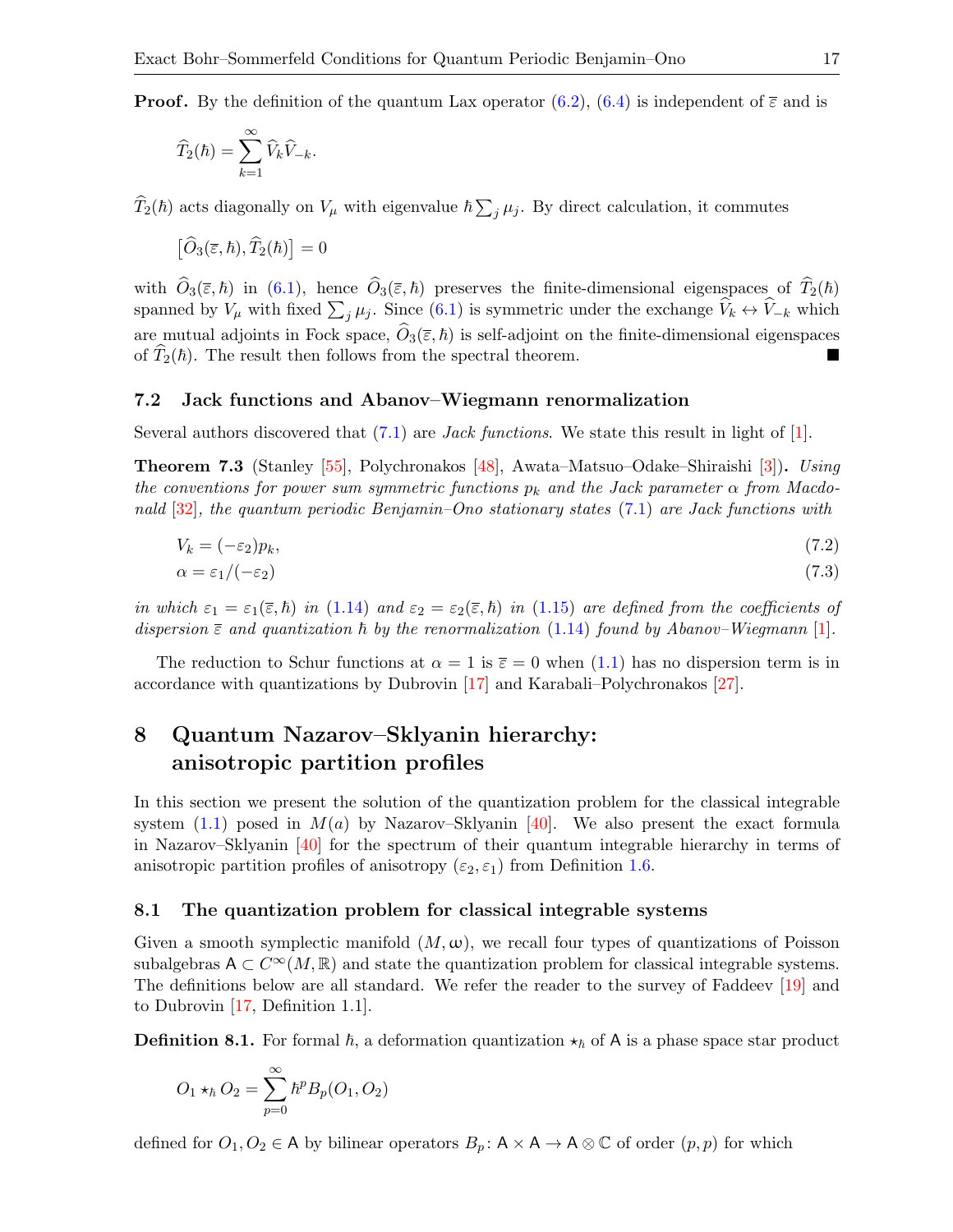(i) if A has a unit 1,  $1 \star_{\hbar} O = O \star_{\hbar} 1 = O$  is a two-sided identity,

(ii) to leading-order,  $B_0(O_1, O_2) = O_1 O_2$ , so  $\star_{\hbar}$  deforms the commutative product  $\star_0$ ,

(iii) the anti-symmetric part  $B_1(O_1, O_2)^{-} = \{O_1, O_2\}$  is the Poisson bracket in  $(M, \omega)$  for

<span id="page-17-1"></span>
$$
B_1(O_1, O_2)^{\pm} = \frac{1}{2} (B_1(O_1, O_2) \pm B_1(O_2, O_1)).
$$
\n(8.1)

**Definition 8.2.** For  $\hbar > 0$ , an operator quantization  $Q_{\hbar}$  of A is a unitary representation of  $\star_{\hbar}$ from Definition [8.1,](#page-16-1) i.e., a choice of a Hilbert space of quantum states  $(\mathcal{H}, \langle \cdot, \cdot \rangle)$  and a map

$$
Q_{\hbar}
$$
: A  $\rightarrow$  iu( $\mathcal{H}, \langle \cdot, \cdot \rangle$ )

to the space  $\text{iu}(\mathcal{H},\langle\cdot,\cdot\rangle)$  of self-adjoint operators in  $(\mathcal{H},\langle\cdot,\cdot\rangle)$  so the pullback  $\star^Q_\hbar$  of multiplication

$$
Q_{\hbar}(O_1 \star_{\hbar}^Q O_2) := Q_{\hbar}(O_1) \cdot Q_{\hbar}(O_2)
$$

of self-adjoint operators is a deformation quantization. Below we write  $Q_h(O) = \widehat{O}^Q(h)$ .

**Definition 8.3.** Given an almost complex structure J on M compatible with  $\omega$  and associated Riemannian metric g, a J-holomorphic quantization of A is an operator quantization  $Q_{\hbar}$  so that

$$
B_1^Q(O_1, O_2)^+ = g(\nabla_g O_1, \nabla_g O_2)
$$

the symmetric part of the first bidifferential defined by  $(8.1)$  is the inverse metric  $g^{-1}$ .

**Definition 8.4.** Given a Poisson-commutative subalgebra  $\mathsf{T} \subset \mathsf{A}$ , i.e., for all  $T_{\ell_1}, T_{\ell_2} \in \mathsf{T}$ 

$$
\{T_{\ell_1}, T_{\ell_2}\} = 0,
$$

a T-commutative quantization of A is an operator quantization Q so that for all  $T_{\ell_1}, T_{\ell_2} \in \mathsf{T}$ ,

$$
\big[\widehat{T}_{\ell_1}^Q,\widehat{T}_{\ell_2}^Q\big]=0
$$

the quantization of T is a commutative subalgebra of self-adjoint operators in  $\mathbf{u}(\mathcal{H},\langle\cdot,\cdot\rangle_{\hbar}).$ 

The quantization problem for integrable systems is to construct an T-commutative quantization of  $A \subset C^{\infty}(M,\mathbb{R})$  where T is the Poisson commutative subalgebra spanned by a classical integrable hierarchy in  $(M, \omega)$ . For further discussion, see [\[17,](#page-25-25) Definition 1.1].

#### <span id="page-17-0"></span>8.2 Quantum Nazarov–Sklyanin hierarchy

From the perspective of Section [8.1,](#page-16-2) the main result in Nazarov–Sklyanin [\[41\]](#page-26-17) is an explicit solution to the quantization problem for the classical integrable hierarchy [\(4.1\)](#page-8-4). Recall that the quantum Hamiltonian  $\hat{O}_3(\bar{\varepsilon}, \hbar)$  and Lax operator  $L_{\bullet}(\hat{v}(\cdot, \hbar); \bar{\varepsilon})$  in Section [6](#page-13-0) are defined without normal ordering by replacing  $V_{\pm k} \rightarrow \hat{V}_{\pm k}(\hbar)$  in formulas from Section [3.](#page-6-0)

**Definition 8.5.** For  $\ell = 0, 1, 2, 3, \ldots$  the quantum Nazarov–Sklyanin hierarchy

<span id="page-17-2"></span>
$$
\widehat{T}_{\ell}^{\uparrow}(\overline{\varepsilon},\hbar) = \left\langle 0 | L_{\bullet}(\widehat{v}(\cdot,\hbar),\overline{\varepsilon})^{\ell} | 0 \right\rangle \tag{8.2}
$$

are the self-adjoint operators in  $\overline{F}(a)$  defined without normal ordering by replacing  $V_{\pm k} \rightarrow \hat{V}_{\pm k}(\hbar)$  in formula [\(4.1\)](#page-8-4) for the classical Nazarov–Sklyanin hierarchy. At  $\ell = 2, 3$ ,  $(8.2)$  is  $(6.4)$ ,  $(6.5)$ .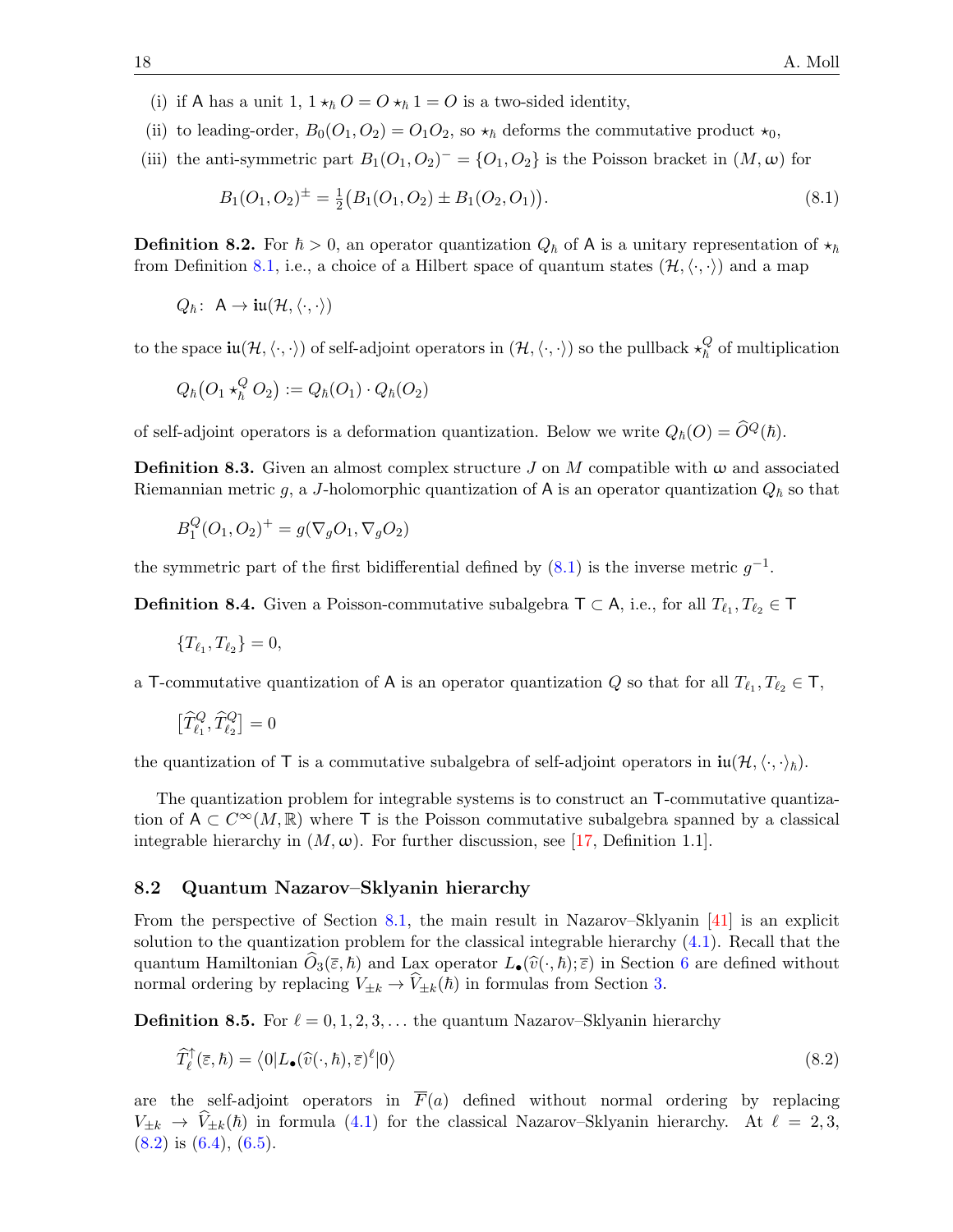In Section [6.3](#page-14-4) we saw that matrix elements of  $\ell$ th powers of the quantum Lax operator such as  $(8.2)$  are well-defined in  $\overline{F}(a)$ . The particular matrix elements  $(8.2)$  have a remarkable property:

<span id="page-18-0"></span>**Theorem 8.6** (Nazarov–Sklyanin [\[40\]](#page-26-6)). For any  $\ell_1, \ell_2 = 0, 1, 2, 3, \ldots$ , [\(8.2\)](#page-17-2) commute

<span id="page-18-1"></span>
$$
\left[\widehat{T}_{\ell_1}^{\dagger}(\overline{\varepsilon},\hbar),\widehat{T}_{\ell_2}^{\dagger}(\overline{\varepsilon},\hbar)\right]=0.\tag{8.3}
$$

The map  $Q_{\hbar}^{\text{NS}}$ :  $T_{\ell}^{\uparrow}$  $(\overline{\xi}) \mapsto \widehat{T}^{\uparrow}(\overline{\varepsilon}, \hbar)$  defined on the Poisson-commutative subalgebra  $\mathsf{T}(\overline{\varepsilon})$  generated by  $\{T_\ell^\uparrow\}$  $(\overline{\epsilon})\}_{\ell=0}^{\infty}$  defines both a  $\mathsf{T}(\overline{\epsilon})$ -commutative and J-holomorphic quantization of  $\mathsf{T}(\overline{\epsilon})$ , where J is the spatial Hilbert transform. Theorem [8.6](#page-18-0) implies Theorem [4.2](#page-8-5) by taking the  $\hbar$ -expansion. The hierarchy [\(8.2\)](#page-17-2) and relation [\(8.3\)](#page-18-1) was also found by Sergeev–Veselov [\[52,](#page-26-18) [53\]](#page-26-19).

Conventions: We verify that our presentation of the quantum Nazarov–Sklyanin hierarchy  $(8.2)$  is equivalent to the original one in [\[40\]](#page-26-6). First, use  $(7.2)$ ,  $(7.3)$  to change conventions in  $[40]$  (which are those of Macdonald  $[32]$ ) to ours (which we discussed in Section [2.3\)](#page-6-1). We have  $\alpha - 1 = \bar{\varepsilon}/(-\varepsilon_2)$  and  $p_k^* = \alpha k \frac{\partial}{\partial p_k}$  in formula (5.2) of [\[40\]](#page-26-6) is our  $\hat{V}_{-k} = \hat{V}_k^{\dagger} = \hbar k \frac{\partial}{\partial V}$  $\frac{\partial}{\partial V_k}$  from Section [6.1.](#page-13-2) Next, scaling the operator in formula (6.1) of [\[40\]](#page-26-6) by  $1/(-\varepsilon_2)$  yields the principal minor of

<span id="page-18-2"></span>
$$
L_{+}(\widehat{v}(\cdot,\hbar);\overline{\varepsilon})\big|_{F(a)\otimes\mathbb{C}[w]} = \begin{bmatrix} 0 & 0 & 0 & 0 & \cdots \\ 0 & (-1\overline{\varepsilon} + \widehat{V}_{0}) & \widehat{V}_{-1} & \widehat{V}_{-2} & \cdots \\ 0 & \widehat{V}_{1} & (-2\overline{\varepsilon} + \widehat{V}_{0}) & \widehat{V}_{-1} & \cdots \\ 0 & \widehat{V}_{2} & \widehat{V}_{1} & (-3\overline{\varepsilon} + \widehat{V}_{0}) & \cdots \\ \vdots & \ddots & \ddots & \ddots \end{bmatrix}
$$
(8.4)

the embedded principal minor  $L_+(\widehat{v}(\cdot, \hbar); \overline{\varepsilon})$  of our quantum Lax operator  $L_{\bullet}(\widehat{v}(\cdot, \hbar); \overline{\varepsilon})$  in  $(6.2)$ . Note in [\[40\]](#page-26-6) one assumes  $V_0 = a = 0$ . In this way, Theorem 2 in [40] asserts commutativity of

<span id="page-18-3"></span>
$$
\widehat{T}_{\ell}^{\downarrow}(\overline{\varepsilon},\hbar) := \langle 0|L_{\bullet}(\widehat{v}(\cdot,\hbar);\overline{\varepsilon})L_{+}(\widehat{v}(\cdot,\hbar);\overline{\varepsilon})^{\ell}L_{\bullet}(\widehat{v}(\cdot,\hbar);\overline{\varepsilon})|0\rangle \tag{8.5}
$$

for  $\ell = 0, 1, 2, 3, \ldots$ , as can be seen by using our [\(6.2\)](#page-14-2), [\(8.4\)](#page-18-2) to rewrite formula (6.4) in [\[40\]](#page-26-6). Finally, commutativity of  $(8.5)$  is equivalent to commutativity of  $(8.2)$  since for  $a = 0, u \in \mathbb{C} \setminus \mathbb{R}$ ,

<span id="page-18-4"></span>
$$
\left(u - \widehat{T}^{\downarrow}(u|\overline{\varepsilon}, \hbar)\right)^{-1} = \widehat{T}^{\uparrow}(u|\overline{\varepsilon}, \hbar)
$$
\n(8.6)

the series  $\widehat{T}^{\uparrow}(u|\overline{\varepsilon},\hbar)=\sum_{\ell=\ell}^{\infty}$  $_{\ell=0}$  $u^{-\ell-1}\widehat{T}_{\ell}^{\uparrow}(\bar{\varepsilon},\hbar)$  is the resolvent of  $\widehat{T}^{\downarrow}(u|\bar{\varepsilon},\hbar)=\sum_{\ell=\ell}^{\infty}$  $_{\ell=0}$  $u^{-\ell-1}\widehat{T}_{\ell}^{\downarrow}(\overline{\varepsilon},\hbar)$ . To prove [\(8.6\)](#page-18-4), use [\(6.5\)](#page-14-5) to expand  $\widehat{T}_{\ell}^{\uparrow}(\bar{\varepsilon},\hbar)$  in [\(8.2\)](#page-17-2) as a sum over paths of length  $\ell$  in  $\{0, 1, 2, \ldots\}$ which start and end at 0, look for the first step where the path returns to 0, and collect terms to form [\(8.5\)](#page-18-3) from which the equivalence of presentations follows.

Remark 8.7. The proof of Theorem [8.6](#page-18-0) in Nazarov–Sklyanin [\[40\]](#page-26-6) relies on their earlier work [\[41\]](#page-26-17) where they construct a different family of commuting operators  $A(u|\bar{\varepsilon}, \hbar)$  diagonalized on Jack functions [\(7.1\)](#page-15-2). The  $A(u|\bar{\varepsilon}, \hbar)$  in [\[41\]](#page-26-17) serve to define a quantum Baker–Akhiezer function in formula (7.1) of [\[40\]](#page-26-6). While we do not make use of the quantum Baker–Akhiezer function below, for completeness let us mention that in the notation of [\[40\]](#page-26-6) the classical limit is  $\alpha \to 0$ , hence by formulas (5.5), (7.1) in [\[40\]](#page-26-6) as  $\alpha \to 0$  the quantum Baker–Akhiezer function degenerates to the classical Baker–Akhiezer function [\(4.2\)](#page-9-1). Recall also that [\(4.2\)](#page-9-1) was independently discovered by Gérard–Kappeler  $[21]$  and plays a role in their results which we reviewed in Theorem [5.5.](#page-12-2)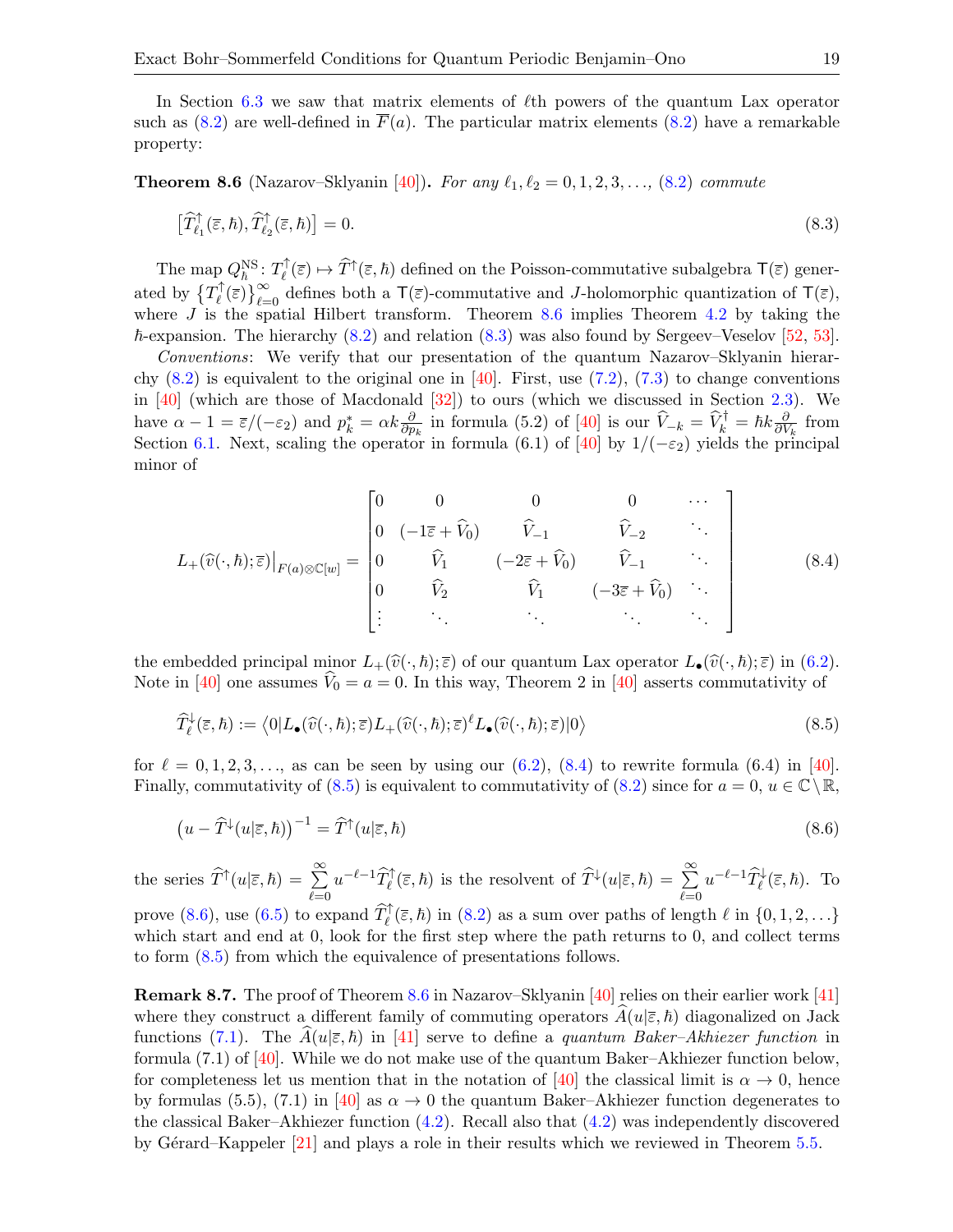#### 8.3 Partitions and anisotropic partition profiles

<span id="page-19-2"></span>**Lemma 8.8.** For any  $r_2 < 0 < r_1$  and  $a \in \mathbb{R}$  fixed, there is a bijection between partitions

<span id="page-19-1"></span>
$$
\lambda \longleftrightarrow f_{\lambda}(c - a|r_2, r_1) \tag{8.7}
$$

and anisotropic partition profiles of anisotropy  $(r_2, r_1)$  centered at  $a \in \mathbb{R}$  from Definition [1.6](#page-4-0).

**Proof.** The rectangles which tile the region  $(1.16)$  below an anisotropic partition profile are grouped in rows of positive slope indexed by  $h = 1, 2, 3, \ldots$  starting from the right. The count  $\lambda_h$ of the number of rectangles  $R(r_2, r_1)$  in the hth row defines the necessary bijection [\(8.7\)](#page-19-1).

To illustrate [\(8.7\)](#page-19-1), the partition  $\lambda$  in Fig. [2](#page-4-2) is  $\cdots \leq 1 \leq 1 \leq 1 \leq 4 \leq 4 \leq 4 \leq 4$ .

### 8.4 Spectrum of the quantum Nazarov–Sklyanin hierarchy

Without relying on knowledge of the classical multi-phase solutions of [\(1.1\)](#page-1-0) nor on semi-classical approximation, not only did Nazarov–Sklyanin [\[40\]](#page-26-6) solve the quantization problem for  $(1.1)$  by constructing the hierarchy [\(8.2\)](#page-17-2), they also found the exact quantum spectrum (Hamiltonian eigenvalues) of this hierarchy at the Jack functions  $P_{\lambda,a}(V|\bar{\varepsilon},\hbar)$  [\(7.1\)](#page-15-2) in terms of the Jack parameter  $\alpha$  and the parts  $\lambda_h$  of the partition  $\lambda$ . One striking feature of the spectrum in [\[40\]](#page-26-6) is that it can be presented in terms of the anisotropic partition profile  $f_{\lambda}(c-a|\epsilon_2, \epsilon_1)$  from Lemma [8.8](#page-19-2) using the conventions from Section [7.2:](#page-16-5)

<span id="page-19-4"></span>**Theorem 8.9** (Nazarov–Sklyanin [\[40\]](#page-26-6)). For any partition  $\lambda$ ,  $a \in \mathbb{R}$ , and  $\bar{\varepsilon}$ ,  $\hbar > 0$ , the eigenvalue

$$
\widehat{T}^{\uparrow}(u;\overline{\varepsilon},\hbar)P_{\lambda;a}(V|\overline{\varepsilon},\hbar)=T_{\lambda;a}^{\uparrow}(u|\overline{\varepsilon},\hbar)P_{\lambda;a}(V|\overline{\varepsilon},\hbar)
$$

of the generating function of the quantum periodic Benjamin–Ono hierarchy [\(8.2\)](#page-17-2) defined by

$$
\widehat{T}^{\uparrow}(u;\overline{\varepsilon},\hbar)=\sum_{\ell=0}^{\infty}\widehat{T}_{\ell}^{\uparrow}(\overline{\varepsilon},\hbar)u^{-\ell-1}
$$

at a Jack function  $P_{\lambda; a}(V|\overline{\varepsilon},\hbar) \in \overline{F}(a)$  in the Fock–Sobolev space associated to the classical phase space  $(M(a), \omega_{\text{GFZ}})$  with zero mode  $a = \int_0^{2\pi} v(x) \frac{dx}{2\pi}$  $\frac{dx}{2\pi}$  is given for  $u \in \mathbb{C} \setminus \mathbb{R}$  by

<span id="page-19-3"></span>
$$
T_{\lambda;a}^{\uparrow}(u|\varepsilon_1,\hbar) = \exp\left(\int_{-\infty}^{+\infty} \log\left[\frac{1}{u-c}\right] \frac{1}{2} f_{\lambda}''(c-a|\varepsilon_2,\varepsilon_1) \mathrm{d}c\right),\tag{8.8}
$$

where  $f_{\lambda}(c-a|\varepsilon_2, \varepsilon_1)$  is the anisotropic partition profile of anisotropy  $(\varepsilon_2, \varepsilon_1)$  centered at  $a \in \mathbb{R}$ .

Using Section [8.2,](#page-17-0) one can match  $(8.8)$  with the eigenvalue formula in [\[40,](#page-26-6) Section 6] by writing each using  $\prod_{\Box \in \lambda} S(c(\Box)|\varepsilon_2, \varepsilon_1)$  where  $c(\Box)$  is the content of the box  $\Box$  in  $\lambda$  and  $S(c|\varepsilon_2, \varepsilon_1)$  $(c+\varepsilon_2)(c+\varepsilon_1)$  $c(c+\varepsilon_2+\varepsilon_1)$ .

## <span id="page-19-0"></span>9 Multi-phase solutions: finite-gap conditions

In this section we recall our result from  $[38]$  that multi-phase solutions  $(1.7)$  of  $(1.1)$  are finitegap. We also discuss why this result agrees with a subsequent classification of finite-gap solutions by Gérard–Kappeler [\[21\]](#page-25-4) in order to apply their computations of classical action integrals for arbitrary v – which we presented in Theorem [5.5](#page-12-2) – to multi-phase  $v = v^{\vec{s}} \cdot \vec{x}(x, t; \overline{\epsilon})$  in Section [10.](#page-20-0)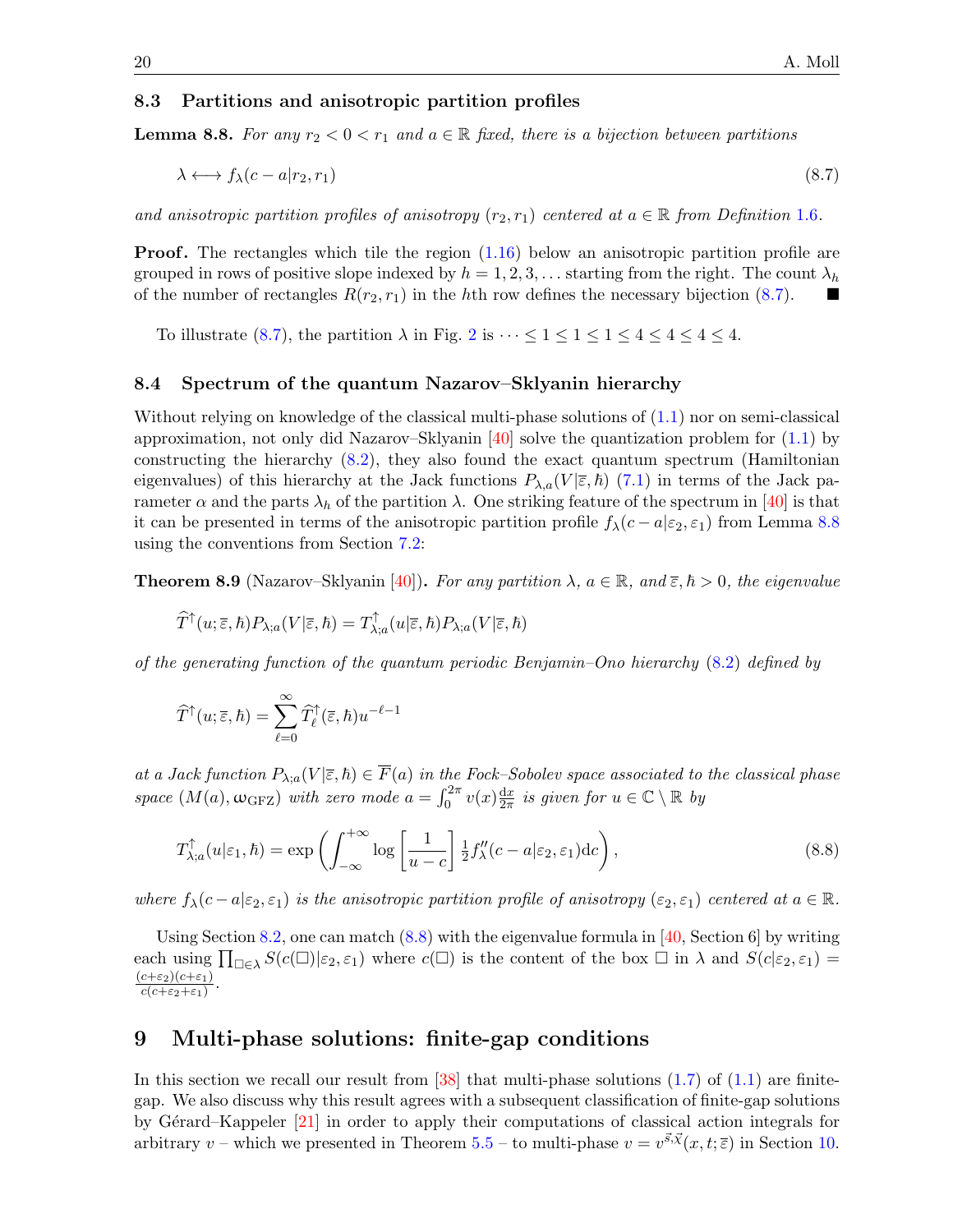#### 9.1 Multi-phase solutions are finite-gap

The multi-phase solutions [\(1.7\)](#page-2-0) have not appeared at all in Sections [3,](#page-6-0) [4,](#page-8-0) [5,](#page-11-0) [6,](#page-13-0) [7](#page-15-0) and [8](#page-16-0) above. The following result from [\[38\]](#page-26-11) establishes the relevance of the constructions and results from these previous sections to the study of multi-phase solutions.

<span id="page-20-1"></span>**Theorem 9.1** ([\[38,](#page-26-11) Theorem 1.2.1]). For any  $\vec{s} \in \mathbb{R}^{2n+1}$  from [\(1.6\)](#page-2-1) and  $\vec{\chi} = (\chi_n, \ldots, \chi_1) \in \mathbb{R}^n$ ,

<span id="page-20-2"></span>
$$
f(c|v^{\vec{s},\vec{\chi}}(\cdot;\overline{\varepsilon});\overline{\varepsilon}) = f(c|\vec{s})\tag{9.1}
$$

the dispersive action profiles  $f(c|v;\overline{\varepsilon})$  from Definition [4.6](#page-10-7) of the multi-phase solutions  $v =$  $v^{\vec{s}}\cdot\vec{x}(x,t;\overline{\epsilon})$  [\(1.7\)](#page-2-0) are equal to the Dobrokhotov–Krichever profiles  $f(c|\vec{s})$  from Definition [1.5](#page-4-3). In particular, for multi-phase  $v = v^{\vec{s}, \vec{\chi}}$ , only finitely-many gaps  $(s_i^{\uparrow})$  $_{i}^{\uparrow},s_{i}^{\downarrow}$  $\binom{1}{i}$  are non-empty.

In the following proposition, we refine the spectral description of  $f(c|\vec{s})$  in Theorem [9.1.](#page-20-1)

<span id="page-20-6"></span>**Proposition 9.2.** For  $N_i \in \mathbb{Z}_+$  in [\(1.10\)](#page-2-5) and  $h_i = N_i + \cdots + N_1$ , non-zero gaps in [\(9.1\)](#page-20-2) are

<span id="page-20-3"></span>
$$
(s_i^{\uparrow}, s_i^{\downarrow}) = (C_{h_i}^{\uparrow}(v^{\vec{s}, \vec{\chi}}; \overline{\varepsilon}), C_{h_i}^{\downarrow}(v^{\vec{s}, \vec{\chi}}; \overline{\varepsilon}))
$$
\n(9.2)

and the bands  $[s_i^{\downarrow}]$  $_{i}^{\downarrow},s_{i}^{\uparrow}$  $_{i-1}^{\uparrow}]$  are unions of  $N_i$  intervals  $\bigl[C_h^{\downarrow}\bigr]$  $h^{\downarrow}_h(v;\overline{\varepsilon}), C^{\uparrow}_{h-1}(v;\overline{\varepsilon})]$  each of size  $\overline{\varepsilon} > 0$ .

**Proof.** For any v, by Proposition [5.4,](#page-12-3) the gaps in the dispersive action profile  $f(c|v;\overline{\varepsilon})$  must have the form  $(C_h^{\uparrow})$  $h^{\uparrow}_h(v;\overline{\varepsilon}), C_h^{\downarrow}(v;\overline{\varepsilon})$  for some h. For multi-phase  $v = v^{\vec{s}, \vec{\chi}}$ , by Proposition [1.3,](#page-2-3) the bands  $[s_i^{\downarrow}]$  $_{i}^{\downarrow },s_{i}^{\uparrow }$  $\hat{i}_{i-1}$  in the Dobrokhotov–Krichever profile  $f(c|\vec{s})$  have length  $\bar{\varepsilon}N_i$  for  $N_i \in \mathbb{Z}_+$ . The identification of gaps [\(9.2\)](#page-20-3) follows from our identification of profiles in Theorem [9.1.](#page-20-1)

#### 9.2 Multi-phase solutions from Gérard–Kappeler classification

As a consequence of the identification of gaps in [\[21,](#page-25-4) [38\]](#page-26-11) in Section [5.4,](#page-12-4) Theorem [9.1](#page-20-1) can also be seen to follow from a recent classification of finite gap solutions:

<span id="page-20-4"></span>**Theorem 9.3** ([\[21,](#page-25-4) Theorem 3]).  $v(x)$  has a dispersive action profile  $f(c|v;\overline{\varepsilon})$  with finitely-many gaps of non-zero length if and only if it is of the form

<span id="page-20-5"></span>
$$
v(x) = C_0 - 2\overline{\varepsilon} \operatorname{Im} \partial_x \log \tau_v(e^{\mathbf{i}x})
$$
\n(9.3)

for  $C_0 \in \mathbb{R}$  and  $\tau_v$  a polynomial in  $w = e^{ix}$  whose zeroes all lie outside the closed unit disk.

Proof that Theorem [9.3](#page-20-4) implies Theorem [9.1.](#page-20-1) By the Dobrokhotov–Krichever formula [\(1.7\)](#page-2-0), the classical multi-phase solutions of Satsuma–Ishimori [\[50\]](#page-26-5) are of the form [\(9.3\)](#page-20-5) for  $\tau_v(e^{ix}) = \det M_n^{\vec{s},\vec{\chi}}(x,t;\overline{\epsilon})$  where the entries of the  $n \times n$  matrix  $M_n^{\vec{s},\vec{\chi}}$  in [\(1.8\)](#page-2-2) are polynomials in  $w = e^{ix}$ . By Lemma 1.1 in Dobrokhotov–Krichever [\[16\]](#page-25-2), the *n* eigenvalues of  $M_n^{\vec{s}, \vec{\chi}}$  in  $w = e^{ix}$ . lie outside the closed unit disk, so by Theorem [9.3,](#page-20-4) [\(1.7\)](#page-2-0) are finite-gap.

**Remark 9.4.**  $w = e^{ix}$  in Theorem [9.3](#page-20-4) matches  $\mathbb{C}[w]$  in Definition [3.5](#page-7-6) since in [\[21\]](#page-25-4) there is a relationship between  $\Phi^{BA}(u, w|v; \overline{\varepsilon})$  in [\(4.2\)](#page-9-1) and a  $\tau_v$  as in [\(9.3\)](#page-20-5) for all  $v \in M(a) \cap L^2(\mathbb{T})$ . In [\[38\]](#page-26-11), we verified such a relationship for multi-phase v: at  $v = v^{\vec{s}, \vec{\chi}}, \Phi^{BA}(u, w|v; \vec{\varepsilon})$  comes from the Baker–Akhiezer function on the singular spectral curves in Dobrokhotov–Krichever [\[16\]](#page-25-2) defined from two solutions to two non-stationary Schrödinger equations whose time-dependent potentials determine  $\tau_v$  in [\(9.3\)](#page-20-5).

## <span id="page-20-0"></span>10 Multi-phase solutions: Bohr–Sommerfeld conditions

In this section we prove Theorem [1.4](#page-3-0) in 7 Steps. In Steps 1–5 we derive formula [\(1.12\)](#page-3-1). In Step 6 we derive formula [\(1.13\)](#page-3-2), completing the proof of Part I. In Steps 7–9 we prove Part II.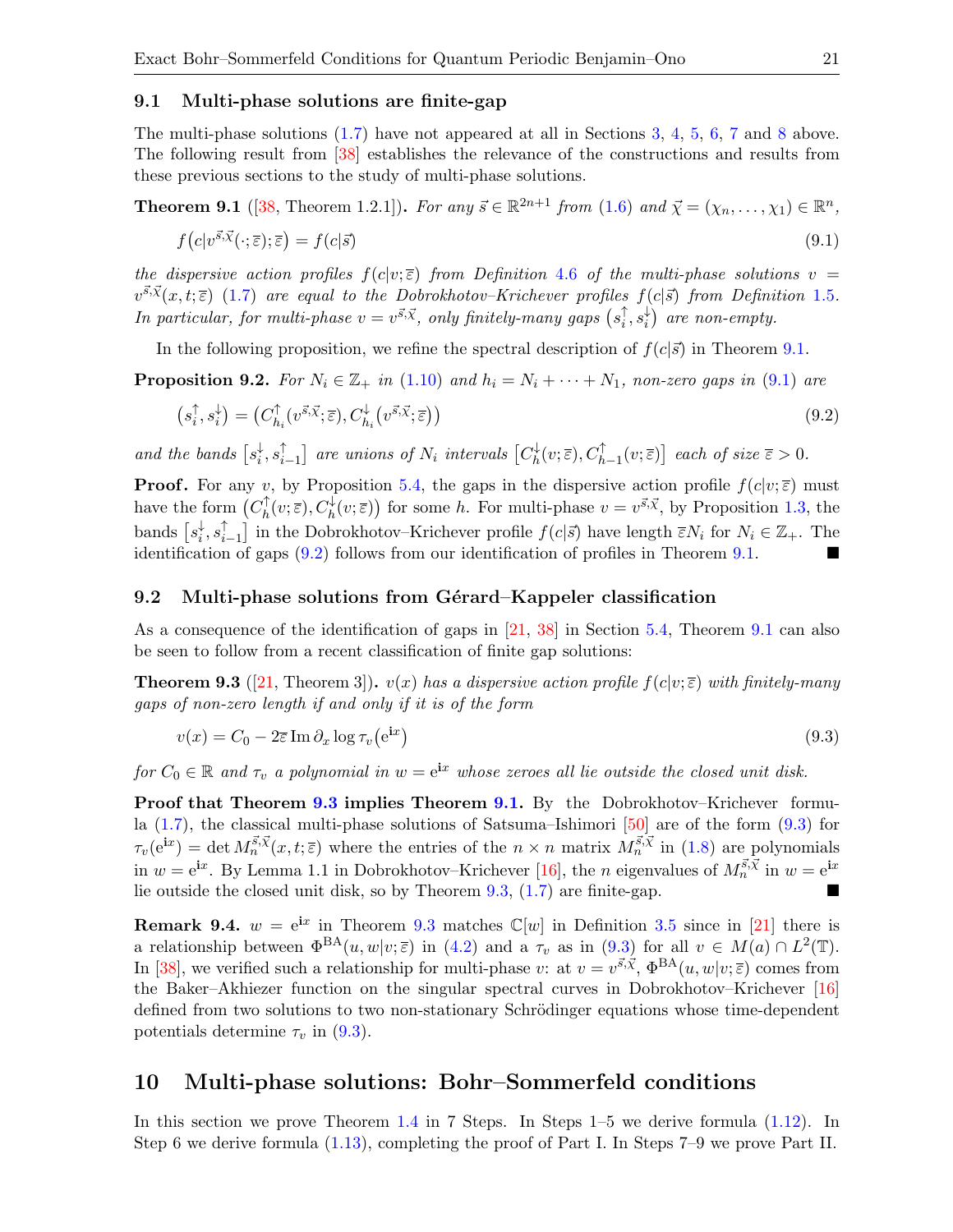## 10.1 Step 1: 1-phase case of [\(1.12\)](#page-3-1)

For the 1-phase Benjamin–Ono periodic traveling wave  $(1.3)$  with  $s_1^{\uparrow} < s_1^{\downarrow} < s_0^{\uparrow}$ , the  $n = 1$ ,  $i = 1$ case of  $(1.12)$  can be directly computed from the closed formula  $(1.3)$  and the series formula  $(3.4)$ for the Liouville 1-form to give

<span id="page-21-0"></span>
$$
\oint_{\gamma_{1,1}^{\vec{s}}(\vec{\epsilon})} \alpha_{\text{GFZ}} = 2\pi \vec{\epsilon} |s_1^{\uparrow} - s_1^{\downarrow}|.
$$
\n(10.1)

We omit the calculation of  $(10.1)$  since it is also the  $n = 1$  case of formula  $(10.6)$  in Step 3 below. Note that Step 3 below is logically independent of Step 2 below, so we can use [\(10.1\)](#page-21-0) in Step 2.

#### 10.2 Step 2: Asymptotic validity of [\(1.12\)](#page-3-1)

As in [\(1.10\)](#page-2-5), for  $\vec{N} = (N_n, ..., N_1) \in \mathbb{Z}_+^n$  define

<span id="page-21-4"></span>
$$
B_n^{\text{reg}} = \left\{ \vec{s} \in \mathbb{R}^{2n+1} : s_n^{\uparrow} < s_n^{\downarrow} < \cdots s_1^{\uparrow} < s_1^{\downarrow} < s_0^{\uparrow} \right\},
$$
\n
$$
B_{\vec{N};n}^{\text{reg}}(a; \overline{\varepsilon}) = \left\{ \vec{s} \in B_n^{\text{reg}} : a = \sum_{i=0}^n s_i^{\uparrow} - \sum_{i=1}^n s_i^{\downarrow} \text{ and for all } i, \ |s_i^{\downarrow} - s_{i-1}^{\uparrow}| = \overline{\varepsilon} N_i \right\}.
$$
\n(10.2)

Each  $B_{\vec{\boldsymbol{\kappa}}_c}^{\text{reg}}$  $\mathbb{E}_{\vec{N};n}^{\text{reg}}(a;\bar{\varepsilon})$  is diffeomorphic to  $\mathbb{R}_{\geq 0}^n = [0,\infty)^n$  with coordinates the n gap lengths  $|s_i^{\uparrow} - s_i^{\downarrow}$  $_{i}^{\downarrow}$ . As will be important below, note that both  $\mathbb{R}^n_{\geq} = [0, \infty)^n$  and  $\mathbb{R}^n_{\geq} = (0, \infty)^n$  are simply-connected. If all gap lengths  $|s_j^{\uparrow} - s_j^{\downarrow}$  $\frac{1}{j}$   $\rightarrow \infty$  diverge, i.e., in any limit to  $\infty$  in  $B_{\vec{N};n}^{\text{reg}}$  $\lim_{\vec{N},n}(a;\overline{\varepsilon}) \cong \mathbb{R}_{>0}^n$ , we claim

<span id="page-21-1"></span>
$$
\oint_{\gamma_{i,n}^{\vec{s}}(\bar{\varepsilon})} \alpha_{\text{GFZ}} \sim 2\pi \bar{\varepsilon} \left| s_i^{\uparrow} - s_i^{\downarrow} \right| \tag{10.3}
$$

that  $(1.12)$  holds asymptotically. The proof of  $(10.3)$  is as follows: as all gap lengths diverge, the off-diagonal entries of the matrix [\(1.8\)](#page-2-2) vanish, hence the logarithmic derivative of the deter-minant in [\(1.7\)](#page-2-0) splits into a sum indexed by  $j = 1, \ldots, n$ . Since the cycle  $\gamma_{i,n}^{\vec{s}}(\overline{\epsilon})$  varies only  $\chi_i$ , and since  $\chi_i$  appears only in the term with  $j = i$ , the action integral is asymptotically given by the  $n = 1$  case in Step 1. The asymptotic relation [\(10.3\)](#page-21-1) appears in the proof of Lemma 1.1 in Dobrokhotov–Krichever [\[16\]](#page-25-2) and is the regime in which the multi-phase solution becomes a linear superposition of 1-phase solutions.

#### 10.3 Step 3: Cycle decomposition of  $(1.12)$  and Gérard–Kappeler actions

For  $i = 1, \ldots, n$ , consider the cycle  $\gamma_{i,n}^{\vec{s}}(\bar{\varepsilon})$  in [\(1.12\)](#page-3-1) defined from the formula [\(1.7\)](#page-2-0) of Dobrokho-tov–Krichever [\[16\]](#page-25-2). Since the multi-phase profile  $f(c|\vec{s})$  of Definition [1.5](#page-4-3) is independent of  $\chi_i$ in [\(1.7\)](#page-2-0), the cycle  $\gamma_{i,n}^{\vec{s}}(\bar{z})$  lies in a torus [\(5.2\)](#page-12-5) from Theorem [5.5](#page-12-2) of Gérard–Kappeler [\[21\]](#page-25-4):

<span id="page-21-2"></span>
$$
\gamma_{i,n}^{\vec{s}}(\bar{\varepsilon}) \subset \Lambda^{f(\cdot|\bar{s})}(\bar{\varepsilon}),\tag{10.4}
$$

which is  $\Lambda^b(\overline{\varepsilon})$  for  $b(c) = f(c|\vec{s})$ . Decompose  $\gamma_{i,n}^{\vec{s}}(\overline{\varepsilon})$  relative to the basis of cycles  $\Gamma_h^{f(\cdot|\vec{s})}(\overline{\varepsilon})$  in the torus  $\Lambda^{f(\cdot|\vec{s})}(\bar{\varepsilon})$  from Theorem [5.5.](#page-12-2) By Theorem [9.1,](#page-20-1)  $f(c|\vec{s})$  is the dispersive action profile  $f(c|v^{\vec{s}}\vec{x}(\cdot;\overline{\epsilon});\overline{\epsilon})$  of the multi-phase solution. By Proposition [9.2,](#page-20-6) the torus  $\Lambda^{f(\cdot|\vec{s})}$  in [\(10.4\)](#page-21-2) is n dimensional and has as a basis the cycles  $\Gamma_{h_j}^{f(\cdot|\vec{s})}(\bar{z})$  from Theorem [5.5](#page-12-2) indexed by  $h_j = N_j +$  $\cdots + N_1$  for  $j = 1, \ldots, n$ . By [\(10.4\)](#page-21-2), for classes [ $\cdot$ ] in first homology  $H_1(\Lambda^{f(\cdot|\vec{s})}, \mathbb{Z})$  of a fixed fiber, we have

<span id="page-21-3"></span>
$$
\left[\gamma_{i,n}^{\vec{s}}(\overline{\varepsilon})\right] = \sum_{j=1}^{n} C_{j,i}^{\vec{s}}(\overline{\varepsilon}) \left[\Gamma_{h_j}^{f(\cdot|\vec{s})}(\overline{\varepsilon})\right],\tag{10.5}
$$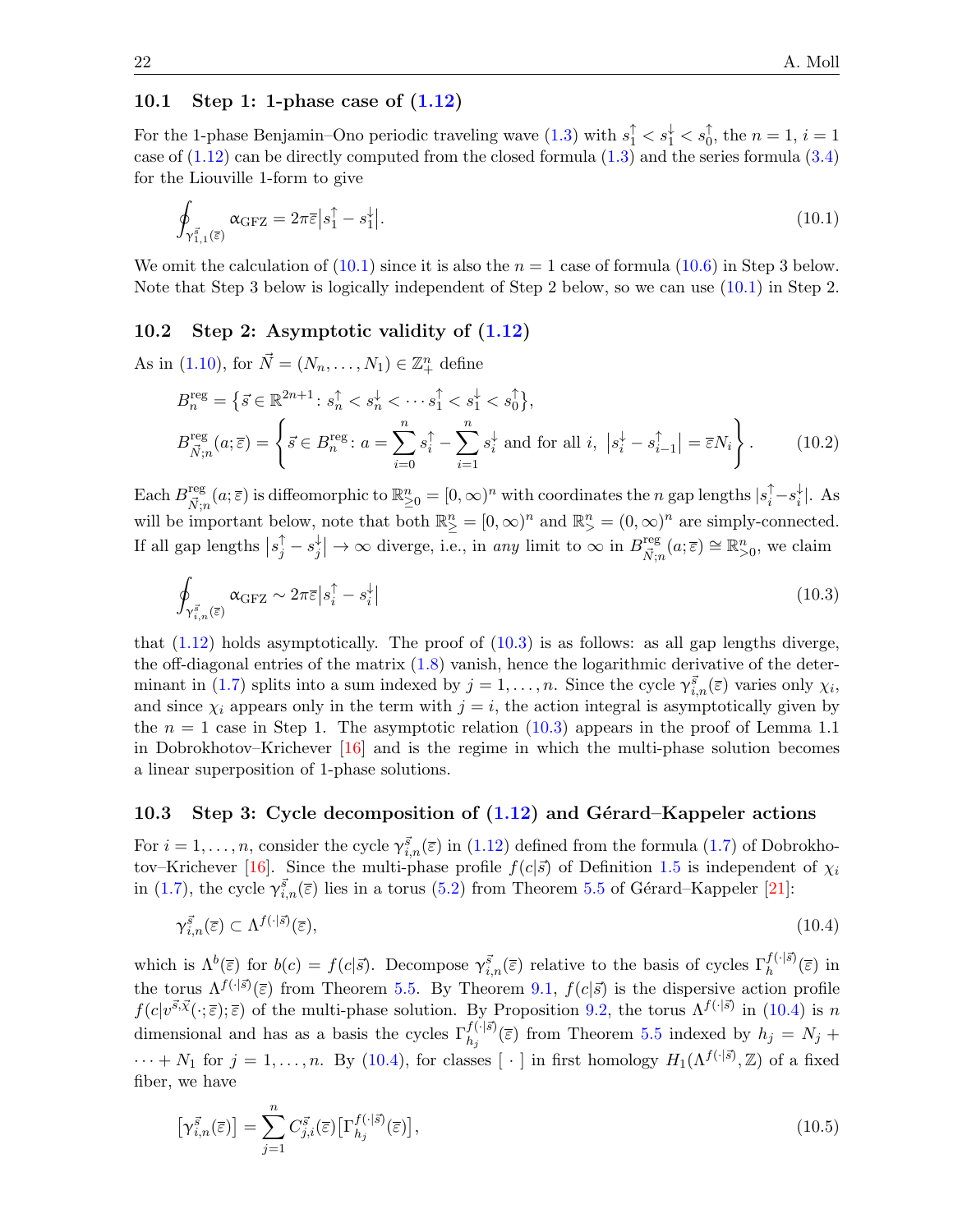<span id="page-22-0"></span>
$$
\oint_{\gamma_{i,n}^{\vec{s}}(\overline{\epsilon})} \alpha_{\text{GFZ}} = 2\pi \overline{\epsilon} \sum_{j=1}^{n} C_{j,i}^{\vec{s}}(\overline{\epsilon}) \left| s_j^{\uparrow} - s_j^{\downarrow} \right|.
$$
\n(10.6)

## 10.4 Step 4: Cycle decomposition of [\(1.12\)](#page-3-1) is constant

We claim that the coefficients in [\(10.5\)](#page-21-3)

<span id="page-22-1"></span>
$$
C_{j,i}^{\vec{s}}(\overline{\varepsilon}) = C_{j,i}(\overline{\varepsilon}) \tag{10.7}
$$

do not depend on  $\vec{s}$ . This is a short but crucial step in the proof. [\(10.7\)](#page-22-1) follows since (i) the fibration in Theorem [5.5](#page-12-2) is smooth and (ii)  $B_{\vec{\boldsymbol{n}}^{\text{reg}}}$  $\frac{\text{reg}}{\vec{N};n}(a;\bar{\varepsilon})$  in [\(10.2\)](#page-21-4) is simply-connected (since  $\mathbb{R}^n_{>0}$ is), so the completely integrable system associated to the n-phase solutions is monodromy-free.

#### 10.5 Step 5: Evaluation of  $(1.12)$

By  $(10.6)$  and  $(10.7)$ , to prove  $(1.12)$  it suffices to prove

<span id="page-22-2"></span>
$$
\sum_{j=1}^{n} C_{j,i}(\overline{\varepsilon}) \left| s_j^{\uparrow} - s_j^{\downarrow} \right| = \left| s_i^{\uparrow} - s_i^{\downarrow} \right|,\tag{10.8}
$$

which is equivalent to the n relations  $C_{j,i}(\bar{z}) = \delta(i-j)$ . Restating the asymptotic relation [\(10.3\)](#page-21-1) from Step 2 using the decomposition [\(10.8\)](#page-22-2), in any limit in which all  $|s_j^{\uparrow} - s_j^{\downarrow}$  $|j'_{j}| \rightarrow \infty$ , we know

$$
\sum_{j=1}^{n} C_{j,i}(\overline{z}) \left| s_j^{\uparrow} - s_j^{\downarrow} \right| \sim \left| s_i^{\uparrow} - s_i^{\downarrow} \right|.
$$

Taking n different limits in which all gaps diverge but the j<sup>th</sup> gap grows faster than the others gives the desired n relations  $C_{j,i}(\overline{\varepsilon}) = \delta(i-j)$ . Indeed,  $(10.8)$  is linear in  $|s_i^{\uparrow} - s_i^{\downarrow}|$  $\begin{bmatrix} \downarrow \\ i \end{bmatrix}$  with constant coefficients so the coefficients are determined by [\(10.3\)](#page-21-1).  $C_{j,i}^{\vec{s}}(\bar{\varepsilon}) = \delta(i-j)$  in [\(10.6\)](#page-22-0) gives [\(1.12\)](#page-3-1).

#### 10.6 Step 6: Regular Bohr–Sommerfeld conditions

We now prove Part I of Theorem [1.4.](#page-3-0) For completeness, we first recall the definition of the regular Bohr–Sommerfeld conditions on the actions of a Liouville integrable system and comment on the geometric assumptions taken in our definition.

<span id="page-22-3"></span>**Definition 10.1.** For a classical Liouville integrable system in  $(M, \omega)$  of dim<sub>R</sub>  $M = 2n$  with

- $\omega = d\alpha$  an exact symplectic form with Liouville 1-form  $\alpha$ ,
- $T: M \to B$  the associated moment map to a simply-connected base B of dim<sub>R</sub>  $B = n$ ,
- $\Lambda^b = T^{-1}(\vec{b})$  Lagrangian fibers given by the Liouville tori,
- $\gamma_i^b$  a basis of cycles of the tori  $\Lambda^b$  indexed by  $i = 1, \ldots, n$ ,
- $b \in B^{\text{reg}} \subset B$  a regular value of T,

the regular Bohr–Sommerfeld conditions on b are the n conditions for  $i = 1, \ldots, n$  given by

<span id="page-22-4"></span>
$$
\oint_{\gamma_i^b} \alpha = 2\pi \hbar N_i',\tag{10.9}
$$

where  $N_i' \in \mathbb{Z}_+$  is a positive integer and  $\hbar > 0$  is a dimensionless real parameter of quantization.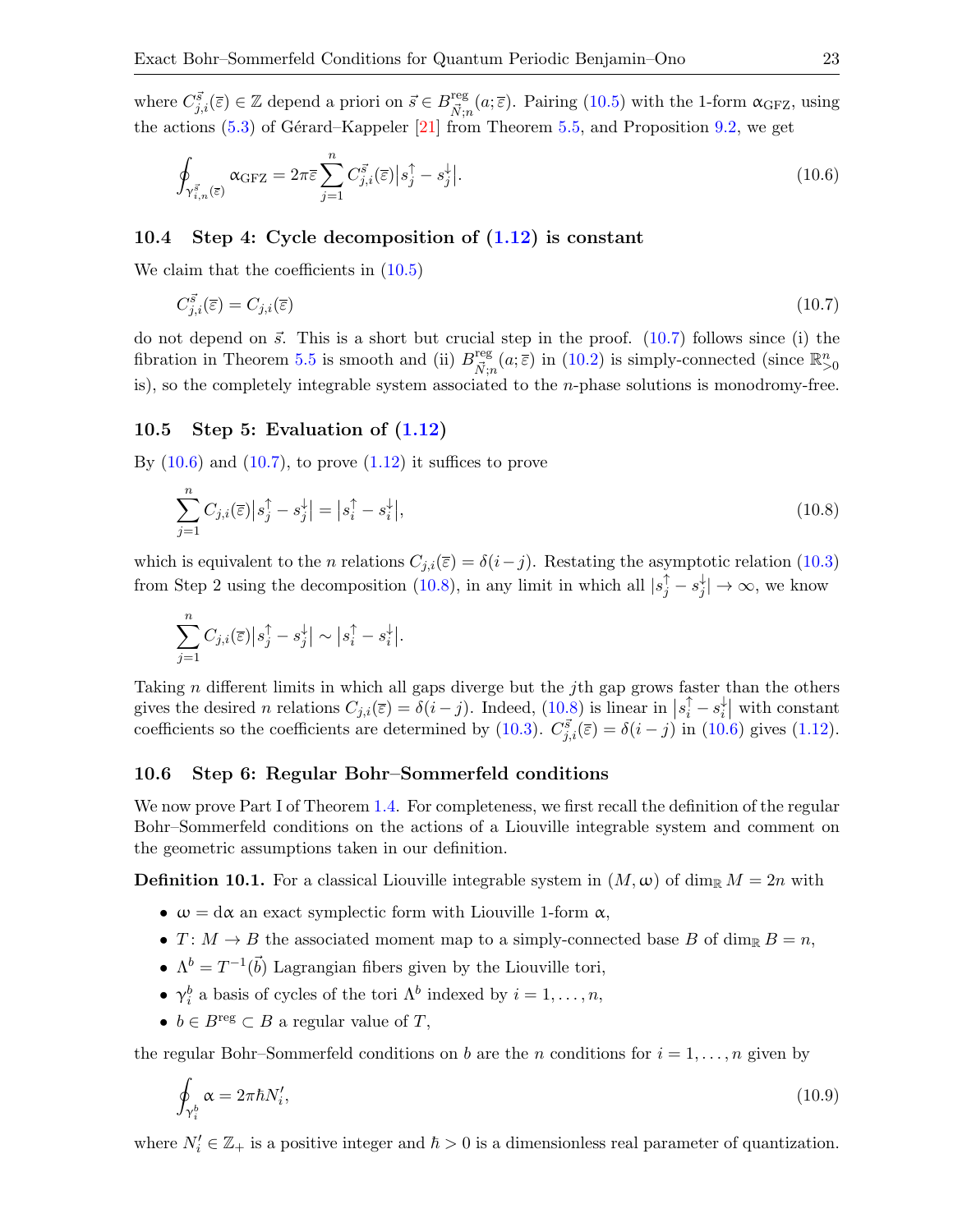Bohr–Sommerfeld conditions – and associated semi-classical approximations of quantum spec $tra$  – have been long studied in mathematical physics. For background, see Takhtajan  $[57,$ Section 6.3, V $\tilde{u}$  Ngoc [\[59,](#page-26-25) Section 5], and Woodhouse [\[61,](#page-26-23) Section 8.4]. Definition [10.1](#page-22-3) is a special case of the definition of Bohr–Sommerfeld leaves of general real polarizations of M (whose Lagrangian leaves  $\Lambda$  are not necessarily tori).

In practice, the assumption  $|\omega|=0$  that the symplectic form is exact is often weakened to  $[\omega] \in H^2(M;\mathbb{Z})$ , thus trading  $\omega = d\alpha$  for the realization  $\omega = \mathbf{F}_{\nabla}$  of the symplectic form as the curvature 2-form of a connection  $\nabla$  on a line bundle  $\mathbb{L} \to M$ . In this setting, one reformulates the Bohr–Sommerfeld conditions as the requirement that the holonomy group of the flat connection  $\nabla|_{\Lambda}$  is trivial. For simply-connected B, a result of Guillemin–Sternberg [\[23\]](#page-25-28) guarantees that this more general definition specializes to our Definition [10.1](#page-22-3) above.

Next, we argue that the assumptions in Definition [10.1](#page-22-3) apply to our problem. At first glance, this seems impossible: the multi-phase profiles  $b(c) = f(c|\vec{s})$  are certainly not regular values of the moment map which takes v to its dispersive action profile  $b(c) = f(c|v;\overline{\varepsilon})$  (or, equivalently, the gap lengths). As we saw in Step 3, the tori  $\Lambda^{f(\cdot|\vec{s})}$  explored by multi-phase solutions has realdimension n, but generic tori  $\Lambda^b(\bar{z})$  in [\(5.2\)](#page-12-5) are infinite-dimensional (generic v are infinite-gap). However, in Part I we are to neglect the infinitely-many transverse directions in phase space to  $\Lambda^{f(\cdot|\vec{s})}$ , an assumption that will allow us to use the regular Bohr–Sommerfeld conditions. For  $\vec{N} = (N_n, \ldots, N_1) \in \mathbb{Z}_+^n$ , consider the *n* spectral indices  $h_n > \cdots > h_1$  for  $h_j = N_j + \cdots + N_1$ from Proposition [9.2](#page-20-6) and define

<span id="page-23-0"></span>
$$
M_{\vec{N};n}(a;\overline{\varepsilon}) = \left\{ v \in M(a) \cap L^2(\mathbb{T}) : h \notin \{ h_n, \dots, h_1 \} \Rightarrow \left| C_h^{\uparrow}(v;\overline{\varepsilon}) - C_h^{\downarrow}(v;\overline{\varepsilon}) \right| = 0 \right\}. \tag{10.10}
$$

 $M_{\vec{N};n}(a;\bar{\varepsilon})$  is the space of v whose gap lengths  $|C_h^{\uparrow}|$  $C_h^{\uparrow}(v;\overline{\varepsilon})-C_h^{\downarrow}$  $|h_h^{\downarrow}(v;\overline{\varepsilon})| \geq 0$  for  $h \in \{h_n, \ldots, h_1\}$  are either positive or zero. By Theorems [5.5](#page-12-2) and [9.1,](#page-20-1)  $M_{\vec{N},n}(a;\overline{\varepsilon})$  in [\(10.10\)](#page-23-0) is the phase space of an integrable subsystem of  $(1.1)$  associated to multi-phase solutions with moment map

<span id="page-23-1"></span>
$$
M_{\vec{N};n}(a;\bar{\varepsilon}) \to B_{\vec{N};n}(a;\bar{\varepsilon})\tag{10.11}
$$

given by taking the multi-phase profile (or, equivalently, the gap lengths). Notice that the base  $B_{\vec{N};n}(a;\bar{\varepsilon}) \cong \mathbb{R}^n_{\geq 0}$  is simply-connected, and that  $B_{\vec{N};n}^{\text{reg}}$  $\frac{\partial^{\text{reg}}}{\partial \vec{N};n}(a;\overline{\varepsilon}) \subset B_{\vec{N};n}(a;\overline{\varepsilon}) \text{ from (10.2) is}$  $\frac{\partial^{\text{reg}}}{\partial \vec{N};n}(a;\overline{\varepsilon}) \subset B_{\vec{N};n}(a;\overline{\varepsilon}) \text{ from (10.2) is}$  $\frac{\partial^{\text{reg}}}{\partial \vec{N};n}(a;\overline{\varepsilon}) \subset B_{\vec{N};n}(a;\overline{\varepsilon}) \text{ from (10.2) is}$ the open set of regular values of [\(10.11\)](#page-23-1) associated to all positive gap lengths which is also simply-connected. In particular, the case  $n = 0$  is indeed counted in Part I of Theorem [1.4,](#page-3-0) as it corresponds to

$$
b(c) = |c - a|
$$

the dispersive action profile  $f(c|a;\overline{\varepsilon})$  of the constant 0-phase solution  $v(x,t;\overline{\varepsilon}) = a$  with  $s_0^{\uparrow} = a$ . Replacing [\(1.12\)](#page-3-1) derived in Steps 1–5 into the regular Bohr–Sommerfeld conditions [\(10.9\)](#page-22-4) gives

$$
2\pi\overline{\varepsilon}\left|s_i^\uparrow-s_i^\downarrow\right|=2\pi\hbar N_i'
$$

for  $\bar{\varepsilon} > 0$ ,  $\hbar > 0$ , and  $N'_i \in \mathbb{Z}_+$  which is exactly formula [\(1.13\)](#page-3-2), the central claim of Part I.

#### 10.7 Step 7: Classical energy levels of multi-phase solutions

In this step we confirm that the formula  $\sum_{n=1}^n$  $i=0$  $(s_i)$  $\binom{n}{i}^3 - \sum_{i=1}^n$  $i=1$  $(s_i^{\downarrow})$  $\frac{1}{i}$ <sup>3</sup> in the statement of Part II defines the classical energy levels of multi-phase solutions. From the Definition [1.5](#page-4-3) of the multi-phase profile  $f(c|\vec{s})$  one calculates

<span id="page-23-2"></span>
$$
\sum_{i=0}^{n} (s_i^{\uparrow})^3 - \sum_{i=1}^{n} (s_i^{\downarrow})^3 = \int_{-\infty}^{+\infty} c^3 \frac{1}{2} f''(c|\vec{s}) ds.
$$
 (10.12)

By Theorem [9.1](#page-20-1) and Proposition [4.7,](#page-10-0) [\(10.12\)](#page-23-2) is the Hamiltonian  $O_3(\bar{z})|_v$  at  $v = v^{\vec{s}}\cdot \vec{x}(\cdot;\bar{z})$ .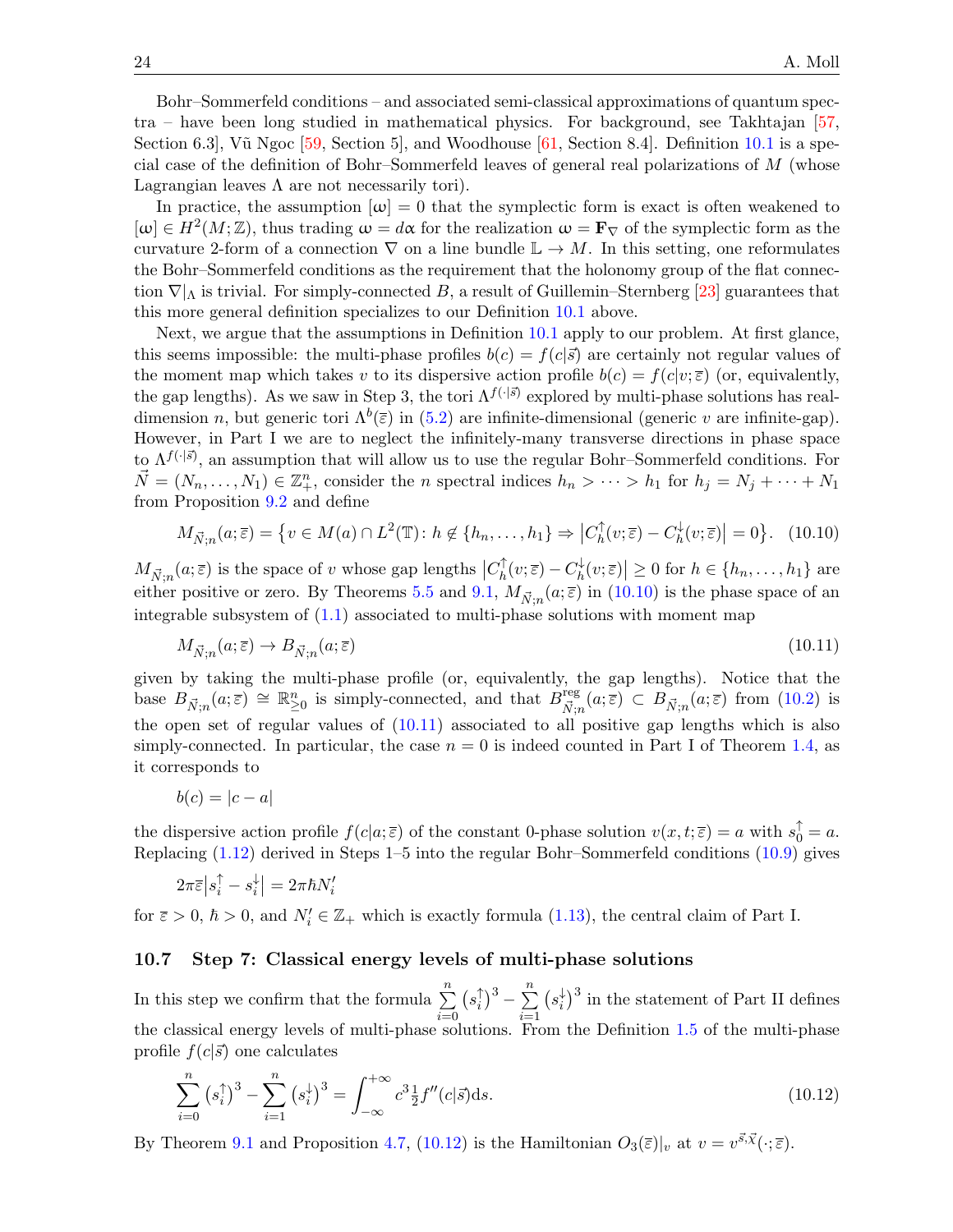#### 10.8 Step 8: Quantum energy levels of Jack functions

In this step we derive a formula for the quantum energy levels of the quantum stationary states (Jack functions). By Proposition  $6.6$ , the quantum periodic Benjamin–Ono Hamiltonian is

<span id="page-24-6"></span>
$$
\widehat{O}_3(\overline{\varepsilon}, \hbar) = 3\widehat{T}_3^{\uparrow}(\overline{\varepsilon}, \hbar) - 3a\widehat{T}_2^{\uparrow}(\overline{\varepsilon}, \hbar) + a^3. \tag{10.13}
$$

In [\(10.13\)](#page-24-6),  $\widehat{O}_3(\overline{\varepsilon},\hbar)$  is expressed through the members  $\widehat{T}_{\ell}^{\uparrow}(\overline{\varepsilon},\hbar)$  of the quantum Nazarov–Sklyanin hierarchy [\(8.2\)](#page-17-2). By Theorem [8.9](#page-19-4) the eigenvalue of the quantum Hamiltonian  $\widehat{O}_3(\bar{\varepsilon}, \hbar)$  at the Jack function  $P_{\lambda,a}(V|\bar{\varepsilon},\hbar)$  indexed by a partition  $\lambda$  is

<span id="page-24-7"></span>
$$
\widehat{O}_3(\overline{\varepsilon}, \hbar) \Big|_{P_{\lambda, a}(\cdot | \overline{\varepsilon}, \hbar)} = \int_{-\infty}^{+\infty} c^3 \frac{1}{2} f''_{\lambda}(c - a | \varepsilon_2, \varepsilon_1) \mathrm{d}c,\tag{10.14}
$$

where  $f_{\lambda}(c-a|\epsilon_2,\epsilon_1)$  is the anisotropic partition profile of anisotropy  $(\epsilon_2,\epsilon_1)$  centered at a in Lemma [8.8.](#page-19-2) Formula [\(10.14\)](#page-24-7) is the coefficient of  $u^{-4}$  in the logarithmic derivative of [\(8.8\)](#page-19-3).

#### 10.9 Step 9: Exact Bohr–Sommerfeld conditions

We now prove Part II of Theorem [1.4.](#page-3-0) By formula  $(10.14)$ , the exact spectrum of the quantum periodic Benjamin–Ono equation in  $\overline{F}(a)$  is indexed by partitions  $\lambda$  with quantum energy levels  $\int_{-\infty}^{+\infty} c^3 \frac{1}{2} f''_1(c - a | \varepsilon_2, \varepsilon_1)$ dc. By formula [\(10.12\)](#page-23-2), this quantum spectrum coincides with the classical energy levels of the multi-phase solutions whose multi-phase profiles  $f(c|\vec{s})$  have  $a=\sum_{n=1}^{\infty}$  $i=0$  $s_i^{\uparrow} - \sum_{i=1}^n$  $i=1$  $s_i^{\downarrow}$  $\frac{1}{i}$  and band and gap lengths

$$
|s_i^{\downarrow} - s_{i-1}^{\uparrow}| = \varepsilon_1 N_i
$$
,  $|s_i^{\uparrow} - s_i^{\downarrow}| = -\varepsilon_2 N_i'$ .

for  $N_i, N'_i \in \mathbb{Z}_+$ . These are the spatial periodicity conditions [\(1.10\)](#page-2-5) and regular Bohr–Sommer-feld conditions [\(1.13\)](#page-3-2) after the renormalization [\(1.14\)](#page-3-3) of Abanov–Wiegmann [\[1\]](#page-24-1).  $\Box$ 

#### Acknowledgments

The author would like to thank Chris Beasley, Percy Deift, Sam Johnson, Igor Krichever, Ryan Mickler, and Jonathan Weitsman for many helpful discussions. This work was supported by the Andrei Zelevinsky Research Instructorship at Northeastern University and also by the National Science Foundation RTG in Algebraic Geometry and Representation Theory under grant DMS-1645877.

## References

- <span id="page-24-1"></span>[1] Abanov A.G., Wiegmann P.B., Quantum hydrodynamics, the quantum Benjamin–Ono equation, and the Calogero model, [Phys. Rev. Lett.](https://doi.org/10.1103/PhysRevLett.95.076402) 95 (2005), 076402, 4 pages, [arXiv:cond-mat/0504041.](https://arxiv.org/abs/cond-mat/0504041)
- <span id="page-24-3"></span>[2] Andrić I., Bardek V.,  $1/N$  corrections in Calogero-type models using the collective-field method, [J. Phys. A:](https://doi.org/10.1088/0305-4470/21/13/009) [Math. Gen.](https://doi.org/10.1088/0305-4470/21/13/009) 21 (1988), 2847–2853.
- <span id="page-24-4"></span>[3] Awata H., Matsuo Y., Odake S., Shiraishi J., Collective field theory, Calogero–Sutherland model and generalized matrix models,  $Phys. Lett. B$  347 (1995), 49-55.
- <span id="page-24-0"></span>[4] Benjamin T.B., Internal waves of permanent form in fluids of great depth, *[J. Fluid Mech.](https://doi.org/10.1017/S002211206700103X)* 29 (1967), 559–592.
- <span id="page-24-2"></span>[5] Bettelheim E., Abanov A.G., Wiegmann P.B., Nonlinear quantum shock waves in fractional quantum Hall edge states, [Phys. Rev. Lett.](https://doi.org/10.1103/PhysRevLett.97.246401) 97 (2006), 246401, 4 pages.
- <span id="page-24-5"></span>[6] Birman M.S., Pushnitski A.B., Spectral shift function, amazing and multifaceted, [Integral Equations Ope](https://doi.org/10.1007/BF01238218)[rator Theory](https://doi.org/10.1007/BF01238218) 30 (1998), 191–199.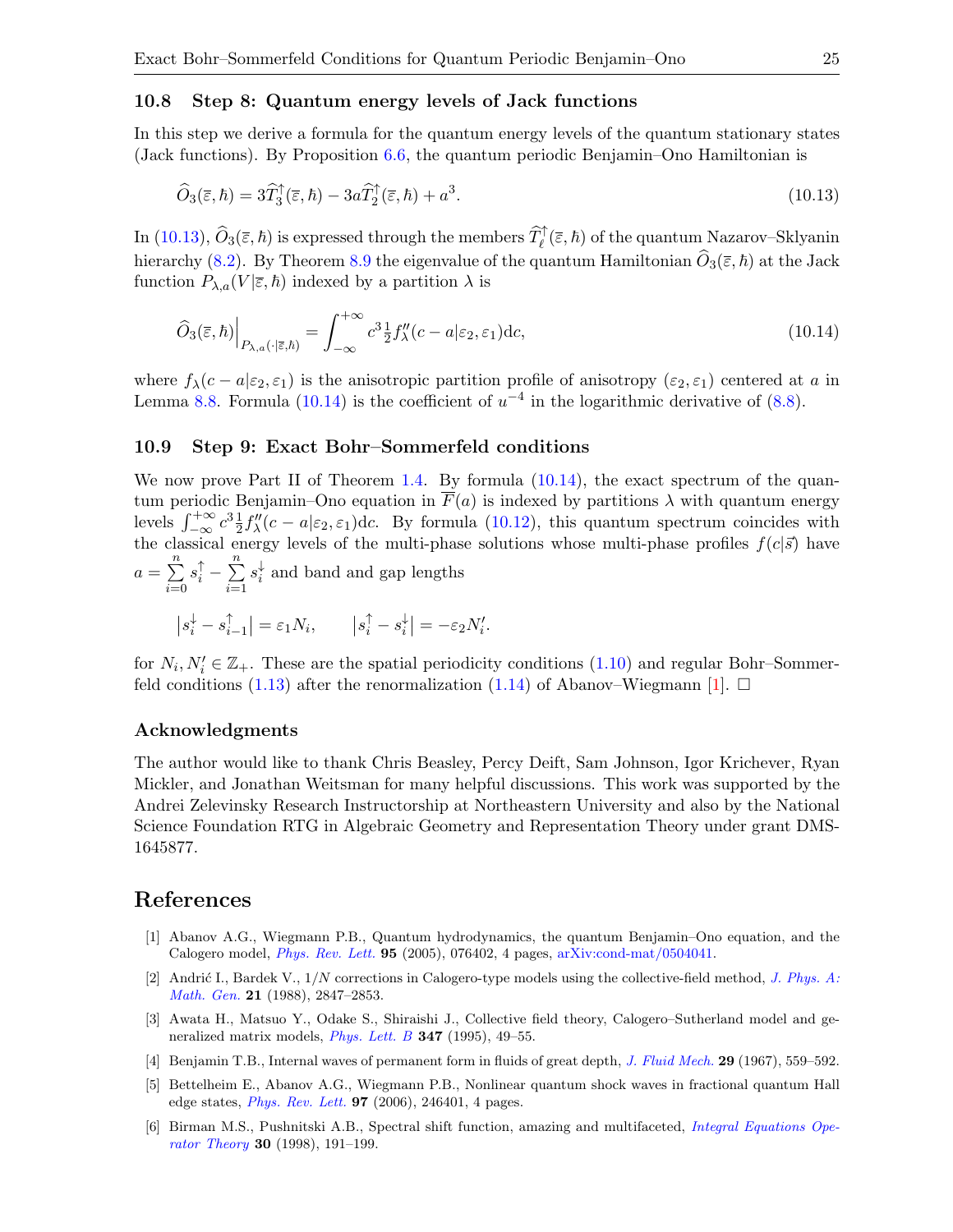- <span id="page-25-21"></span>[7] Boutet de Monvel L., Guillemin V., The spectral theory of Toeplitz operators, Annals of Mathematics Studies, Vol. 99, [Princeton University Press,](https://doi.org/10.1515/9781400881444) Princeton, NJ, 1981.
- <span id="page-25-15"></span>[8] Calogero F., Isochronous systems, [Oxford University Press,](https://doi.org/10.1093/acprof:oso/9780199535286.001.0001) Oxford, 2008.
- <span id="page-25-13"></span>[9] Coleman S., Quantum sine-Gordon equation as the massive Thirring model, [Phys. Rev. D](https://doi.org/10.1103/PhysRevD.11.2088) 11 (1975), 2088– 2097.
- <span id="page-25-6"></span>[10] Coleman S., Classical lumps and their quantum descendants, in New Phenomena in Subnuclear Physics, Subnuclear Series, Vol. 13, [Springer,](https://doi.org/10.1007/978-1-4613-4208-3_11) Boston, MA, 1977, 297–421.
- <span id="page-25-8"></span>[11] Dashen R.F., Hasslacher B., Neveu A., Nonperturbative methods and extended-hadron models in field theory. I. Semiclassical functional methods, [Phys. Rev. D](https://doi.org/10.1103/PhysRevD.10.4114) 10 (1974), 4114–4129.
- <span id="page-25-9"></span>[12] Dashen R.F., Hasslacher B., Neveu A., Nonperturbative methods and extended-hadron models in field theory. II. Two-dimensional models and extended hadrons, [Phys. Rev. D](https://doi.org/10.1103/PhysRevD.10.4130) 10 (1974), 4130–4138.
- <span id="page-25-10"></span>[13] Dashen R.F., Hasslacher B., Neveu A., Semiclassical bound states in an asymptotically free theory, [Phys.](https://doi.org/10.1103/PhysRevD.12.2443) [Rev. D](https://doi.org/10.1103/PhysRevD.12.2443) 12 (1975), 2443–2458.
- <span id="page-25-1"></span>[14] Davis R.E., Acrivos A., The stability of oscillatory internal waves, [J. Fluid Mech.](https://doi.org/10.1017/S0022112067001727) 30 (1967), 723–736.
- <span id="page-25-19"></span>[15] Deift P., Its A., Krasovsky I., Toeplitz matrices and Toeplitz determinants under the impetus of the Ising model: some history and some recent results, *[Comm. Pure Appl. Math.](https://doi.org/10.1002/cpa.21467)* **66** (2013), 1360–1438.
- <span id="page-25-2"></span>[16] Dobrokhotov S.Yu., Krichever I.M., Multi-phase solutions of the Benjamin–Ono equation and their averaging, [Math. Notes](https://doi.org/10.1007/BF01156581) 49 (1991), 583–594.
- <span id="page-25-25"></span>[17] Dubrovin B., Symplectic field theory of a disk, quantum integrable systems, and Schur polynomials, [Ann.](https://doi.org/10.1007/s00023-015-0449-2) Henri Poincaré 17 (2016), 1595-1613, [arXiv:1407.5824.](https://arxiv.org/abs/1407.5824)
- <span id="page-25-16"></span>[18] Etingof P., Calogero–Moser systems and representation theory, Zurich Lectures in Advanced Mathematics, [European Mathematical Society \(EMS\),](https://doi.org/10.4171/034) Zürich, 2007.
- <span id="page-25-27"></span>[19] Faddeev L.D., Quantum completely integrable models in field theory, in Mathematical Physics Reviews, Vol. 1, Soviet Sci. Rev. Sect. C: Math. Phys. Rev., Vol. 1, Harwood Academic, Chur, 1980, 107–155.
- <span id="page-25-7"></span>[20] Faddeev L.D., 40 years in mathematical physics, World Scientific Series in 20th Century Mathematics, Vol. 2, [World Sci. Publ. Co., Inc.,](https://doi.org/10.1142/2690) River Edge, NJ, 1995.
- <span id="page-25-4"></span>[21] Gérard P., Kappeler T., On the integrability of the Benjamin–Ono equation on the torus, [arXiv:1905.01849.](https://arxiv.org/abs/1905.01849)
- <span id="page-25-11"></span>[22] Goldstone J., Jackiw R., Quantization of nonlinear waves, [Phys. Rev. D](https://doi.org/10.1103/PhysRevD.11.1486) 11 (1975), 1486–1498.
- <span id="page-25-28"></span>[23] Guillemin V., Sternberg S., The Gelfand–Cetlin system and quantization of the complex flag manifolds, [J. Funct. Anal.](https://doi.org/10.1016/0022-1236(83)90092-7) 52 (1983), 106–128.
- <span id="page-25-22"></span>[24] Janson S., Gaussian Hilbert spaces, Cambridge Tracts in Mathematics, Vol. 129, [Cambridge University](https://doi.org/10.1017/CBO9780511526169) [Press,](https://doi.org/10.1017/CBO9780511526169) Cambridge, 1997.
- <span id="page-25-14"></span>[25] Jevicki A., Nonperturbative collective field theory, [Nuclear Phys. B](https://doi.org/10.1016/0550-3213(92)90068-M) 376 (1992), 75–98.
- <span id="page-25-23"></span>[26] Kac V., Vertex algebras for beginners, 2nd ed., University Lecture Series, Vol. 10, [Amer. Math. Soc.,](https://doi.org/10.1090/ulect/010) Providence, RI, 1998.
- <span id="page-25-26"></span>[27] Karabali D., Polychronakos A.P., Exact operator Hamiltonians and interactions in the droplet bosonization method, [Phys. Rev. D](https://doi.org/10.1103/PhysRevD.90.025002) 90 (2014), 025002, 11 pages, [arXiv:1204.2788.](https://arxiv.org/abs/1204.2788)
- <span id="page-25-20"></span>[28] Kerov S.V., Interlacing measures, in Kirillov's Seminar on Representation Theory, Amer. Math. Soc. Transl. Ser. 2, Vol. 181, [Amer. Math. Soc.,](https://doi.org/10.1090/trans2/181/02) Providence, RI, 1998, 35–83.
- <span id="page-25-5"></span>[29] Kerov S.V., Anisotropic Young diagrams and symmetric Jack functions, [Funct. Anal. Appl.](https://doi.org/10.1007/BF02467066) 34 (2000), 41–51, [arXiv:math.CO/9712267.](https://arxiv.org/abs/math.CO/9712267)
- <span id="page-25-0"></span>[30] Kirillov A.A., Geometric quantization, in Dynamical Systems, IV, *[Encyclopaedia Math. Sci.](https://doi.org/10.1007/978-3-662-06791-8_2)*, Vol. 4, Springer, Berlin, 2001, 139–176.
- <span id="page-25-12"></span>[31] Korepin V.E., Faddeev L.D., Quantization of solitons, [Theoret. and Math. Phys.](https://doi.org/10.1007/BF01028946) 25 (1975), 1039–1049.
- <span id="page-25-24"></span>[32] Macdonald I.G., Symmetric functions and Hall polynomials, 2nd ed., Oxford Mathematical Monographs, The Clarendon Press, Oxford University Press, New York, 1995.
- <span id="page-25-3"></span>[33] Matsuno Y., Interaction of the Benjamin–Ono solitons, *[J. Phys. A: Math. Gen.](https://doi.org/10.1088/0305-4470/13/5/012)* **13** (1980), 1519–1536.
- <span id="page-25-17"></span>[34] Maulik D., Okounkov A., Quantum groups and quantum cohomology, Astérisque 408 (2019), ix+209 pages, [arXiv:1211.1287.](https://arxiv.org/abs/1211.1287)
- <span id="page-25-18"></span>[35] Mironov A., Morozov A., Nekrasov functions and exact Bohr–Sommerfeld integrals, [J. High Energy Phys.](https://doi.org/10.1007/JHEP04(2010)040) 2010 (2010), no. 4, 040, 15 pages, [arXiv:0910.5670.](https://arxiv.org/abs/0910.5670)